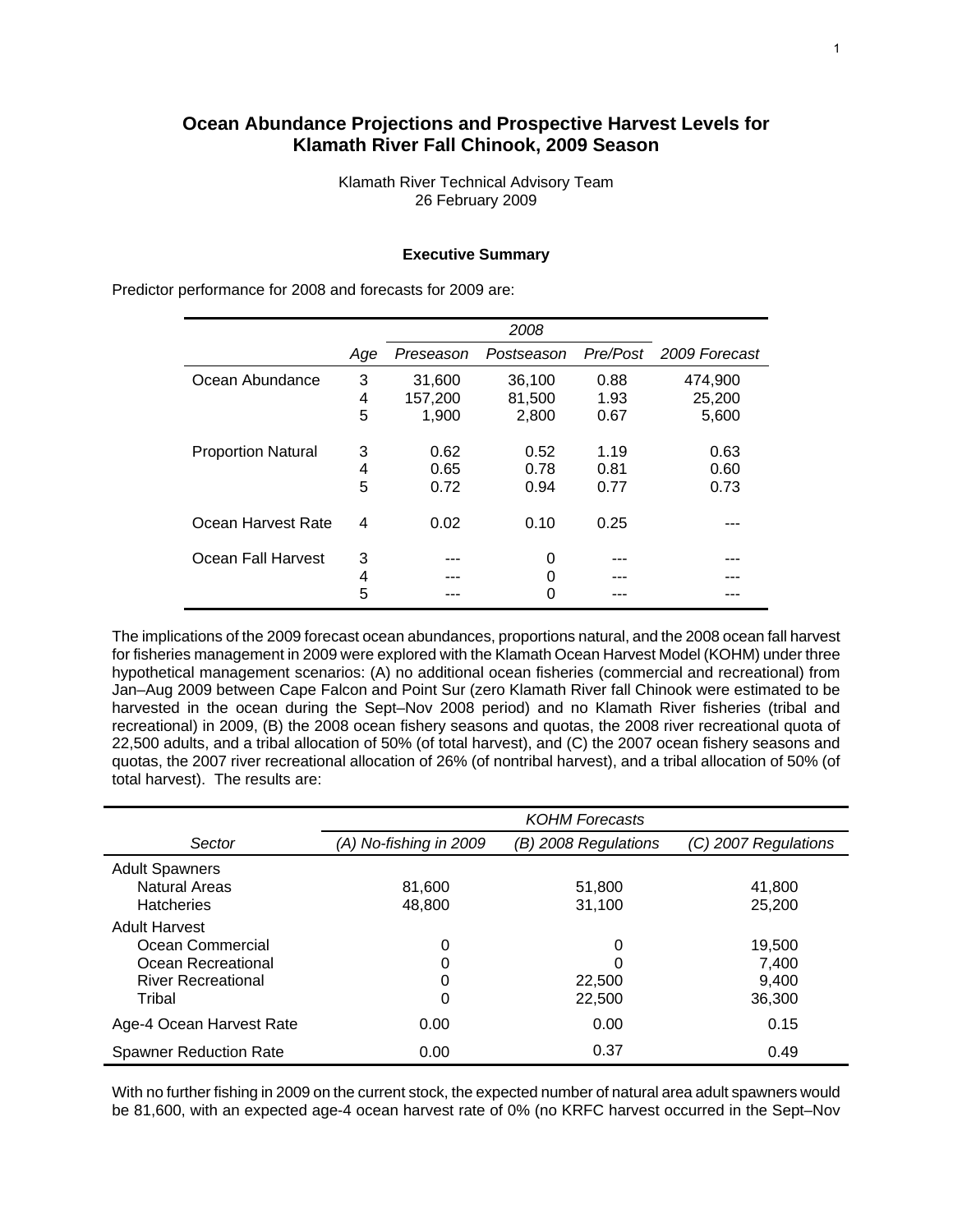2008 period). Applying 2008 fishery regulations resulted in 51,800 natural area adult spawners and an age-4 ocean harvest rate of 0%. Applying 2007 fishery regulations resulted in 41,800 natural area adult spawners and an age-4 ocean harvest rate of 15%. These forecasts are provided for informational purposes only; the Pacific Fishery Management Council (PFMC) will adopt 2009 ocean salmon fishery management regulations in April 2009.

#### **Introduction**

The Council's fishery management plan for Klamath River fall Chinook (PFMC 1988; Amendment 9) permits a natural spawner reduction rate via fisheries of no more than 2/3, with a minimum escapement of 35,000 natural area adult spawners (Prager and Mohr 2001). Natural area adult spawners are defined as age-three or older fall Chinook that spawn outside of the hatchery environment, regardless of their origin. The KOHM is used by the PFMC to forecast the impacts of ocean and river fisheries on Klamath River fall Chinook, and to evaluate whether a given management option is expected to meet the fishery management plan's biological goals for Klamath River fall Chinook. The KOHM requires forecasts of Klamath River fall Chinook ocean abundance and proportion of natural spawners by age, along with the estimated harvest of these fish in the previous calendar year's September through December (fall) ocean fisheries. This report presents these forecasts and estimates for the 2009 management year. For informational purposes, KOHM forecasts of harvest and spawner escapement also are presented under three hypothetical management scenarios: (A) no ocean or river fisheries in 2009, (B) the 2008 ocean fishery seasons and quotas, the 2008 river recreational quota of 22,500 adults, and a tribal allocation of 50% (of total harvest), and (B) the 2007 ocean fishery seasons and quotas, the 2007 river recreational allocation of 26% (of nontribal harvest), and a tribal allocation of 50% (of total harvest). Historical records of ocean abundance, harvest, harvest rates, river escapement, and predictor performance are also compiled. These records differ from those presented in KRTAT reports issued prior to 2002 for reasons described in KRTAT (2002) and Goldwasser et al. (2001).

### **Data and Analytical Methods**

The age-composition of the 2008 river run of Klamath River fall Chinook salmon used in this report is from the KRTAT (2009).

#### Ocean Abundance Forecast

The age-specific ocean abundance predictors are based on the use of a sibling regression. The age *a* September 1 ocean abundance estimates for brood years 1979-2004 were regressed against the age *a-1* river run-size estimates of their respective cohorts (Table 1, Figure 1). By convention, September 1 is the date that immature Klamath River fall Chinook remaining in the ocean are incremented one year in age. The regressions were fit using least-squares with the y-intercept constrained to zero, which gives the biologically reasonable expectation that an age *a-1* river run-size of zero predicts an age *a* ocean abundance of zero. This procedure is consistent with recommendations of the PFMC's Salmon Technical Team, and Scientific and Statistical Committee.

Ocean abundance has been forecast preseason since 1985 using methods similar to those described above (Tables 2 and 3). Postseason ocean abundance estimates were calculated using cohort reconstruction methods that accommodate spatial and/or temporal variations in maturity, straying, and fishery impact rates applied separately to the hatchery and natural components of the stock. The postseason estimates for 2007 (age-three) and 2008 (age-three, age-four) are preliminary, as their respective cohorts are incomplete (Table 1).

The 2008 age-three ocean abundance forecast was 0.88 times its postseason estimate (Table 2); the agethree predictor has underestimated abundance in 14 of the 24 previous years. The 2008 age-four ocean abundance forecast was 1.93 times its postseason estimate (Table 2); the age-four predictor has overestimated abundance in 15 of the 24 previous years. The 2008 age-five ocean abundance forecast was 0.70 times its postseason estimate (Table 2); the age-five predictor has underestimated abundance in 14 of the 22 previous years.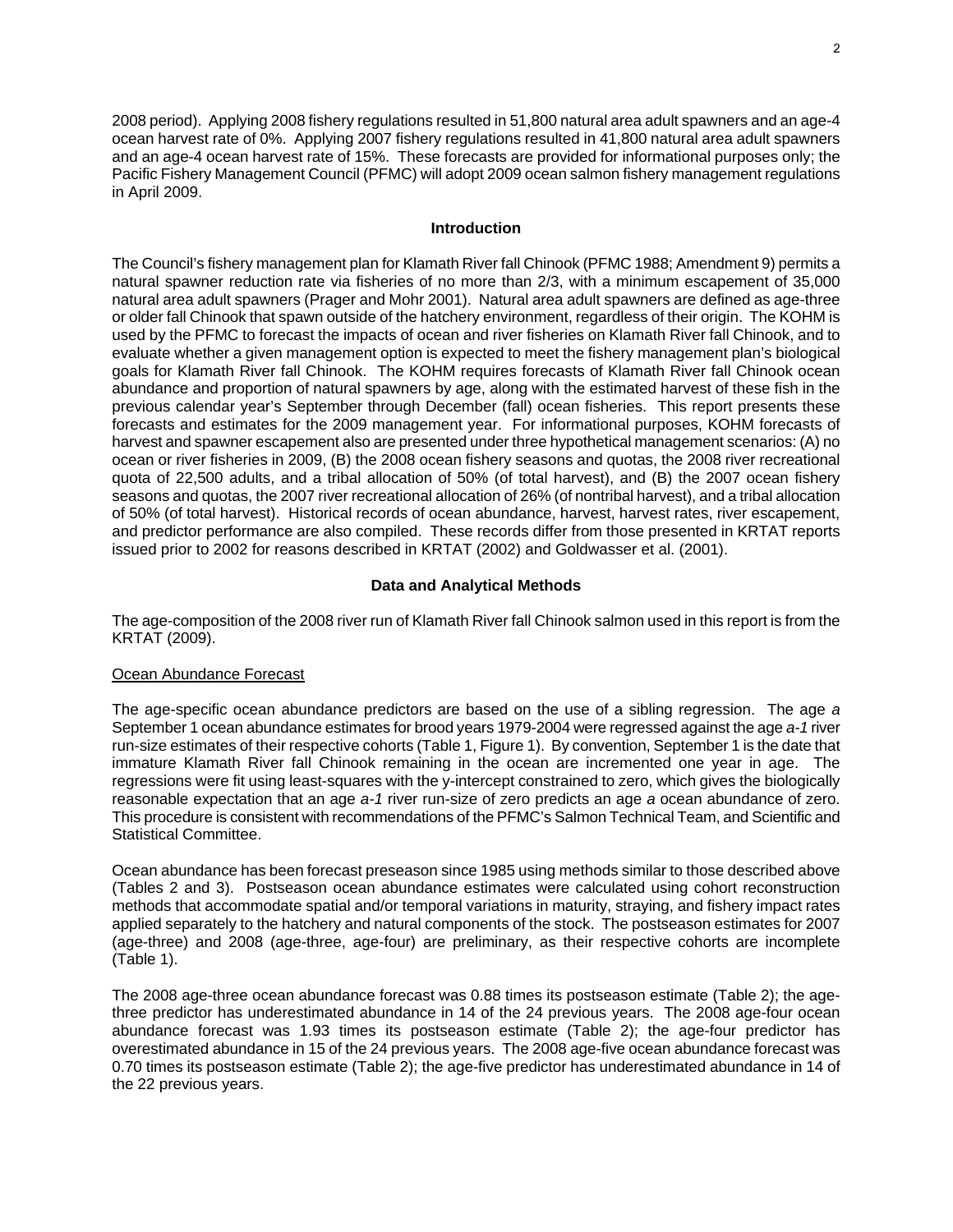## Proportion of Natural Spawners Forecast

The age-specific proportion of natural area spawners is also forecast using sibling regression. In this case, the age *a* observed proportion natural for calendar years 1997-2008 were regressed against the age *a-1* observed proportion natural of their respective cohorts (Table 4, Figure 2). Data for calendar years prior to 1996 were not used because: (1) at this time the hatcheries did not always have an open-door policy (some fish were denied entry into the hatcheries and presumably spawned in natural areas); and (2) the proportion natural time-series (Figure 2a) indicates a shift-point near 1995-1996. The regressions were fit using ordinary leastsquares for age-three and age-four. For age-five, the slope of the relationship was insignificant, and the arithmetic mean was used as the predictor.

The 2008 proportion natural forecast for age-three, –four, and -five fish was 0.62, 0.65, 0.72, respectively, and the corresponding post-season estimates are 0.52, 0.78, 0.94, respectively (Table 4).

#### Historical Harvest Levels and Rates

Historical (1986-2008) ocean and river harvest levels and rates of age-three and age-four Klamath River fall Chinook are listed in Table 5. The 2008 age-four ocean harvest rate (preliminary) postseason estimate of 9.8% exceeds the preseason forecast of 2.4% (PFMC 2008).

### 2008 Ocean Fishery Fall Harvest

Klamath River fall Chinook ocean harvests during the 2008 fall period are estimated postseason through expansion of the coded-wire tags (all release types) recovered in those fisheries. Each coded-wire tag recovery is expanded for sampling and mark-rate, and then to account for the harvest of natural-origin fish, further expanded by the estimated basin-wide escapement (hatchery- plus natural-origin) per hatchery-origin fish observed in the river run just prior to these fall fisheries (same brood and calendar year). In 2008, very few fall fisheries were conducted, and zero Klamath River fall Chinook were estimated to have been harvested.

#### **2009 Forecasts**

The 2009 forecasts of ocean stock abundance and proportion natural area spawners are (Figures 1 and 2):

| Age |         | Abundance Proportion Natural |
|-----|---------|------------------------------|
| 3   | 474.900 | 0.63                         |
|     | 25,200  | 0.60                         |
| 5   | 5.600   | 0.73                         |

For the 2008 ocean fall fisheries, the natural production multipliers for the coded-wire tag recoveries are:

| Age | Total            | Hatchery-origin  | Natural-production |
|-----|------------------|------------------|--------------------|
| (a) | Escapement (a-1) | Escapement (a-1) | Multiplier (a)     |
| 3   | 25,338           | 4.234            | 5.98               |
|     | 18,648           | 12.698           | 1.47               |
| 5   | 50.187           | 12.707           | 3.95               |

The fishery-area-month-age-specific estimated harvests are presented in Table 6. Although there were no Klamath River fall Chinook harvested in the September through November 2008 fisheries, estimated fall landings are usually accounted for in ocean fisheries harvest allocation in the following calendar year, and the associated harvest impacts are deducted from the September 1 ocean abundance forecasts.

KOHM principal forecast results under three management scenarios: (A) no additional ocean fisheries (commercial and recreational) from Jan–Aug 2009 between Cape Falcon and Point Sur (zero Klamath River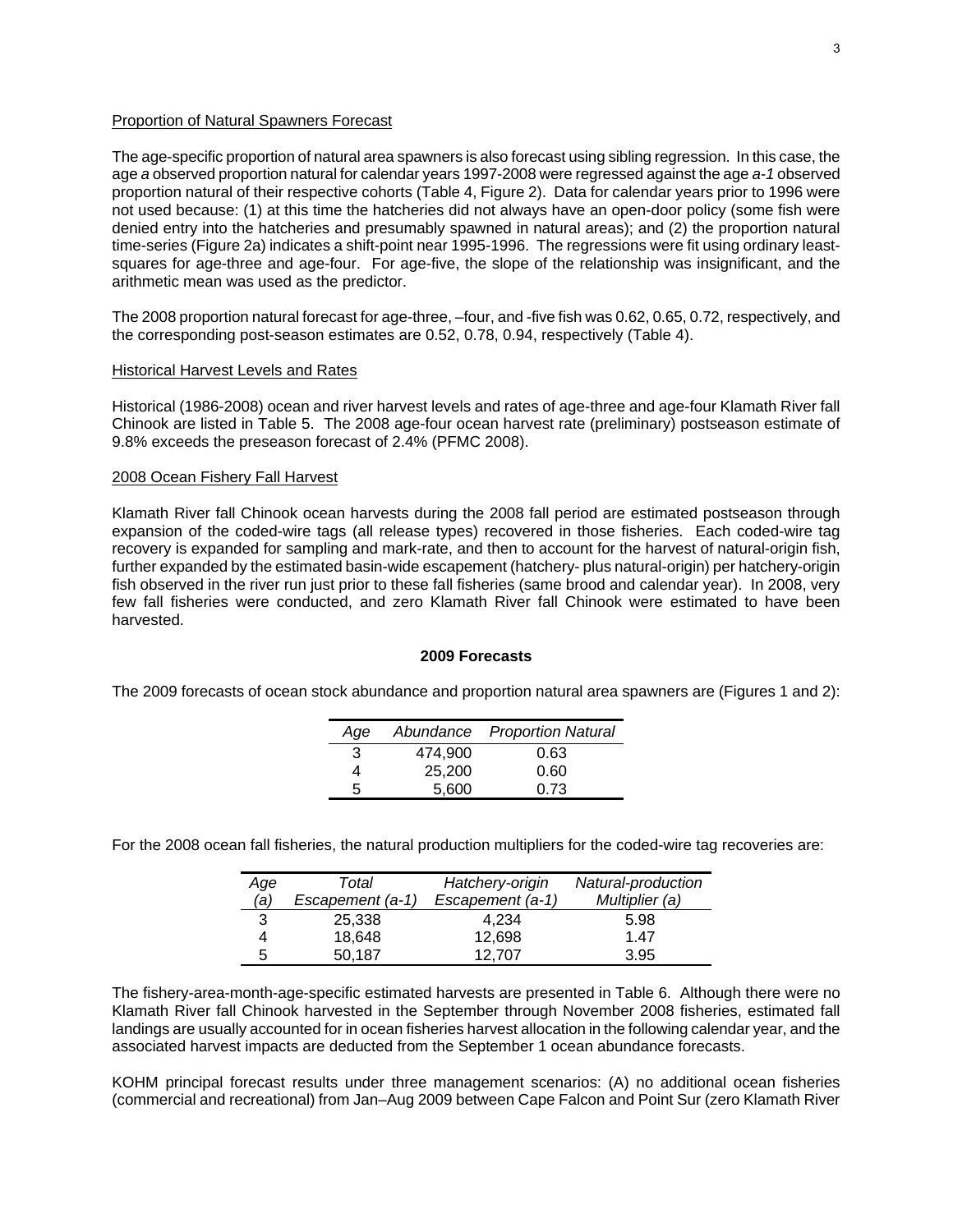fall Chinook were estimated to be harvested in the ocean during the Sept–Nov 2008 period) and no Klamath River fisheries (tribal and recreational) in 2009, (B) the 2008 ocean fishery seasons and quotas, the 2008 river recreational quota of 22,500 adults, and a tribal allocation of 50% (of total harvest), and (C) the 2007 ocean fishery seasons and quotas, the 2007 river recreational allocation of 26% (of nontribal harvest), and a tribal allocation of 50% (of total harvest); are provided in Appendices A, B and C, respectively.

# **Klamath River Technical Advisory Team Participants**

*California Department of Fish and Game*  Melodie Palmer-Zwahlen

*Hoopa Valley Tribe*  George Kautsky

*National Marine Fisheries Service*  Michael O'Farrell

*Yurok Tribe*  Desma Williams

## **Acknowledgements**

The Klamath River Technical Advisory Team thanks Jennifer Simon of the California Department of Fish and Game, Billy Matilton of the Hoopa Valley Tribe, Jerry Barnes representing the KMZ Ocean Recreational Fishery, Joe Polos of the U.S. Fish and Wildlife Service, and Michael Mohr of the National Marine Fisheries Service, for their expert assistance in producing this report.

## **Literature Cited**

- Goldwasser, L., M. S. Mohr, A. M. Grover, and M. L. Palmer-Zwahlen. 2001. The supporting databases and biological analyses for the revision of the Klamath Ocean Harvest Model. Available from M. S. Mohr, National Marine Fisheries Service, 110 Shaffer Road, Santa Cruz, California, 95060.
- KRTAT (Klamath River Technical Advisory Team). 2002. Ocean abundance projections and prospective harvest levels for Klamath River fall chinook, 2002 season. Available from U.S. Fish and Wildlife Service, 1829 South Oregon Street, Yreka, California, 96097.
- KRTAT (Klamath River Technical Advisory Team). 2009. Klamath River fall Chinook age-specific escapement, river harvest, and run size estimates, 2008 run. Available from the Pacific Fishery Management Council, 7700 NE Ambassador Place, Suite 101, Portland, OR 97220-1384.
- PFMC (Pacific Fishery Management Council). 1988. Ninth amendment to "The fishery management plan for commercial and recreational fisheries off the coasts of Washington, Oregon, and California commencing in 1978. Pacific Fishery Management Council, 7700 NE Ambassador Place, Suite 101, Portland, Oregon 97220-1384.
- PFMC (Pacific Fishery Management Council). 2008. Preseason report III: Analysis of council adopted management measures for 2008 ocean salmon fisheries. Pacific Fishery Management Council, 7700 NE Ambassador Place, Suite 101, Portland, Oregon 97220-1384.
- Prager, M. H., and M. S. Mohr. 2001. The harvest rate model for Klamath River fall chinook salmon, with management applications and comments on model development and documentation. North American Journal of Fisheries Management 21:533-547.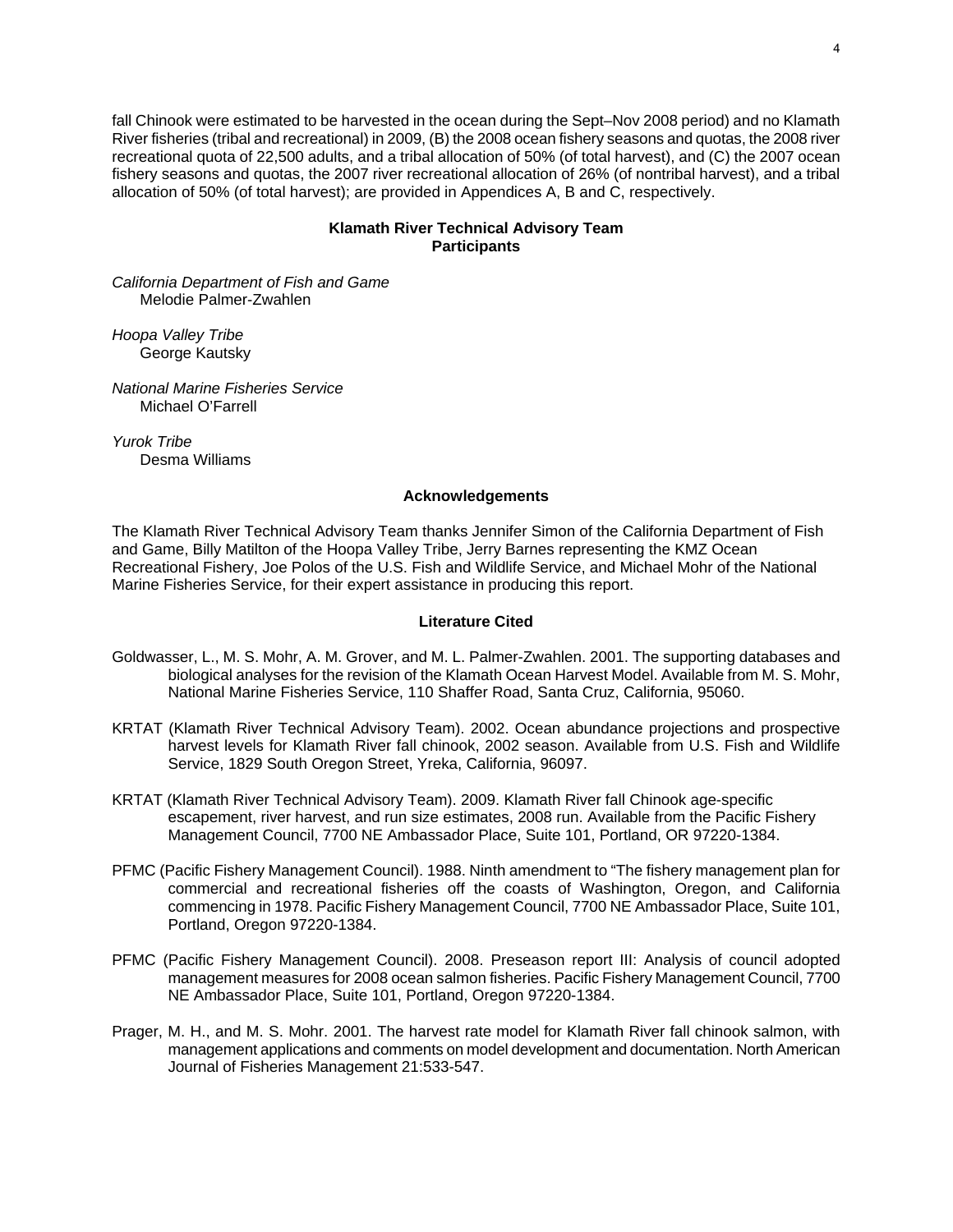



Figure 1. Regression estimators for Klamath River fall Chinook ocean abundance (Sept. 1) based on that year's river return of same cohort. Numbers in plots denote brood years.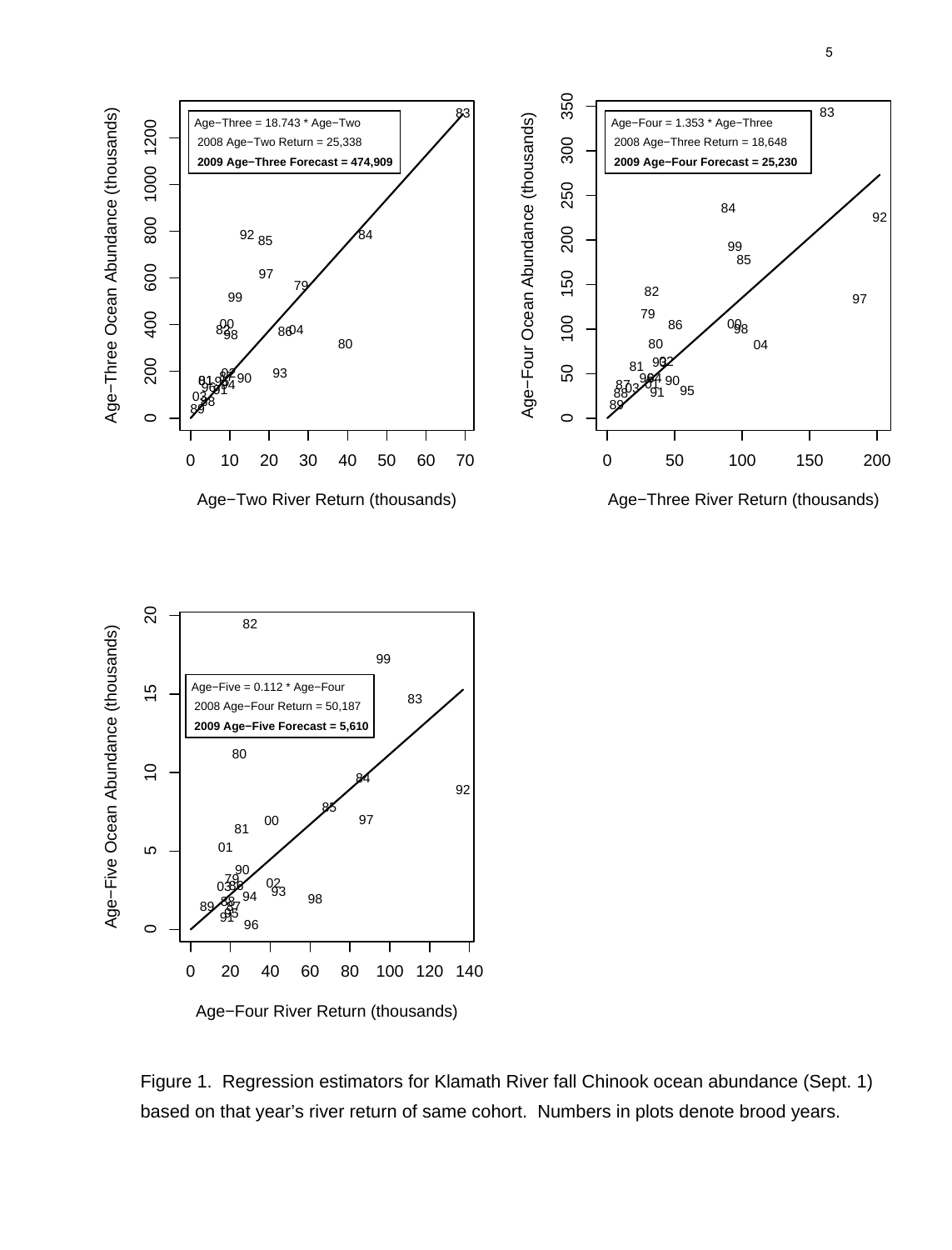

Figure 2. Age−specific proportion of natural area spawners. Panel (a): observed time−series; numbers in plot denote age; shaded area depicts data used for predictor. Panels (b)−(d): age−specific predictor based on previous−year observed proportion for same cohort; numbers in plots denote years 1992−2008; shaded circles indicate years used for predictor; age−three and age−four are regression predictors; age−five predictor is arithmetic mean.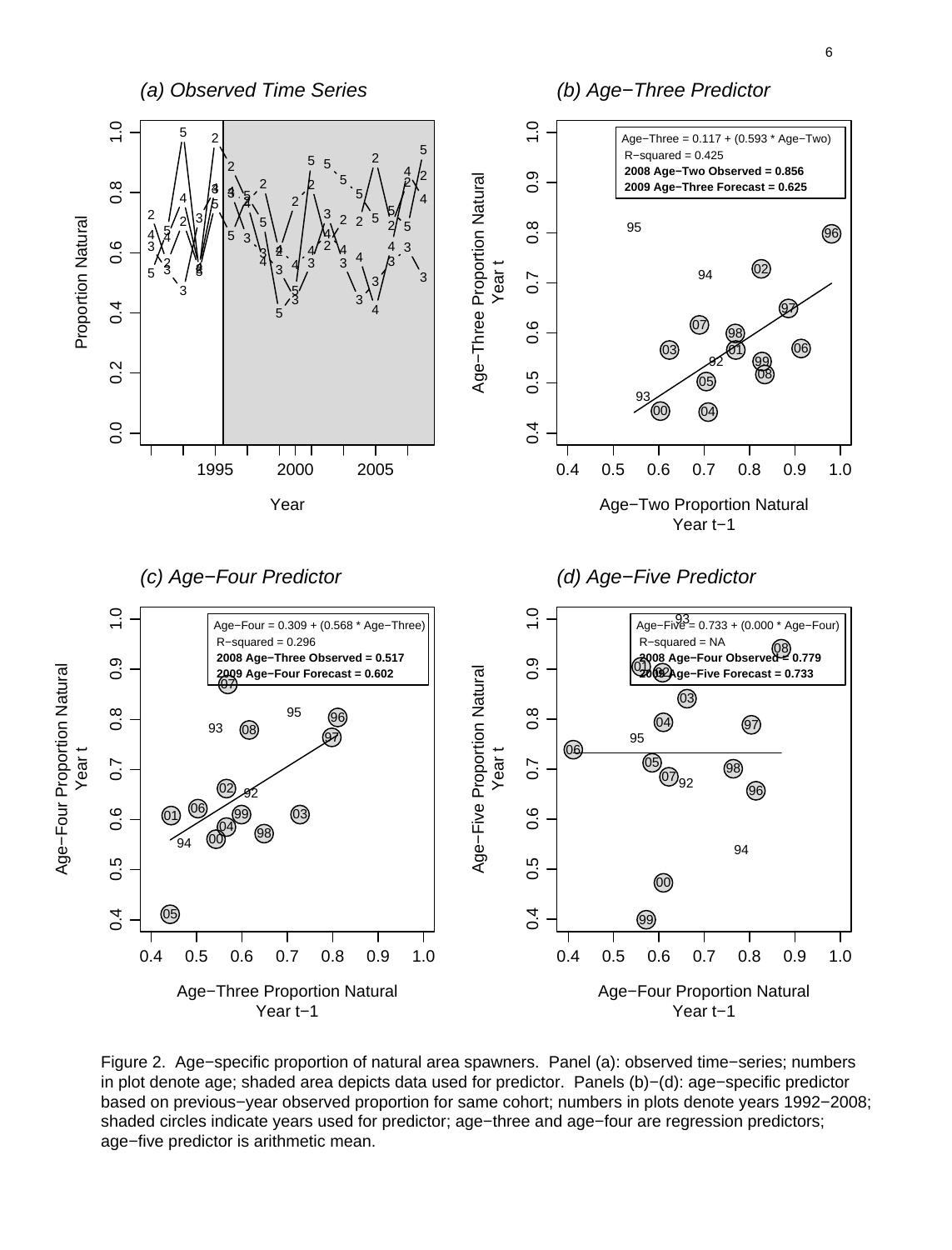| Ocean Abundance |            |               |         | Annual Ocean Harvest Rate |              |       | Klamath Basin |               |       |        |
|-----------------|------------|---------------|---------|---------------------------|--------------|-------|---------------|---------------|-------|--------|
| Calendar        |            | Sept $1(t-1)$ |         | Sept1(t-1) thru Aug31(t)  |              |       |               | River Run (t) |       | Total  |
| Year(t)         | Age 3      | Age 4         | Total   | Age 3                     | Age 4        | Age 2 | Age 3         | Age 4         | Age 5 | Adults |
| 1981            | 493.2      | 57.0          | 550.2   | 0.21                      | 0.53         | 28.2  | 64.1          | 14.4          | 1.8   | 80.3   |
| 1982            | 566.2      | 133.4         | 699.6   | 0.30                      | 0.52         | 39.4  | 30.1          | 33.9          | 2.6   | 66.6   |
| 1983            | 316.5      | 116.3         | 432.9   | 0.19                      | 0.60         | 3.8   | 35.9          | 20.7          | 0.9   | 57.5   |
| 1984            | 158.5      | 83.4          | 241.9   | 0.08                      | 0.38         | 8.3   | 21.7          | 24.4          | 1.1   | 47.2   |
| 1985            | 376.5      | 57.5          | 434.0   | 0.11                      | 0.24         | 69.4  | 32.9          | 25.7          | 5.8   | 64.4   |
| 1986            | 1,305.8    | 141.8         | 1,447.6 | 0.18                      | 0.46         | 44.6  | 162.9         | 29.8          | 2.3   | 195.0  |
| 1987            | 782.0      | 342.6         | 1,124.6 | 0.16                      | 0.43         | 19.1  | 89.7          | 112.6         | 6.8   | 209.1  |
| 1988            | 756.9      | 235.5         | 992.4   | 0.20                      | 0.39         | 24.1  | 101.2         | 86.5          | 3.9   | 191.6  |
| 1989            | 370.3      | 177.7         | 548.0   | 0.15                      | 0.36         | 9.1   | 50.4          | 69.6          | 4.3   | 124.3  |
| 1990            | 176.1      | 104.1         | 280.3   | 0.30                      | 0.55         | 4.4   | 11.6          | 22.9          | 1.3   | 35.9   |
| 1991            | 69.4       | 37.2          | 106.6   | 0.03                      | 0.18         | 1.8   | 10.0          | 21.6          | 1.1   | 32.7   |
| 1992            | 39.5       | 28.2          | 67.7    | 0.02                      | 0.07         | 13.7  | 6.9           | 18.8          | 1.0   | 26.7   |
| 1993            | 168.5      | 15.0          | 183.5   | 0.05                      | 0.16         | 7.6   | 48.3          | 8.2           | 0.7   | 57.2   |
| 1994            | 119.9      | 41.7          | 161.6   | 0.03                      | 0.09         | 14.4  | 37.0          | 26.0          | 1.0   | 64.0   |
| 1995            | 784.3      | 28.7          | 813.0   | 0.04                      | 0.14         | 22.8  | 201.9         | 18.3          | 2.6   | 222.8  |
| 1996            | 192.3      | 225.5         | 417.8   | 0.05                      | 0.16         | 9.5   | 38.8          | 136.7         | 0.3   | 175.8  |
| 1997            | 140.4      | 62.8          | 203.3   | 0.01                      | 0.06         | 8.0   | 35.0          | 44.2          | 4.6   | 83.7   |
| 1998            | 154.8      | 44.9          | 199.7   | 0.00                      | 0.09         | 4.6   | 59.2          | 29.7          | 1.7   | 90.6   |
| 1999            | 129.4      | 30.5          | 159.8   | 0.01                      | 0.09         | 19.2  | 29.2          | 20.5          | 1.3   | 51.0   |
| 2000            | 617.6      | 44.3          | 661.9   | 0.06                      | 0.10         | 10.2  | 187.1         | 30.5          | 0.5   | 218.1  |
| 2001            | 357.1      | 133.9         | 491.0   | 0.03                      | 0.09         | 11.3  | 99.1          | 88.2          | 0.2   | 187.4  |
| 2002            | 514.5      | 99.5          | 614.0   | 0.02                      | 0.15         | 9.2   | 94.6          | 62.5          | 3.7   | 160.8  |
| 2003            | 401.1      | 192.6         | 593.7   | 0.08                      | 0.21         | 3.8   | 94.3          | 96.8          | 0.9   | 191.9  |
| 2004            | 160.2      | 105.3         | 265.6   | 0.12                      | 0.34         | 9.7   | 33.2          | 40.7          | 5.3   | 79.2   |
| 2005            | 190.6      | 38.2          | 228.9   | 0.02                      | 0.20         | 2.3   | 43.8          | 17.5          | 3.9   | 65.2   |
| 2006            | 90.2       | 63.5          | 153.7   | 0.01                      | 0.10         | 26.9  | 18.5          | 41.6          | 1.3   | 61.4   |
| 2007            | 377.5 $a/$ | 33.4          | 410.9   | a<br>$\overline{a}$       | 0.21         | 1.7   | 113.7         | 16.8          | 1.6   | 132.1  |
| 2008            | 36.1 h     | 81.6 $a/$     | 117.7   | C/<br>----                | $0.10^{a/2}$ | 25.3  | 18.6          | 50.2          | 1.7   | 70.6   |

Table 1. Klamath River fall Chinook ocean abundance (thousands), ocean harvest rate, and river-run size estimates (thousands) by age.

a/ Preliminary: incomplete cohort data (age-5 data unavailable).

b/ Preliminary: incomplete cohort data (age-4 and age-5 data unavailable).

c/ Not estimated: incomplete cohort data (age-4 and age-5 data unavailable).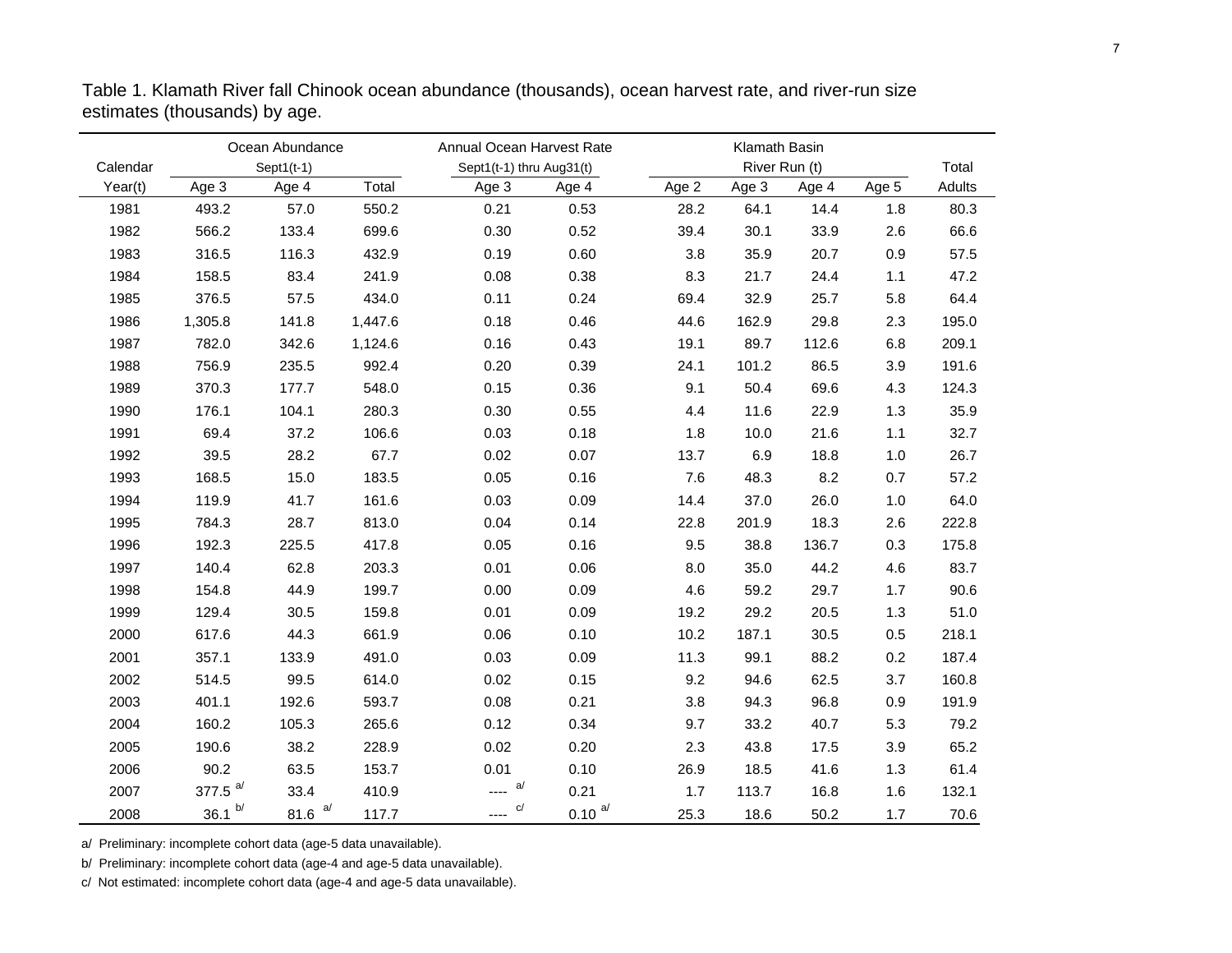|                         | Preseason Forecast <sup>a/</sup> | Postseason Estimate |                |
|-------------------------|----------------------------------|---------------------|----------------|
| Year (t)                | Sept 1 (t-1)                     | Sept 1 (t-1)        | Pre/Postseason |
|                         | <b>Age-Three</b>                 |                     |                |
| 1985                    | 113,000                          | 276,000             | 0.41           |
| 1986                    | $426{,}000$ $^{\mathrm{b/}}$     | 1,305,782           | 0.33           |
| 1987                    | 511,800                          | 782,032             | 0.65           |
| 1988                    | 370,800                          | 756,908             | 0.49           |
| 1989                    | 450,600                          | 370,328             | 1.22           |
| 1990                    | 479,000                          | 176,133             | 2.72           |
| 1991                    | 176,200                          | 69,442              | 2.54           |
| 1992                    | 50,000                           | 39,502              | 1.27           |
| 1993                    | 294,400                          | 168,473             | 1.75           |
| 1994                    | 138,000                          | 119,913             | 1.15           |
| 1995                    | 269,000                          | 784,279             | 0.34           |
| 1996                    | 479,800                          | 192,290             | 2.50           |
| 1997                    | 224,600                          | 140,421             | 1.60           |
| 1998                    | 176,000                          | 154,819             | 1.14           |
| 1999                    | 84,800                           | 129,355             | 0.66           |
| 2000                    | 349,600                          | 617,573             | 0.57           |
| 2001                    | 187,200                          | 357,085             | 0.52           |
| 2002                    | 209,000                          | 514,524             | 0.41           |
| 2003                    | 171,300                          | 401,092             | 0.43           |
| 2004                    | 72,100                           | 160,243             | 0.45           |
| 2005                    | 185,700                          | 190,636             | 0.97           |
| 2006                    | 44,100                           | 90,170              | 0.49           |
| 2007                    | 515,400                          | 377,534             | 1.37           |
| $2008$ $^{\circ\prime}$ | 31,600                           | 36,058              | 0.88           |
|                         | Age-Four                         |                     |                |
| 1985                    | 56,875                           | 57,500              | 0.99           |
| 1986                    | 66,250                           | 141,772             | 0.47           |
| 1987                    | 206,125                          | 342,555             | 0.60           |
| 1988                    | 186,375                          | 235,535             | 0.79           |
| 1989                    | 215,500                          | 177,655             | 1.21           |
| 1990                    | 50,125                           | 104,131             | 0.48           |
| 1991                    | 44,625                           | 37,172              | 1.20           |
| 1992                    | 44,750                           | 28,181              | 1.59           |
| 1993                    | 39,125                           | 15,037              | 2.60           |
| 1994                    | 86,125                           | 41,736              | 2.06           |
| 1995                    | 47,000                           | 28,725              | 1.64           |
| 1996                    | 268,500                          | 225,526             | 1.19           |
| 1997                    | 53,875                           | 62,830              | 0.86           |
| 1998                    | 46,000                           | 44,889              | 1.02           |
| 1999                    | 78,750                           | 30,468              | 2.58           |
| 2000                    | 38,875                           | 44,346              | 0.88           |
| 2001                    | 247,000                          | 133,869             | 1.85           |
| 2002                    | 143,800                          | 99,464              | 1.45           |
| 2003                    | 132,400                          | 192,598             | 0.69           |
| 2004                    | 134,500                          | 105,346             | 1.28           |
| 2005                    | 48,900                           | 38,239              | 1.28           |
| 2006                    | 63,700                           | 63,485              | 1.00           |
| 2007                    | 26,100                           | 33,365              | 0.78           |
| $2008$ $^{\circ\prime}$ | 157,200                          | 81,595              | 1.93           |

Table 2. Comparisons of preseason forecast and postseason estimates for ocean abundance of adult Klamath River fall Chinook (Page 1 of 2).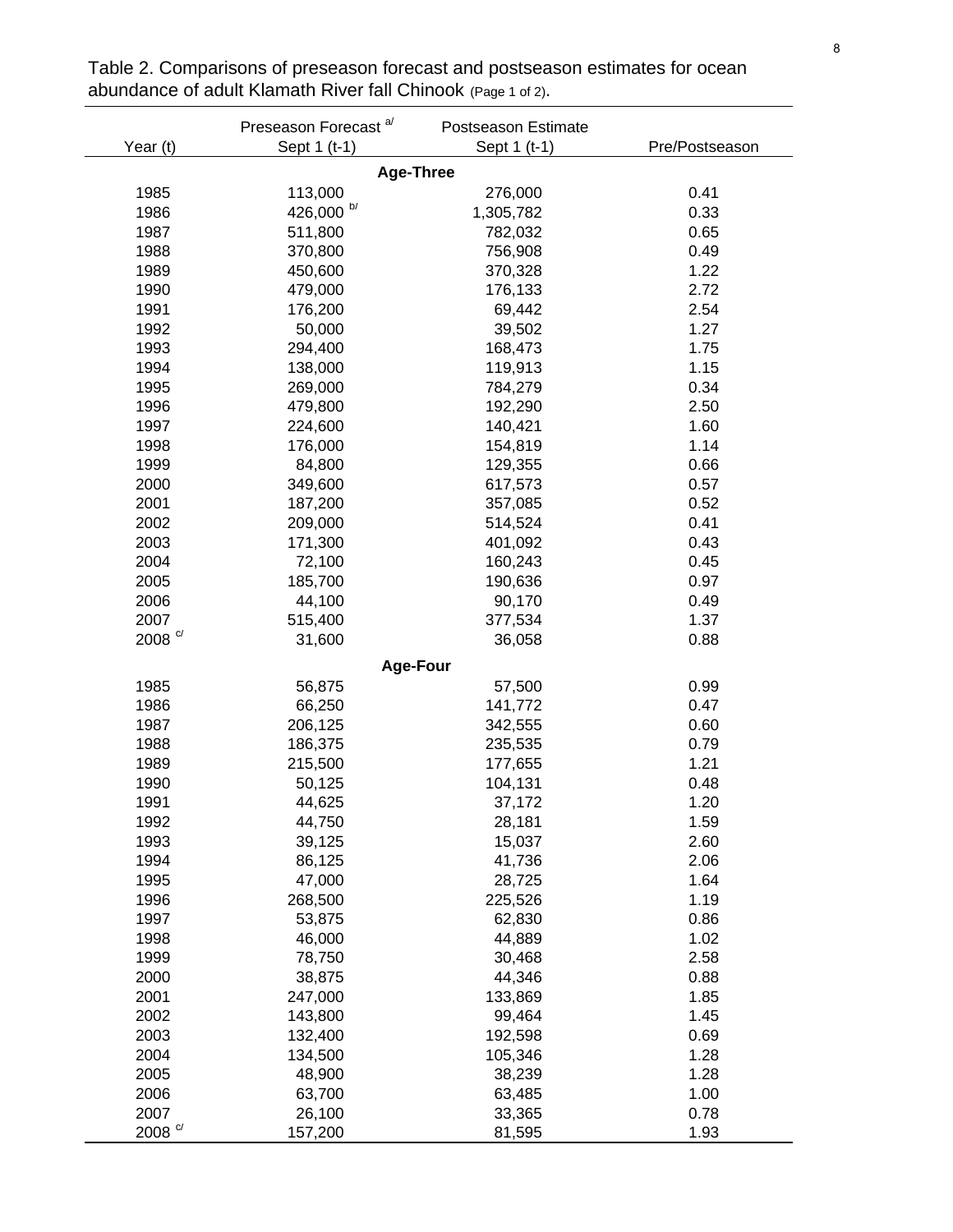| Sept 1 (t-1)<br>Year (t)<br>Sept 1 (t-1)<br>Pre/Postseason<br><b>Age-Five</b> |  |
|-------------------------------------------------------------------------------|--|
|                                                                               |  |
|                                                                               |  |
| 1985 <sup>d/</sup><br>11,187                                                  |  |
| 1986 <sup>d/</sup><br>6,367<br>--                                             |  |
| 1987<br>19,443<br>0.27<br>5,250                                               |  |
| 1988<br>13,250<br>0.90<br>14,669                                              |  |
| 1989<br>9,627<br>1.05<br>10,125                                               |  |
| 1990<br>7,776<br>0.98<br>7,625                                                |  |
| 1991<br>2,774<br>0.54<br>1,500                                                |  |
| 1992<br>0.87<br>1,250<br>1,444                                                |  |
| 1993<br>1,125<br>1,759<br>0.64                                                |  |
| 1994<br>0.34<br>500<br>1,468                                                  |  |
| 1995<br>0.53<br>2,000<br>3,805                                                |  |
| 1996<br>787<br>1.43<br>1,125                                                  |  |
| 1997<br>0.89<br>7,875<br>8,859                                                |  |
| 1998<br>1.36<br>3,250<br>2,389                                                |  |
| 1999<br>2,106<br>0.95<br>2,000                                                |  |
| 1.31<br>2000<br>1,375<br>1,051                                                |  |
| 1,250<br>258<br>4.84<br>2001                                                  |  |
| 2002<br>9,700<br>6,970<br>1.39                                                |  |
| 2003<br>1,917<br>3.39<br>6,500                                                |  |
| 2004<br>9,700<br>17,196<br>0.56                                               |  |
| 2005<br>0.75<br>5,200<br>6,893                                                |  |
| 2006<br>0.42<br>2,200<br>5,242                                                |  |
| 2007<br>1.61<br>4,700<br>2,915                                                |  |
| 0.70<br>2008<br>1,900<br>2,724                                                |  |
| <b>Total Adults</b>                                                           |  |
| 1985 <sup>d/</sup><br>169,875<br>344,687<br>0.49                              |  |
| 1986 <sup>d/</sup><br>0.34<br>492,250<br>1,453,921                            |  |
| 1987<br>723,175<br>1,144,030<br>0.63                                          |  |
| 1988<br>570,425<br>1,007,112<br>0.57                                          |  |
| 557,610<br>1.21<br>1989<br>676,225                                            |  |
| 1.86<br>1990<br>536,750<br>288,040                                            |  |
| 1991<br>222,325<br>109,388<br>2.03                                            |  |
| 1992<br>1.39<br>96,000<br>69,127                                              |  |
| 1993<br>334,650<br>185,269<br>1.81                                            |  |
| 1994<br>224,625<br>163,117<br>1.38                                            |  |
| 1995<br>0.39<br>318,000<br>816,809                                            |  |
| 1996<br>1.79<br>749,425<br>418,603                                            |  |
| 1997<br>1.35<br>286,350<br>212,110                                            |  |
| 1.11<br>1998<br>225,250<br>202,097                                            |  |
| 1999<br>1.02<br>165,550<br>161,929                                            |  |
| 2000<br>0.59<br>389,850<br>662,970                                            |  |
| 2001<br>491,212<br>0.89<br>435,450                                            |  |
| 2002<br>0.58<br>362,500<br>620,958                                            |  |
| 2003<br>310,200<br>0.52<br>595,607                                            |  |
| 2004<br>0.76<br>216,300<br>282,785                                            |  |
| 1.02<br>2005<br>239,800<br>235,768                                            |  |
| 2006<br>110,000<br>158,897<br>0.69                                            |  |
| 1.32<br>2007<br>546,200<br>413,814                                            |  |
| $2008$ $^{\mathrm{c/}}$<br>190,700<br>120,377<br>1.58                         |  |

Table 2. Comparisons of preseason forecast and postseason estimates for ocean abundance of adult Klamath River fall Chinook (Page 2 of 2).

a/ Original preseason forecasts for years 1985-2001 were for May 1(t); converted to Sept 1(t-1) forecasts by dividing the May 1(t) number by the Sept 1(t-1) through May 1(t) survival rate presumed by modelers in those years: 0.5 agethree, 0.8 age-four, 0.8 age-5.

b/ A scalar of 0.75 was applied to the jack count because 1) most jacks returned to the Trinity River and 2) the jack count was outside the database range.

c/ Preliminary.

d/ Age-5 preseason ocean abundance forecast unavailable.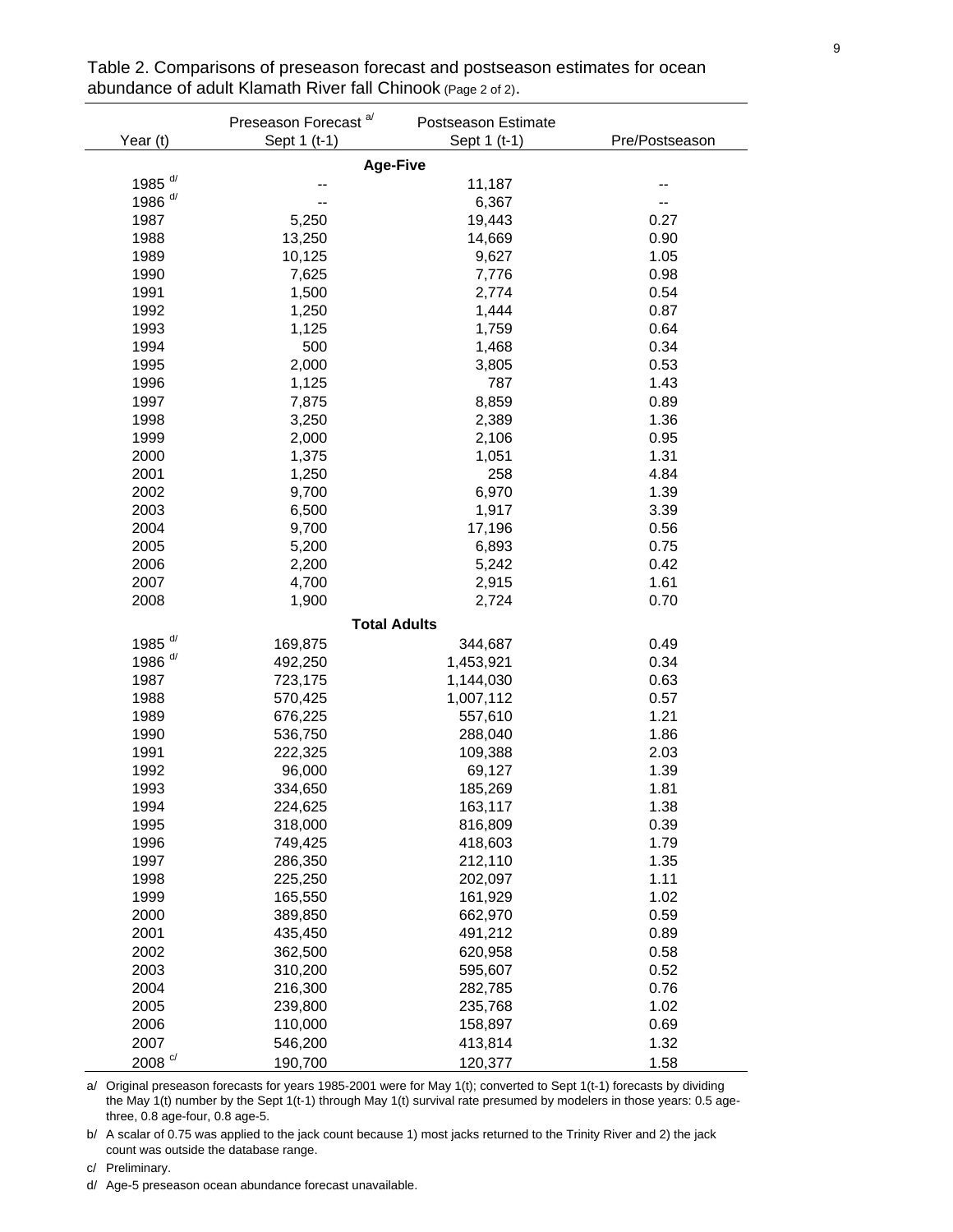|             | Preseason Ocean                  |         | Postseason Ocean   |         |                        |       | Postseason Age-4            |       |                 |                  |                  |                         |  |
|-------------|----------------------------------|---------|--------------------|---------|------------------------|-------|-----------------------------|-------|-----------------|------------------|------------------|-------------------------|--|
|             | Abundance Forecast <sup>a/</sup> |         | Abundance Estimate |         | <b>Harvest Rate</b>    |       | Harvest                     |       | Preseason Adult |                  | Postseason Adult |                         |  |
|             | Sept 1 (t-1)                     |         | Sept 1 (t-1)       |         | Forecast <sup>b/</sup> |       | Rate Estimate <sup>c/</sup> |       |                 | Harvest Forecast |                  | <b>Harvest Estimate</b> |  |
| Year (t)    | Age-3                            | Age-4   | Age-3              | Age-4   | Ocean                  | River | Ocean                       | River | Ocean           | River            | Ocean            | River                   |  |
| 1986        | 426,000                          | 66,250  | 1,305,782          | 141,772 | 0.28                   | 0.50  | 0.46                        | 0.67  | 72,000          | 37,700           | 302,478          | 46,154                  |  |
| 1987        | 511,800                          | 206,125 | 782,032            | 342,555 | 0.28                   | 0.53  | 0.43                        | 0.44  | 121,200         | 78,200           | 277,104          | 73,265                  |  |
| 1988        | 370,800                          | 186,375 | 756,908            | 235,535 | 0.31                   | 0.53  | 0.39                        | 0.52  | 114,100         | 65,400           | 254,444          | 73,854                  |  |
| 1989        | 450,600                          | 215,500 | 370,328            | 177,655 | 0.30                   | 0.49  | 0.36                        | 0.70  | 128,100         | 67,600           | 125,523          | 54,340                  |  |
| 1990        | 479,000                          | 50,125  | 176,133            | 104,131 | 0.30                   | 0.49  | 0.55                        | 0.36  | 85,100          | 31,200           | 114,911          | 11,459                  |  |
| 1991        | 176,200                          | 44,625  | 69,442             | 37,172  | 0.13                   | 0.28  | 0.18                        | 0.45  | 16,700          | 12,800           | 9,871            | 13,581                  |  |
| 1992        | 50,000                           | 44,750  | 39,502             | 28,181  | 0.06                   | 0.15  | 0.07                        | 0.27  | 4,200           | 4,200            | 3,140            | 6,787                   |  |
| 1993        | 294,400                          | 39,125  | 168,473            | 15,037  | 0.12                   | 0.43  | 0.16                        | 0.49  | 20,100          | 22,500           | 11,355           | 12,808                  |  |
| 1994        | 138,000                          | 86,125  | 119,913            | 41,736  | 0.07                   | 0.20  | 0.09                        | 0.29  | 10,400          | 14,300           | 7,961            | 13,524                  |  |
| 1995        | 269,000                          | 47,000  | 784,279            | 28,725  | 0.07                   | 0.32  | 0.14                        | 0.19  | 13,500          | 18,500           | 32,230           | 21,637                  |  |
| 1996        | 479,800                          | 268,500 | 192,290            | 225,526 | 0.17                   | 0.66  | 0.16                        | 0.39  | 88,400          | 129,100          | 45,147           | 69,241                  |  |
| 1997        | 224,600                          | 53,875  | 140,421            | 62,830  | 0.10                   | 0.43  | 0.06                        | 0.26  | 17,600          | 26,500           | 8,657            | 17,764                  |  |
| 1998        | 176,000                          | 46,000  | 154,819            | 44,889  | 0.07                   | 0.29  | 0.09                        | 0.30  | 10,200          | 14,800           | 5,012            | 17,897                  |  |
| 1999        | 84,800                           | 78,750  | 129,355            | 30,468  | 0.10                   | 0.28  | 0.09                        | 0.45  | 12,300          | 18,100           | 5,126            | 16,942                  |  |
| 2000        | 349,600                          | 38,875  | 617,573            | 44,346  | 0.11                   | 0.53  | 0.10                        | 0.25  | 24,000          | 32,400           | 42,336           | 35,066                  |  |
| 2001        | 187,200                          | 247,000 | 357,085            | 133,869 | 0.14                   | 0.61  | 0.09                        | 0.29  | 45,600          | 105,300          | 21,783           | 50,780                  |  |
| 2002        | 209,000                          | 143,800 | 514,524            | 99,464  | 0.13                   | 0.57  | 0.15                        | 0.26  | 30,000          | 70,900           | 29,436           | 35,069                  |  |
| 2003        | 171,300                          | 132,400 | 401,092            | 192,598 | 0.16                   | 0.50  | 0.21                        | 0.28  | 30,600          | 52,200           | 71,124           | 39,715                  |  |
| 2004        | 72,100                           | 134,500 | 160,243            | 105,346 | 0.15                   | 0.38  | 0.34                        | 0.48  | 26,500          | 35,800           | 64,264           | 29,807                  |  |
| 2005        | 185,700                          | 48,900  | 190,636            | 38,239  | 0.08                   | 0.16  | 0.20                        | 0.19  | 7,100           | 9,600            | 13,229           | 10,001                  |  |
| 2006        | 44,100                           | 63,700  | 90,170             | 63,485  | 0.11                   | 0.23  | 0.10                        | 0.18  | 10,000          | 10,000           | 10,476           | 10,345                  |  |
| 2007        | 515,400                          | 26,100  | 377,534            | 33,365  | 0.16                   | 0.63  | 0.21                        | 0.56  | 30,200          | 51,400           | 30,346           | 33,884                  |  |
| $2008^{d/}$ | 31,600                           | 157,200 | 36,058             | 81,595  | 0.02                   | 0.43  | 0.10                        | 0.38  | 4,500           | 49,500           | 8,480            | 24,124                  |  |

Table 3. Summary of management objectives and predictor performance for Klamath River fall Chinook.

a/ Original preseason forecast for years 1986-2001 were for May 1(t); converted to Sept 1 (t-1) forecasts by dividing the May 1(t) number by the Sept 1(t-1) through May 1(t) survival rate presumed by modelers in those years: 0.5 age-three, 0.8 age-four, 0.8 age-five.

b/ Ocean harvest rate forecast is the fraction of the predicted ocean abundance expected to be harvested Sept 1 (t-1) through Aug 31 (t). River harvest rate forecast is the fraction of the predicted river run expected to be harvested in river fisheries. Original ocean harvest rate forecasts for year(t), 1986-2001, were based on a May 1(t) ocean abundance denominator; converted to Sept 1(t-1) abundance denominator by multiplying former values by 0.8 (the age-four survival rate between Sept 1 (t-1) and May (t) presumed by modelers in those years.

c/ Ocean harvest rate is the fraction of the postseason ocean abundance harvested Sept 1(t-1) through Aug 31(t). River harvest rate is the fraction of the river run harvested by river fisheries.

d/ Preliminary.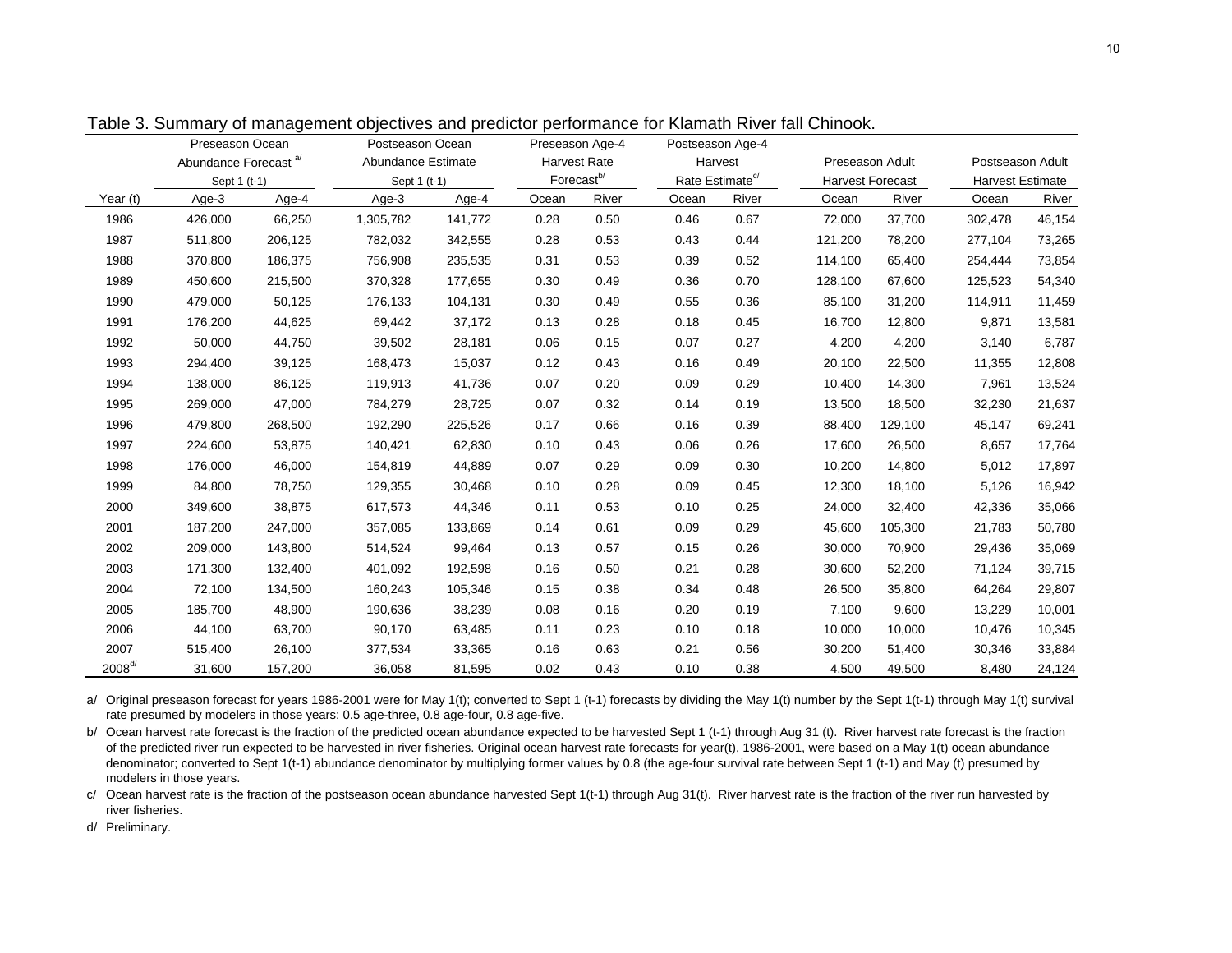|      |       |        | <b>Hatchery Spawners</b> |       |        | <b>Natural Area Spawners</b> |         |        |       | <b>Proportion Natural</b> |       |       |       |       |        |
|------|-------|--------|--------------------------|-------|--------|------------------------------|---------|--------|-------|---------------------------|-------|-------|-------|-------|--------|
| Year | Age 2 | Age 3  | Age 4                    | Age 5 | Adults | Age 2                        | Age 3   | Age 4  | Age 5 | <b>Adults</b>             | Age 2 | Age 3 | Age 4 | Age 5 | Adults |
| 1985 |       |        |                          |       | 22,500 |                              |         |        |       | 25,700                    |       |       |       |       | 0.53   |
| 1986 |       |        |                          |       | 32,900 |                              |         |        |       | 113,400                   |       |       |       |       | 0.78   |
| 1987 |       |        |                          |       | 29,100 |                              |         |        |       | 101,700                   |       |       |       |       | 0.78   |
| 1988 |       |        |                          |       | 33,500 |                              |         |        |       | 79,400                    |       |       |       |       | 0.70   |
| 1989 |       |        |                          |       | 22,000 |                              |         |        |       | 43,900                    |       |       |       |       | 0.67   |
| 1990 |       |        |                          |       | 8,100  |                              |         |        |       | 15,600                    |       |       |       |       | 0.66   |
| 1991 | 270   | 2,426  | 3,827                    | 232   | 6,485  | 718                          | 3,956   | 7,430  | 263   | 11,649                    | 0.73  | 0.62  | 0.66  | 0.53  | 0.64   |
| 1992 | 3,948 | 2,576  | 4,627                    | 157   | 7,360  | 5,143                        | 3,051   | 8,657  | 321   | 12,029                    | 0.57  | 0.54  | 0.65  | 0.67  | 0.62   |
| 1993 | 1,619 | 20,797 | 846                      | 0     | 21,643 | 3,825                        | 18,629  | 3,039  | 190   | 21,858                    | 0.70  | 0.47  | 0.78  | 1.00  | 0.50   |
| 1994 | 5,200 | 8,864  | 8,016                    | 192   | 17,072 | 6,245                        | 22,230  | 9,879  | 224   | 32,333                    | 0.55  | 0.71  | 0.55  | 0.54  | 0.65   |
| 1995 | 335   | 34,737 | 2,716                    | 406   | 37,859 | 17,324                       | 148,639 | 11,856 | 1,298 | 161,793                   | 0.98  | 0.81  | 0.81  | 0.76  | 0.81   |
| 1996 | 792   | 4,360  | 15,649                   | 24    | 20,033 | 6,174                        | 17,232  | 64,048 | 46    | 81,326                    | 0.89  | 0.80  | 0.80  | 0.66  | 0.80   |
| 1997 | 1,272 | 10,484 | 7,560                    | 618   | 18,662 | 4,225                        | 19,343  | 24,493 | 2,308 | 46,144                    | 0.77  | 0.65  | 0.76  | 0.79  | 0.71   |
| 1998 | 595   | 20,411 | 8,588                    | 220   | 29,219 | 2,855                        | 30,509  | 11,462 | 517   | 42,488                    | 0.83  | 0.60  | 0.57  | 0.70  | 0.59   |
| 1999 | 6,857 | 10,046 | 4,081                    | 200   | 14,327 | 10,447                       | 11,927  | 6,396  | 133   | 18,456                    | 0.60  | 0.54  | 0.61  | 0.40  | 0.56   |
| 2000 | 1,909 | 87,643 | 9,833                    | 136   | 97,612 | 6,394                        | 70,042  | 12,565 | 122   | 82,729                    | 0.77  | 0.44  | 0.56  | 0.47  | 0.46   |
| 2001 | 1,631 | 31,306 | 23,802                   | 4     | 55,112 | 7,747                        | 40,908  | 36,889 | 38    | 77,835                    | 0.83  | 0.57  | 0.61  | 0.90  | 0.59   |
| 2002 | 2,331 | 15,867 | 11,177                   | 137   | 27,181 | 3,867                        | 42,557  | 21,932 | 1,146 | 65,635                    | 0.62  | 0.73  | 0.66  | 0.89  | 0.71   |
| 2003 | 864   | 35,403 | 26,295                   | 84    | 61,782 | 2,102                        | 46,116  | 41,084 | 444   | 87,644                    | 0.71  | 0.57  | 0.61  | 0.84  | 0.59   |
| 2004 | 1,981 | 14,505 | 8,205                    | 271   | 22,981 | 4,730                        | 11,469  | 11,567 | 1,043 | 24,079                    | 0.70  | 0.44  | 0.59  | 0.79  | 0.51   |
| 2005 | 101   | 18,583 | 8,187                    | 929   | 27,699 | 1,068                        | 18,778  | 5,705  | 2,307 | 26,790                    | 0.91  | 0.50  | 0.41  | 0.71  | 0.49   |
| 2006 | 6,462 | 6,791  | 12,495                   | 235   | 19,521 | 14,382                       | 8,969   | 20,528 | 664   | 30,161                    | 0.69  | 0.57  | 0.62  | 0.74  | 0.61   |
| 2007 | 213   | 34,073 | 854                      | 122   | 35,049 | 1,071                        | 54,693  | 5,712  | 265   | 60,670                    | 0.83  | 0.62  | 0.87  | 0.68  | 0.63   |
| 2008 | 2,930 | 7,015  | 6,512                    | 26    | 13,553 | 17,371                       | 7,518   | 22,989 | 418   | 30,925                    | 0.86  | 0.52  | 0.78  | 0.94  | 0.70   |

Table 4. Numbers of hatchery and natural adult fall Chinook spawners in the Klamath Basin by age.<sup>a/</sup>

a/ Age structure of hatchery and natural area spawners not available prior to 1991.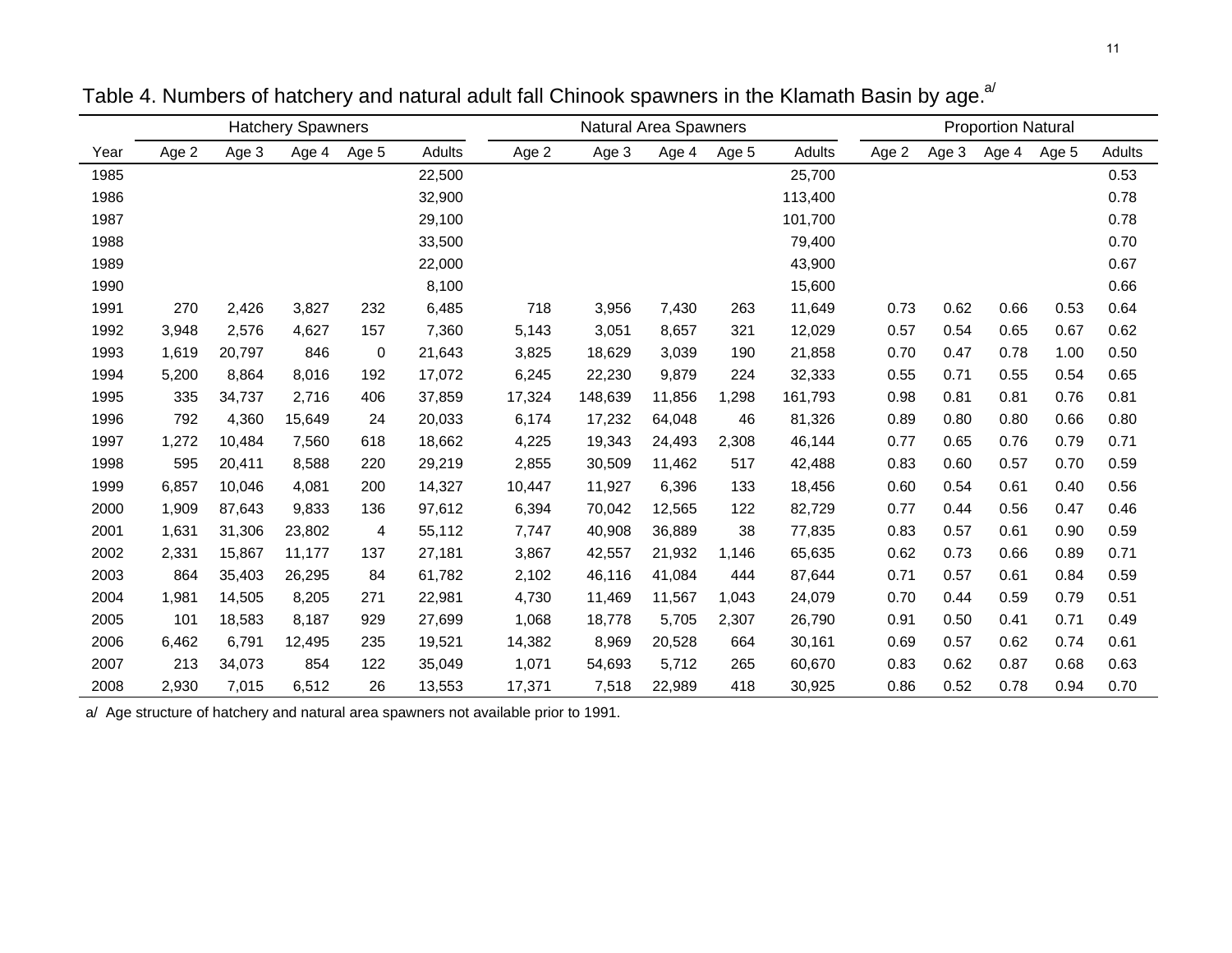|                      |           |        | Ocean Fisheries (Sept 1(t-1) through Aug 31(t)) |          |                                  |          |         |        |                     |        |
|----------------------|-----------|--------|-------------------------------------------------|----------|----------------------------------|----------|---------|--------|---------------------|--------|
|                      |           | KMZ    |                                                 | North of | South of                         |          | Ocean   |        | River Fisheries (t) |        |
| Year(t)              | Troll     | Sport  | Subtotal                                        | KMZ      | KMZ                              | Subtotal | Total   | Net    | Sport               | Total  |
| Age-Three            |           |        |                                                 |          | <b>HARVEST</b> (numbers of fish) |          |         |        |                     |        |
| 1986                 | 35,630    | 4,876  | 40,506                                          | 73,913   | 122,913                          | 196,826  | 237,332 | 8,100  | 18,100              | 26,200 |
| 1987                 | 17,231    | 5,083  | 22,314                                          | 42,875   | 56,362                           | 99,237   | 121,551 | 11,400 | 11,400              | 22,800 |
| 1988                 | 15,996    | 5,164  | 21,160                                          | 24,312   | 107,949                          | 132,261  | 153,421 | 12,500 | 15,600              | 28,100 |
| 1989                 | 6,462     | 11,793 | 18,255                                          | 15,368   | 23,750                           | 39,118   | 57,373  | 2,700  | 900                 | 3,600  |
| 1990                 | 81        | 4,357  | 4,438                                           | 36,578   | 11,006                           | 47,584   | 52,022  | 1,300  | 1,400               | 2,700  |
| 1991                 | 0         | 1,022  | 1,022                                           | 343      | 810                              | 1,153    | 2,175   | 2,123  | 1,277               | 3,400  |
| 1992                 | 0         | 0      | 0                                               | 972      | 0                                | 972      | 972     | 970    | 251                 | 1,221  |
| 1993                 | 0         | 822    | 822                                             | 833      | 6,424                            | 7,257    | 8,079   | 5,426  | 2,917               | 8,343  |
| 1994                 | 42        | 604    | 646                                             | 0        | 3,387                            | 3,387    | 4,033   | 4,543  | 965                 | 5,508  |
| 1995                 | 0         | 999    | 999                                             | 12,211   | 14,808                           | 27,019   | 28,018  | 11,840 | 5,536               | 17,376 |
| 1996                 | 0         | 0      | 0                                               | 0        | 9,312                            | 9,312    | 9,312   | 12,363 | 3,661               | 16,024 |
| 1997                 | 0         | 232    | 232                                             | 620      | 1,215                            | 1,835    | 2,067   | 2,166  | 2,736               | 4,902  |
| 1998                 | 0         | 6      | 6                                               | 298      | 466                              | 764      | 770     | 2,231  | 5,781               | 8,012  |
| 1999                 | 63        | 180    | 243                                             | 1,262    | 433                              | 1,695    | 1,938   | 4,981  | 1,748               | 6,729  |
| 2000                 | 404       | 3,282  | 3,686                                           | 8,730    | 25,206                           | 33,936   | 37,622  | 22,458 | 4,893               | 27,351 |
| 2001                 | 113       | 105    | 218                                             | 2,765    | 6,088                            | 8,853    | 9,071   | 17,885 | 7,294               | 25,179 |
| 2002                 | 220       | 783    | 1,003                                           | 1,623    | 9,912                            | 11,535   | 12,538  | 11,734 | 6,258               | 17,992 |
| 2003                 | 173       | 679    | 852                                             | 2,026    | 27,312                           | 29,338   | 30,190  | 6,996  | 5,061               | 12,057 |
| 2004                 | 403       | 971    | 1,374                                           | 9,902    | 7,337                            | 17,239   | 18,613  | 4,679  | 2,051               | 6,730  |
| 2005                 | 0         | 568    | 568                                             | 889      | 2,381                            | 3,270    | 3,838   | 4,394  | 1,641               | 6,035  |
| 2006                 | 0         | 475    | 475                                             | 32       | 339                              | 371      | 846     | 2,388  | 13                  | 2,401  |
| 2007 $a/$            | 766       | 8,057  | 8,823                                           | 4,408    | 9,316                            | 13,724   | 22,547  | 17,543 | 5,734               | 23,277 |
| 2008 $a/d$           | $\pmb{0}$ | 0      | 0                                               | 0        | 0                                | 0        | 0       | 3,225  | 598                 | 3,823  |
| Age-Four             |           |        |                                                 |          |                                  |          |         |        |                     |        |
| 1986                 | 7,797     | 1,120  | 8,917                                           | 23,560   | 32,131                           | 55,691   | 64,608  | 17,000 | 2,900               | 19,900 |
| 1987                 | 21,727    | 4,427  | 26,154                                          | 71,123   | 48,812                           | 119,935  | 146,089 | 41,000 | 8,500               | 49,500 |
| 1988                 | 11,867    | 3,598  | 15,465                                          | 26,950   | 50,278                           | 77,228   | 92,693  | 38,600 | 6,200               | 44,800 |
| 1989                 | 6,062     | 9,735  | 15,797                                          | 32,428   | 16,608                           | 49,036   | 64,833  | 41,000 | 7,700               | 48,700 |
| 1990                 | 4,000     | 2,916  | 6,916                                           | 39,760   | 10,608                           | 50,368   | 57,284  | 6,000  | 2,200               | 8,200  |
| 1991                 | 0         | 1,001  | 1,001                                           | 1,513    | 4,135                            | 5,648    | 6,649   | 7,593  | 2,016               | 9,609  |
| 1992                 | 171       | 55     | 226                                             | 1,781    | 12                               | 1,793    | 2,019   | 4,360  | 723                 | 5,083  |
| 1993                 | 0         | 0      | $\mathbf 0$                                     | 849      | 1,616                            | 2,465    | 2,465   | 3,786  | 243                 | 4,029  |
| 1994                 | 0         | 1,124  | 1,124                                           | 1,168    | 1,499                            | 2,667    | 3,791   | 6,666  | 818                 | 7,484  |
| 1995                 | 0         | 242    | 242                                             | 1,879    | 1,771                            | 3,650    | 3,892   | 2,957  | 480                 | 3,437  |
| 1996                 | 773       | 3,464  | 4,237                                           | 10,336   | 20,738                           | 31,074   | 35,311  | 43,959 | 9,080               | 53,039 |
| 1997                 | 3         | 172    | 175                                             | 463      | 2,995                            | 3,458    | 3,633   | 8,734  | 2,586               | 11,320 |
| 1998                 | 0         | 105    | 105                                             | 4,062    | 0                                | 4,062    | 4,167   | 7,164  | 1,822               | 8,986  |
| 1999                 | 15        | 381    | 396                                             | 1,667    | 696                              | 2,363    | 2,759   | 8,789  | 494                 | 9,283  |
| 2000                 | 117       | 895    | 1,012                                           | 2,484    | 1,076                            | 3,560    | 4,572   | 6,733  | 756                 | 7,489  |
| 2001                 | 1,312     | 1,604  | 2,916                                           | 5,830    | 3,927                            | 9,757    | 12,673  | 20,759 | 4,819               | 25,578 |
| 2002                 | 1,938     | 827    | 2,765                                           | 3,226    | 9,416                            | 12,642   | 15,407  | 11,929 | 4,063               | 15,992 |
| 2003                 | 834       | 918    | 1,752                                           | 8,154    | 30,002                           | 38,156   | 39,908  | 22,754 | 4,592               | 27,346 |
| 2004                 | 1,422     | 1,215  | 2,637                                           | 11,667   | 21,960                           | 33,627   | 36,264  | 17,623 | 1,751               | 19,374 |
| 2005                 | 247       | 317    | 564                                             | 5,355    | 1,910                            | 7,265    | 7,829   | 3,048  | 304                 | 3,352  |
| 2006                 | 196       | 725    | 921                                             | 4,269    | 985                              | 5,254    | 6,175   | 7,569  | 42                  | 7,611  |
| 2007                 | 268       | 2,317  | 2,585                                           | 2,009    | 2,452                            | 4,461    | 7,046   | 8,987  | 502                 | 9,489  |
| $2008$ <sup>a/</sup> | 6,242     | 1,083  | 7,325                                           | 535      | 110                              | 645      | 7,970   | 17,891 | 1,214               | 19,105 |
|                      |           |        |                                                 |          |                                  |          |         |        |                     |        |

Table 5. Harvest levels and rates of age-three and age-four Klamath River fall Chinook. (Page 1 of 2)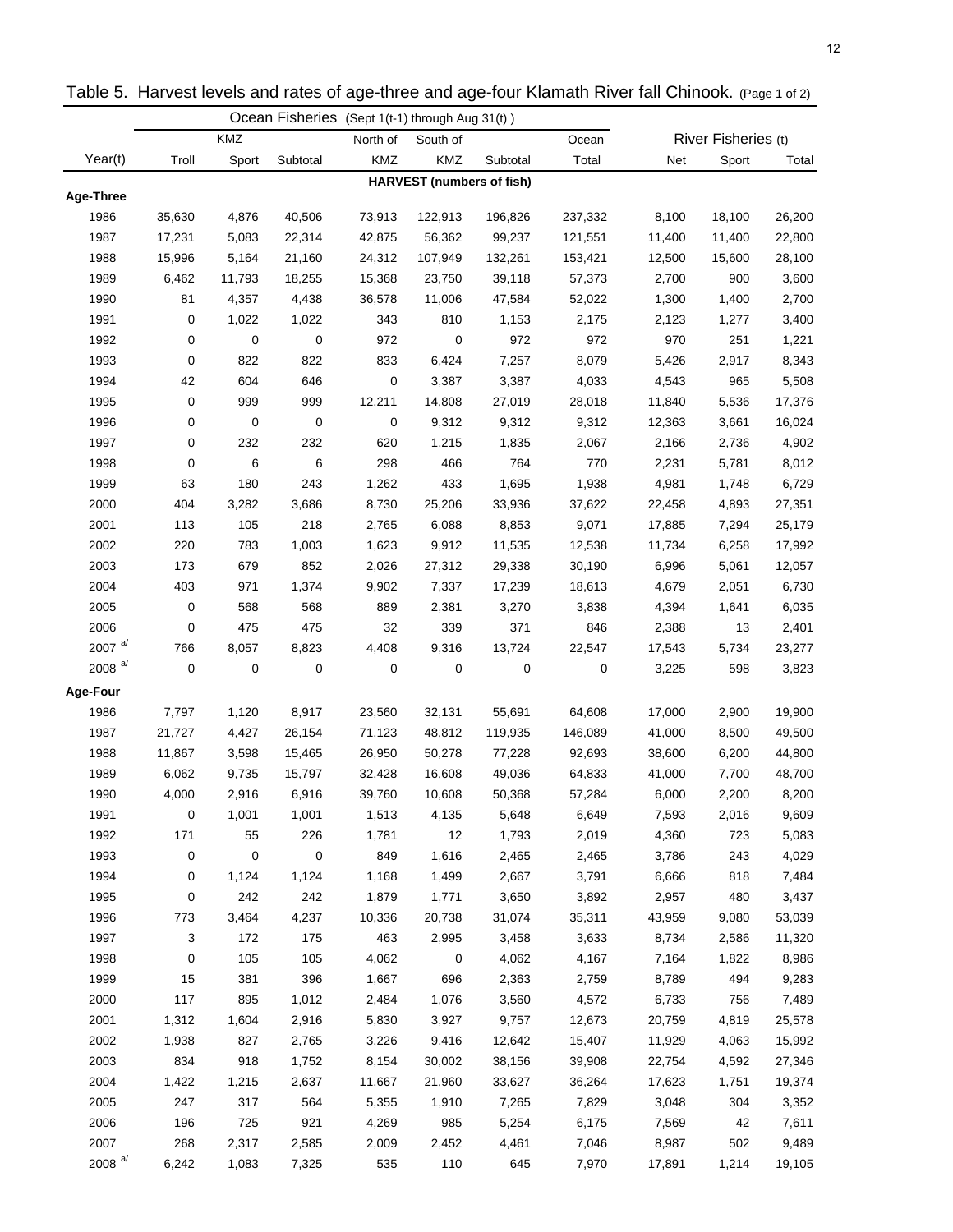|           |       |       | Ocean Fisheries (Sept 1(t-1) through Aug 31(t)) |            |                                 |          |       |      |                     |       |
|-----------|-------|-------|-------------------------------------------------|------------|---------------------------------|----------|-------|------|---------------------|-------|
|           |       | KMZ   |                                                 | North of   | South of                        |          | Ocean |      | River Fisheries (t) |       |
| Year(t)   | Troll | Sport | Subtotal                                        | <b>KMZ</b> | KMZ                             | Subtotal | Total | Net  | Sport               | Total |
|           |       |       |                                                 |            | <b>HARVEST RATE<sup>D</sup></b> |          |       |      |                     |       |
| Age-Three |       |       |                                                 |            |                                 |          |       |      |                     |       |
| 1986      | 0.03  | 0.00  | 0.03                                            | 0.06       | 0.09                            | 0.15     | 0.18  | 0.05 | 0.11                | 0.16  |
| 1987      | 0.02  | 0.01  | 0.03                                            | 0.05       | 0.07                            | 0.13     | 0.16  | 0.13 | 0.13                | 0.25  |
| 1988      | 0.02  | 0.01  | 0.03                                            | 0.03       | 0.14                            | 0.17     | 0.20  | 0.12 | 0.15                | 0.28  |
| 1989      | 0.02  | 0.03  | 0.05                                            | 0.04       | 0.06                            | 0.11     | 0.15  | 0.05 | 0.02                | 0.07  |
| 1990      | 0.00  | 0.02  | 0.03                                            | 0.21       | 0.06                            | 0.27     | 0.30  | 0.11 | 0.12                | 0.23  |
| 1991      | 0.00  | 0.01  | 0.01                                            | 0.00       | 0.01                            | 0.02     | 0.03  | 0.21 | 0.13                | 0.34  |
| 1992      | 0.00  | 0.00  | 0.00                                            | 0.02       | 0.00                            | 0.02     | 0.02  | 0.14 | 0.04                | 0.18  |
| 1993      | 0.00  | 0.00  | 0.00                                            | 0.00       | 0.04                            | 0.04     | 0.05  | 0.11 | 0.06                | 0.17  |
| 1994      | 0.00  | 0.01  | 0.01                                            | 0.00       | 0.03                            | 0.03     | 0.03  | 0.12 | 0.03                | 0.15  |
| 1995      | 0.00  | 0.00  | 0.00                                            | 0.02       | 0.02                            | 0.03     | 0.04  | 0.06 | 0.03                | 0.09  |
| 1996      | 0.00  | 0.00  | 0.00                                            | 0.00       | 0.05                            | 0.05     | 0.05  | 0.32 | 0.09                | 0.41  |
| 1997      | 0.00  | 0.00  | 0.00                                            | 0.00       | 0.01                            | 0.01     | 0.01  | 0.06 | 0.08                | 0.14  |
| 1998      | 0.00  | 0.00  | 0.00                                            | 0.00       | 0.00                            | 0.00     | 0.00  | 0.04 | 0.10                | 0.14  |
| 1999      | 0.00  | 0.00  | 0.00                                            | 0.01       | 0.00                            | 0.01     | 0.01  | 0.17 | 0.06                | 0.23  |
| 2000      | 0.00  | 0.01  | 0.01                                            | 0.01       | 0.04                            | 0.05     | 0.06  | 0.12 | 0.03                | 0.15  |
| 2001      | 0.00  | 0.00  | 0.00                                            | 0.01       | 0.02                            | 0.02     | 0.03  | 0.18 | 0.07                | 0.25  |
| 2002      | 0.00  | 0.00  | 0.00                                            | 0.00       | 0.02                            | 0.02     | 0.02  | 0.12 | 0.07                | 0.19  |
| 2003      | 0.00  | 0.00  | 0.00                                            | 0.01       | 0.07                            | 0.07     | 0.08  | 0.07 | 0.05                | 0.13  |
| 2004      | 0.00  | 0.01  | 0.01                                            | 0.06       | 0.05                            | 0.11     | 0.12  | 0.14 | 0.06                | 0.20  |
| 2005      | 0.00  | 0.00  | 0.00                                            | 0.00       | 0.01                            | 0.02     | 0.02  | 0.10 | 0.04                | 0.14  |
| 2006      | 0.00  | 0.01  | 0.01                                            | 0.00       | 0.00                            | 0.00     | 0.01  | 0.13 | 0.00                | 0.13  |
| 2007 $a/$ | 0.00  | 0.02  | 0.02                                            | 0.01       | 0.02                            | 0.04     | 0.06  | 0.15 | 0.05                | 0.20  |
| 2008 $a/$ | 0.00  | 0.00  | 0.00                                            | 0.00       | 0.00                            | 0.00     | 0.00  | 0.17 | 0.03                | 0.21  |
| Age-Four  |       |       |                                                 |            |                                 |          |       |      |                     |       |
| 1986      | 0.05  | 0.01  | 0.06                                            | 0.17       | 0.23                            | 0.39     | 0.46  | 0.57 | 0.10                | 0.67  |
| 1987      | 0.06  | 0.01  | 0.08                                            | 0.21       | 0.14                            | 0.35     | 0.43  | 0.36 | 0.08                | 0.44  |
| 1988      | 0.05  | 0.02  | 0.07                                            | 0.11       | 0.21                            | 0.33     | 0.39  | 0.45 | 0.07                | 0.52  |
| 1989      | 0.03  | 0.05  | 0.09                                            | 0.18       | 0.09                            | 0.28     | 0.36  | 0.59 | 0.11                | 0.70  |
| 1990      | 0.04  | 0.03  | 0.07                                            | 0.38       | 0.10                            | 0.48     | 0.55  | 0.26 | 0.10                | 0.36  |
| 1991      | 0.00  | 0.03  | 0.03                                            | 0.04       | 0.11                            | 0.15     | 0.18  | 0.35 | 0.09                | 0.45  |
| 1992      | 0.01  | 0.00  | 0.01                                            | 0.06       | 0.00                            | 0.06     | 0.07  | 0.23 | 0.04                | 0.27  |
| 1993      | 0.00  | 0.00  | 0.00                                            | 0.06       | 0.11                            | 0.16     | 0.16  | 0.46 | 0.03                | 0.49  |
| 1994      | 0.00  | 0.03  | 0.03                                            | 0.03       | 0.04                            | 0.06     | 0.09  | 0.26 | 0.03                | 0.29  |
| 1995      | 0.00  | 0.01  | 0.01                                            | 0.07       | 0.06                            | 0.13     | 0.14  | 0.16 | 0.03                | 0.19  |
| 1996      | 0.00  | 0.02  | 0.02                                            | 0.05       | 0.09                            | 0.14     | 0.16  | 0.32 | 0.07                | 0.39  |
| 1997      | 0.00  | 0.00  | 0.00                                            | 0.01       | 0.05                            | 0.06     | 0.06  | 0.20 | 0.06                | 0.26  |
| 1998      | 0.00  | 0.00  | 0.00                                            | 0.09       | 0.00                            | 0.09     | 0.09  | 0.24 | 0.06                | 0.30  |
| 1999      | 0.00  | 0.01  | 0.01                                            | 0.05       | 0.02                            | 0.08     | 0.09  | 0.43 | 0.02                | 0.45  |
| 2000      | 0.00  | 0.02  | 0.02                                            | 0.06       | 0.02                            | 0.08     | 0.10  | 0.22 | 0.02                | 0.25  |
| 2001      | 0.01  | 0.01  | 0.02                                            | 0.04       | 0.03                            | 0.07     | 0.09  | 0.24 | 0.05                | 0.29  |
| 2002      | 0.02  | 0.01  | 0.03                                            | 0.03       | 0.09                            | 0.13     | 0.15  | 0.19 | 0.06                | 0.26  |
| 2003      | 0.00  | 0.00  | 0.01                                            | 0.04       | 0.16                            | 0.20     | 0.21  | 0.24 | 0.05                | 0.28  |
| 2004      | 0.01  | 0.01  | 0.03                                            | 0.11       | 0.21                            | 0.32     | 0.34  | 0.43 | 0.04                | 0.48  |
| 2005      | 0.01  | 0.01  | 0.01                                            | 0.14       | 0.05                            | 0.19     | 0.20  | 0.17 | 0.02                | 0.19  |
| 2006      | 0.00  | 0.01  | 0.01                                            | 0.07       | 0.02                            | 0.08     | 0.10  | 0.18 | 0.00                | 0.18  |
| 2007      |       |       |                                                 |            |                                 |          |       |      |                     |       |
| 2008 $a/$ | 0.01  | 0.07  | 0.08                                            | 0.06       | 0.07                            | 0.13     | 0.21  | 0.53 | 0.03                | 0.56  |
|           | 0.08  | 0.01  | 0.09                                            | 0.01       | 0.00                            | 0.01     | 0.10  | 0.36 | 0.02                | 0.38  |

Table 5. Harvest levels and rates of age-three and age-four Klamath River fall Chinook. (Page 2 of 2)

a/ Preliminary data (incomplete cohort).

b/ Ocean harvest rates are the fraction of Sept 1(t-1) ocean abundance harvested in these fisheries. River harvest rates are the fraction of the river run (t) harvested in these fisheries.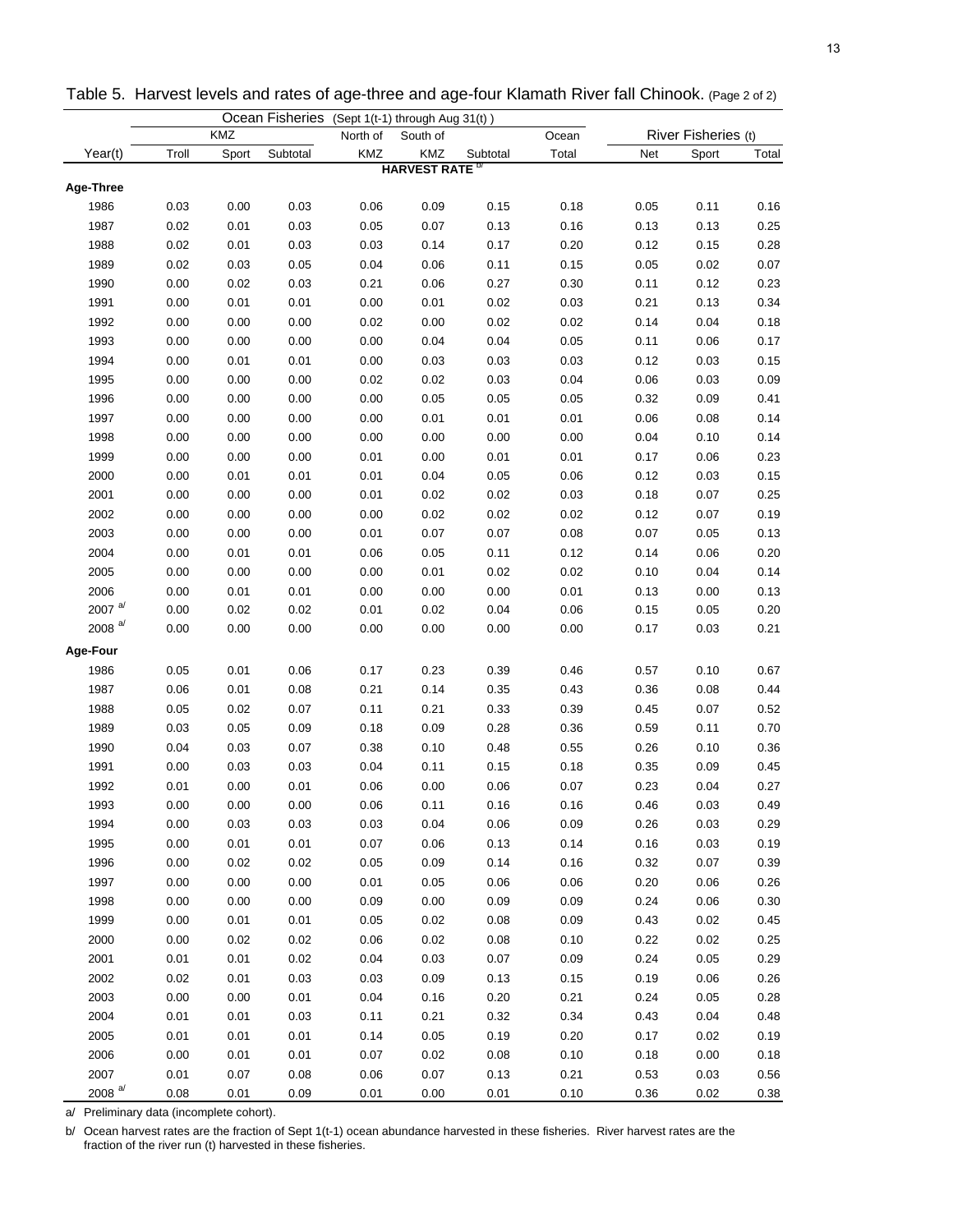Table 6. Fall 2008 (September - November) ocean landings of Klamath River fall Chinook by fishery, age, and KOHM area.ª'

|             |            |       |     |      |       | <b>COMMERCIAL FISHERY</b> |      |       |       |       |
|-------------|------------|-------|-----|------|-------|---------------------------|------|-------|-------|-------|
| <b>KOHM</b> |            | Age 3 |     |      | Age 4 |                           |      | Age 5 |       |       |
| area        | Sept       | Oct   | Nov | Sept | Oct   | Nov                       | Sept | Oct   | Nov   | Total |
| <b>NO</b>   | $- -$      | --    | --  | --   |       |                           |      |       |       | 0     |
| CO          | --         |       |     | --   |       |                           |      |       |       | 0     |
| KO          | $- -$      | --    | --  | --   | --    | --                        | --   | --    | $-$   | 0     |
| КC          | --         |       |     | --   |       |                           | --   |       |       | 0     |
| <b>FB</b>   | $- -$      | --    | --  | --   | --    | --                        | --   | --    | $- -$ | 0     |
| <b>SF</b>   | --         | --    | --  |      |       |                           | --   | --    |       | 0     |
| MO          | $- -$      | --    | --  | --   | --    | --                        | --   | --    | $- -$ | 0     |
|             | Total<br>0 | 0     | 0   | 0    | 0     | 0                         | 0    | 0     | 0     | 0     |

# **SPORT FISHERY**

| <b>KOHM</b> |       |       | Age 3                    |     |                          | Age 4 |     |      | Age 5 |     |       |
|-------------|-------|-------|--------------------------|-----|--------------------------|-------|-----|------|-------|-----|-------|
| area        |       | Sept  | Oct                      | Nov | Sept                     | Oct   | Nov | Sept | Oct   | Nov | Total |
| <b>NO</b>   |       | --    |                          | --  | --                       |       |     | --   |       |     | 0     |
| CO          |       | $- -$ | --                       | --  | $-$                      | --    |     | --   | --    |     | 0     |
| KO          |       | --    | --                       | --  | $-$                      | --    | --  | --   | --    | --  | 0     |
| KC          |       | $- -$ | --                       | --  | $- -$                    | --    | --  | --   | --    | --  | 0     |
| FB          |       | --    | --                       | --  | $-$                      |       |     | --   |       |     | 0     |
| <b>SF</b>   |       | --    | --                       | --  | $-$                      | --    |     | --   | --    | --  | 0     |
| MO          |       | $- -$ | $\overline{\phantom{a}}$ | --  | $\overline{\phantom{a}}$ | --    | --  | --   | --    | --  | 0     |
|             | Total | 0     | 0                        | 0   | 0                        | 0     | 0   | 0    | 0     | 0   | 0     |

ª' KOHM areas are as follows: NO=Newport & Tillamook: CO=Coos Bay; KO=Klamath Management Zone in Oregon; KC=Klamath Management Zone in California; FB=Fort Bragg; SF=San Francisco; and MO=Monterey.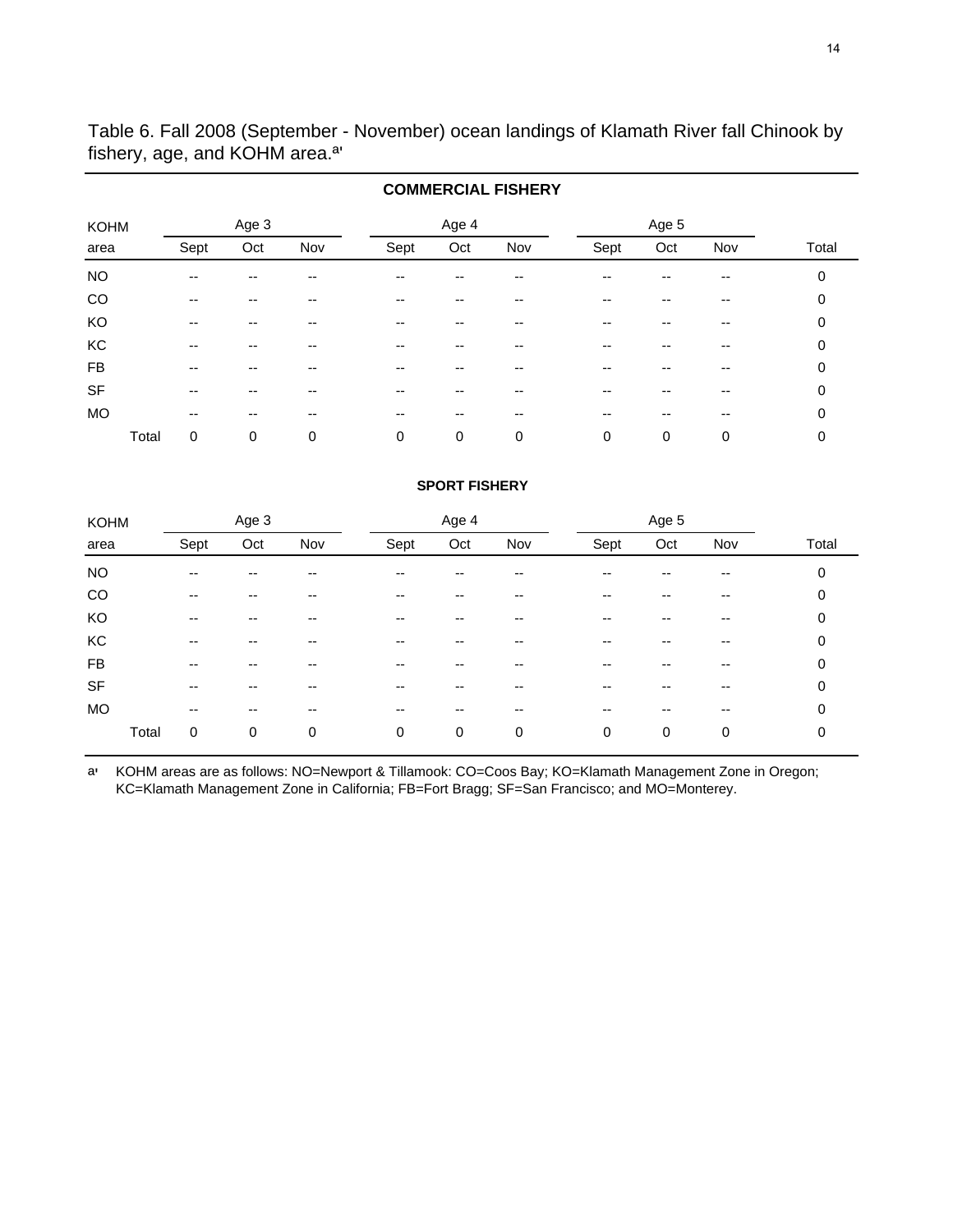------------------------------------------------------------------------------ Appendix A. KOHM: Summary Output. Thu Feb 19 13:19:19 2009 2009 Stock Projections; no 2009 fishing. ------------------------------------------------------------------------------ Klamath Escapement Absent fishing: 130451 Hatcheries: 48847 Natural areas: 81604 With fishing Mature adults: 131203 Strays: 751 Klamath Basin: 130451 Spawners: 130451<br>Hatcheries: 48847 Hatcheries: 48847 Natural areas: 81604 Reduction rate: 0.000 Klamath Harvest Total: 0 River: 0 Ocean: 0 Tribal: 0 NaN (objective: 0.000) Non-tribal: 0 River: 0 0 NaN (objective: 0) Ocean troll: 0<br>
CA / OR: 0<br>
NaN / CA / OR: NaN / NaN Pan sport: 0 Ocean sport: KMZ: 0 NaN Age-four o.harv.rate: 0.000 (objective: <= 0.16) ------------------------------------------------------------------------------ Klamath Harvest: ocean troll Sep Oct Nov Dec Jan Feb Mar Apr May Jun Jul Aug Total %CA NO 0 0 0 0 0 0 0 0 0 0 0 0 0 NA CO 0 0 0 0 0 0 0 0 0 0 0 0 0 NA KO 0 0 0 0 0 0 0 0 0 0 0 0 0 NA KC 0 0 0 0 0 0 0 0 0 0 0 0 0 NaN FB 0 0 0 0 0 0 0 0 0 0 0 0 0 NaN SF 0 0 0 0 0 0 0 0 0 0 0 0 0 NaN MO 0 0 0 0 0 0 0 0 0 0 0 0 0 NaN Total 0 0 0 0 0 0 0 0 0 0 0 0 0 NA Klamath Harvest: ocean sport Sep Oct Nov Dec Jan Feb Mar Apr May Jun Jul Aug Total %CA %CA.rec NO 0 0 0 0 0 0 0 0 0 0 0 0 0 NA NA CO 0 0 0 0 0 0 0 0 0 0 0 0 0 0 MA<br>KO 0 0 0 0 0 0 0 0 0 0 0 0 MA KO 0 0 0 0 0 0 0 0 0 0 0 0 0 NA NA KC 0 0 0 0 0 0 0 0 0 0 0 0 0 NaN NaN FB 0 0 0 0 0 0 0 0 0 0 0 0 0 NaN NaN SF 0 0 0 0 0 0 0 0 0 0 0 0 0 NaN NaN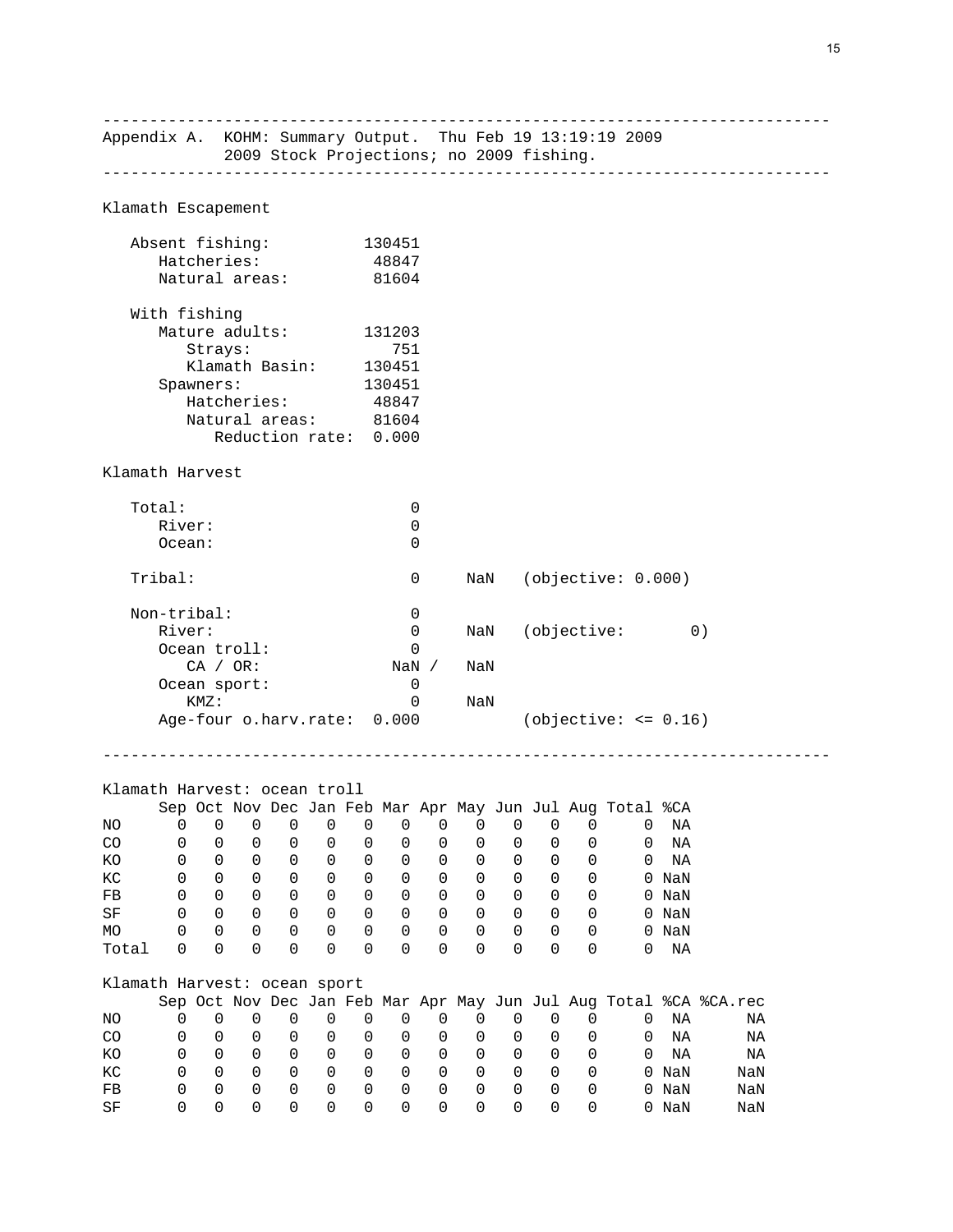| Total 0 0 0 0 0 0 0 0 0 0 0 0 0 0 NA NA |  |  |  |  |  |  |  |  |
|-----------------------------------------|--|--|--|--|--|--|--|--|
|                                         |  |  |  |  |  |  |  |  |

------------------------------------------------------------------------------

------------------------------------------------------------------------------

Chinook Harvest (All Stocks): Troll

|                   |     |        |    |    |    |    |            |          |   |              |                  |              | Sep Oct Nov Dec Jan Feb Mar Apr May Jun Jul Aug Total |
|-------------------|-----|--------|----|----|----|----|------------|----------|---|--------------|------------------|--------------|-------------------------------------------------------|
| NO.               | 100 | 10     | NA | NA | NA | NA | 0          | 0        | 0 |              | $\Omega$         |              | 110                                                   |
| CO.               | NA  | NA 200 |    | NA | NA | NA | 0          | 0        | 0 | <sup>0</sup> | $\left( \right)$ | <sup>0</sup> | 200                                                   |
| ΚO                |     | NA 200 | ΝA | NA | NA |    | NA NaN NaN |          | 0 | 0            | $\left( \right)$ | <sup>0</sup> | 200                                                   |
| КC                | NA  | ΝA     | ΝA | NA | NA | NA | NA         | NA       | 0 | 0            | $\left( \right)$ | <sup>0</sup> |                                                       |
| FB                | ΝA  | ΝA     | ΝA | ΝA | NA | NA | ΝA         | $\Omega$ | 0 | 0            | 0                | <sup>0</sup> |                                                       |
| SF                | NA  | NA     | ΝA | NA | NA | NA |            | NA NaN   | 0 | $\Omega$     | $\left( \right)$ | $\left($     |                                                       |
| <b>MO</b>         | NA  | ΝA     | ΝA | ΝA | ΝA | ΝA |            | NA NaN   | 0 | 0            | $\left( \right)$ | O            |                                                       |
| Total 100 210 200 |     |        |    | ΝA | ΝA | ΝA | 0          | $\Omega$ | 0 | <sup>0</sup> | $\left( \right)$ | O            | 510                                                   |

Chinook Harvest (All Stocks): Sport

|               |         |        |          |    |    |          |                   |          |              |          |                  |              | Sep Oct Nov Dec Jan Feb Mar Apr May Jun Jul Aug Total |
|---------------|---------|--------|----------|----|----|----------|-------------------|----------|--------------|----------|------------------|--------------|-------------------------------------------------------|
| NO.           | 300 200 |        | ΝA       | NA |    |          | NA NA NaN NaN     |          |              |          |                  |              | 500                                                   |
| CO.           | NA      | NA     | $\Omega$ | NA |    |          | NA   NA  NaN  NaN |          | 0            | 0        | $\left($         |              |                                                       |
| КO            |         | NA 300 | NA       | NA |    | NA NA    |                   | NA NA    | 0            | 0        | $\left( \right)$ | <sup>0</sup> | 300                                                   |
| КC            | NA      | NA     | NA       | NA |    | NA NA    |                   | NA NaN   | 0            | $\Omega$ | $\left( \right)$ | $\Omega$     |                                                       |
| FB            | NA      | NA     | ΝA       | NA |    |          | NA NaN NaN        | 0        | 0            | $\Omega$ | 0                | <sup>0</sup> |                                                       |
| SF            | ΝA      | NA     | NA       | NA | NA | $\Omega$ | $\Omega$          | 0        | 0            | $\Omega$ | $\Omega$         | <sup>0</sup> |                                                       |
| MO.           | NA      | ΝA     | ΝA       | NA |    | NA NaN   | 0                 | $\Omega$ | <sup>0</sup> | $\Omega$ | $\Omega$         | <sup>0</sup> |                                                       |
| Total 300 500 |         |        | $\Omega$ | NA | NA | $\Omega$ | 0                 | $\Omega$ | <sup>0</sup> | $\Omega$ | <sup>0</sup>     |              | 800                                                   |

Klamath Contribution Rates: Troll

 Sep Oct Nov Dec Jan Feb Mar Apr May Jun Jul Aug NO 0 0 NA NA NA NA 0.158 0.023 0.045 0.036 0.119 0.200 CO NA NA 0 NA NA NA 0.057 0.067 0.051 0.097 0.247 0.348 KO NA 0 NA NA NA NA 0.000 0.000 0.108 0.267 0.374 0.386 KC NA NA NA NA NA NA NA NA 0.547 0.570 0.590 0.499 FB NA NA NA NA NA NA 0.115 0.115 0.256 0.479 0.447 0.223 SF NA NA NA NA NA NA NA 0.000 0.160 0.230 0.244 0.138 MO NA NA NA NA NA NA NA 0.000 0.051 0.058 0.114 0.007

Klamath Contribution Rates: Sport

 Sep Oct Nov Dec Jan Feb Mar Apr May Jun Jul Aug NO 0 0 NA NA NA NA 0.000 0.000 0.018 0.010 0.105 0.136 CO NA NA NaN NA NA NA 0.000 0.000 0.043 0.140 0.135 0.083 KO NA 0 NA NA NA NA NA NA 0.038 0.139 0.299 0.353 KC NA NA NA NA NA NA NA 0.000 0.270 0.345 0.274 0.321 FB NA NA NA NA NA 0.000 0.000 0.014 0.047 0.135 0.201 0.091 SF NA NA NA NA NA 0.002 0.023 0.066 0.041 0.058 0.059 0.016 MO NA NA NA NA NA 0.000 0.016 0.017 0.011 0.012 0.008 0.003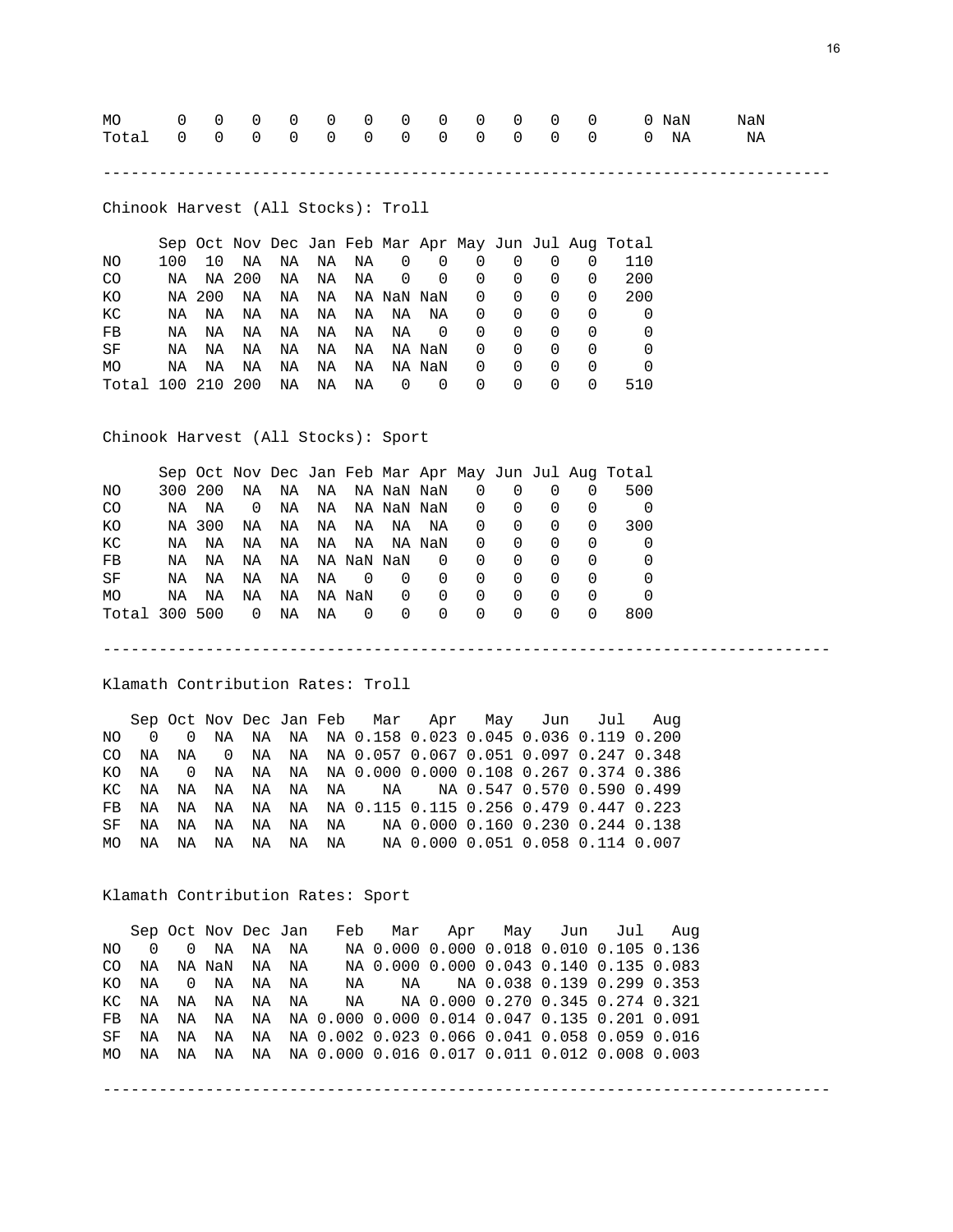# Season Effort: Troll

|           |    |    |    |    |          |          |          |          |          |                  |                  |                  | Sep Oct Nov Dec Jan Feb Mar Apr May Jun Jul Aug Total |
|-----------|----|----|----|----|----------|----------|----------|----------|----------|------------------|------------------|------------------|-------------------------------------------------------|
| ΝO        | ΝA | ΝA | ΝA | ΝA | O        | U        |          |          | O        |                  |                  |                  |                                                       |
| CO        | ΝA | ΝA | ΝA | ΝA | $\Omega$ | $\Omega$ | $\Omega$ | $\Omega$ | O        | $\Omega$         | O                | $\left($         |                                                       |
| КO        | ΝA | ΝA | ΝA | ΝA | $\Omega$ | $\Omega$ | $\Omega$ | $\Omega$ | 0        | $\Omega$         |                  | $\left( \right)$ |                                                       |
| КC        | ΝA | ΝA | ΝA | ΝA | 0        | 0        | 0        | 0        | 0        | 0                |                  | 0                |                                                       |
| FB        | ΝA | ΝA | ΝA | ΝA | $\Omega$ | 0        | 0        | 0        | 0        | 0                | 0                | O                |                                                       |
| SF        | ΝA | ΝA | ΝA | ΝA | $\Omega$ | 0        | $\Omega$ | 0        | $\Omega$ | $\left( \right)$ | $\left( \right)$ | <sup>0</sup>     |                                                       |
| <b>MO</b> | ΝA | ΝA | ΝA | ΝA | 0        | 0        | 0        | $\Omega$ | 0        | $\left( \right)$ | O                | $\left( \right)$ |                                                       |
| Total     | ΝA | ΝA | ΝA | ΝA | 0        | $\Omega$ | $\Omega$ | $\Omega$ | O        |                  |                  | $\left( \right)$ |                                                       |

# Season Effort: Sport

|                |    |    |    |    |                |                |                |          |          |          |                  |          | Sep Oct Nov Dec Jan Feb Mar Apr May Jun Jul Aug Total |
|----------------|----|----|----|----|----------------|----------------|----------------|----------|----------|----------|------------------|----------|-------------------------------------------------------|
| NO.            | NA | NA | ΝA | ΝA | 0              | 0              | 0              | 0        | $\Omega$ |          |                  |          |                                                       |
| C <sub>O</sub> | NA | NA | NA | NA | $\overline{0}$ | 0              | $\overline{0}$ | 0        | $\Omega$ | 0        |                  | $\Omega$ |                                                       |
| КO             | NA | NA | NA | NA | $\overline{0}$ | 0              | $\overline{0}$ | 0        | $\Omega$ | $\Omega$ | $\Omega$         | $\Omega$ |                                                       |
| КC             | NA | NA | ΝA | ΝA | $\mathbf{0}$   | 0              | 0              | $\Omega$ | $\Omega$ | $\Omega$ | $\Omega$         | 0        |                                                       |
| FB             | NA | NA | NA | NA | $\overline{0}$ | 0              | 0              | 0        | $\Omega$ | $\Omega$ | 0                | 0        |                                                       |
| SF             | NA | ΝA | ΝA | ΝA | $\mathbf{0}$   | 0              | 0              | $\Omega$ | $\Omega$ | $\Omega$ | $\Omega$         | $\Omega$ |                                                       |
| MO             | NA | NA | ΝA | ΝA | 0              | 0              | $\Omega$       | $\Omega$ | $\Omega$ | $\Omega$ | 0                | $\Omega$ |                                                       |
| Total          | NA | ΝA | ΝA | ΝA | $\overline{0}$ | $\overline{0}$ | $\overline{0}$ | $\Omega$ | $\Omega$ | 0        | $\left( \right)$ | 0        |                                                       |
|                |    |    |    |    |                |                |                |          |          |          |                  |          |                                                       |

------------------------------------------------------------------------------

Quota Effort: Troll

|       |    |    |    |    |          |          |                  |                  |                  |                  |                  |                  | Sep Oct Nov Dec Jan Feb Mar Apr May Jun Jul Aug Total |
|-------|----|----|----|----|----------|----------|------------------|------------------|------------------|------------------|------------------|------------------|-------------------------------------------------------|
| ΝO    | ΝA | ΝA | NA | ΝA | 0        | U        | O                |                  | O                | O                |                  |                  |                                                       |
| CO.   | ΝA | ΝA | ΝA | ΝA | $\Omega$ | $\Omega$ | O                | O                | O                | O                | $\left( \right)$ |                  |                                                       |
| КO    | ΝA | ΝA | ΝA | ΝA | 0        | 0        | O                | $\Omega$         | O                | $\Omega$         | $\left( \right)$ | $\left( \right)$ |                                                       |
| КC    | ΝA | ΝA | ΝA | ΝA | $\Omega$ | 0        | O                | 0                | 0                | $\Omega$         | O                |                  |                                                       |
| FB    | ΝA | ΝA | ΝA | ΝA | O        | 0        | O                | 0                | O                | 0                | O                |                  |                                                       |
| SF    | ΝA | ΝA | ΝA | ΝA | $\Omega$ | 0        | $\Omega$         | 0                | 0                | $\Omega$         | $\left( \right)$ | $\left($         |                                                       |
| MO    | ΝA | ΝA | ΝA | ΝA | $\Omega$ | $\Omega$ | $\left( \right)$ | $\left( \right)$ | $\left( \right)$ | $\left( \right)$ | $\left( \right)$ | $\left( \right)$ |                                                       |
| Total | ΝA | ΝA | ΝA | ΝA | $\Omega$ | $\Omega$ | $\left($         | $\Omega$         | $\Omega$         | $\Omega$         | $\left( \right)$ |                  |                                                       |

Quota Effort: Sport

|       |    |    |    |    |                  |          |          |          |          |          |                  |          | Sep Oct Nov Dec Jan Feb Mar Apr May Jun Jul Aug Total |
|-------|----|----|----|----|------------------|----------|----------|----------|----------|----------|------------------|----------|-------------------------------------------------------|
| NΟ    | ΝA | ΝA | ΝA | ΝA | 0                | $\Omega$ | O        | $\Omega$ | 0        |          | $\Omega$         |          |                                                       |
| CO    | ΝA | ΝA | ΝA | ΝA | $\Omega$         | 0        | $\Omega$ | 0        | $\Omega$ | 0        | $\Omega$         |          |                                                       |
| КO    | ΝA | ΝA | ΝA | ΝA | $\Omega$         | 0        | 0        | 0        | 0        | 0        | $\Omega$         |          |                                                       |
| КC    | ΝA | ΝA | ΝA | ΝA | O                | 0        | $\Omega$ | 0        | $\Omega$ | 0        | 0                | $\left($ |                                                       |
| FB    | ΝA | ΝA | ΝA | ΝA | O                | 0        | $\Omega$ | 0        | 0        | 0        | <sup>0</sup>     | $\left($ |                                                       |
| SF    | ΝA | ΝA | ΝA | ΝA | O                | 0        | $\Omega$ | 0        | $\Omega$ | 0        | <sup>0</sup>     | $\left($ |                                                       |
| MO    | ΝA | ΝA | ΝA | ΝA | O                | 0        | $\Omega$ | 0        | $\Omega$ | $\Omega$ | $\Omega$         | $\left($ |                                                       |
| Total | ΝA | ΝA | ΝA | ΝA | $\left( \right)$ | $\Omega$ | $\Omega$ | $\Omega$ | $\left($ | $\left($ | $\left( \right)$ |          |                                                       |
|       |    |    |    |    |                  |          |          |          |          |          |                  |          |                                                       |

Total Effort: Troll

Sep Oct Nov Dec Jan Feb Mar Apr May Jun Jul Aug Total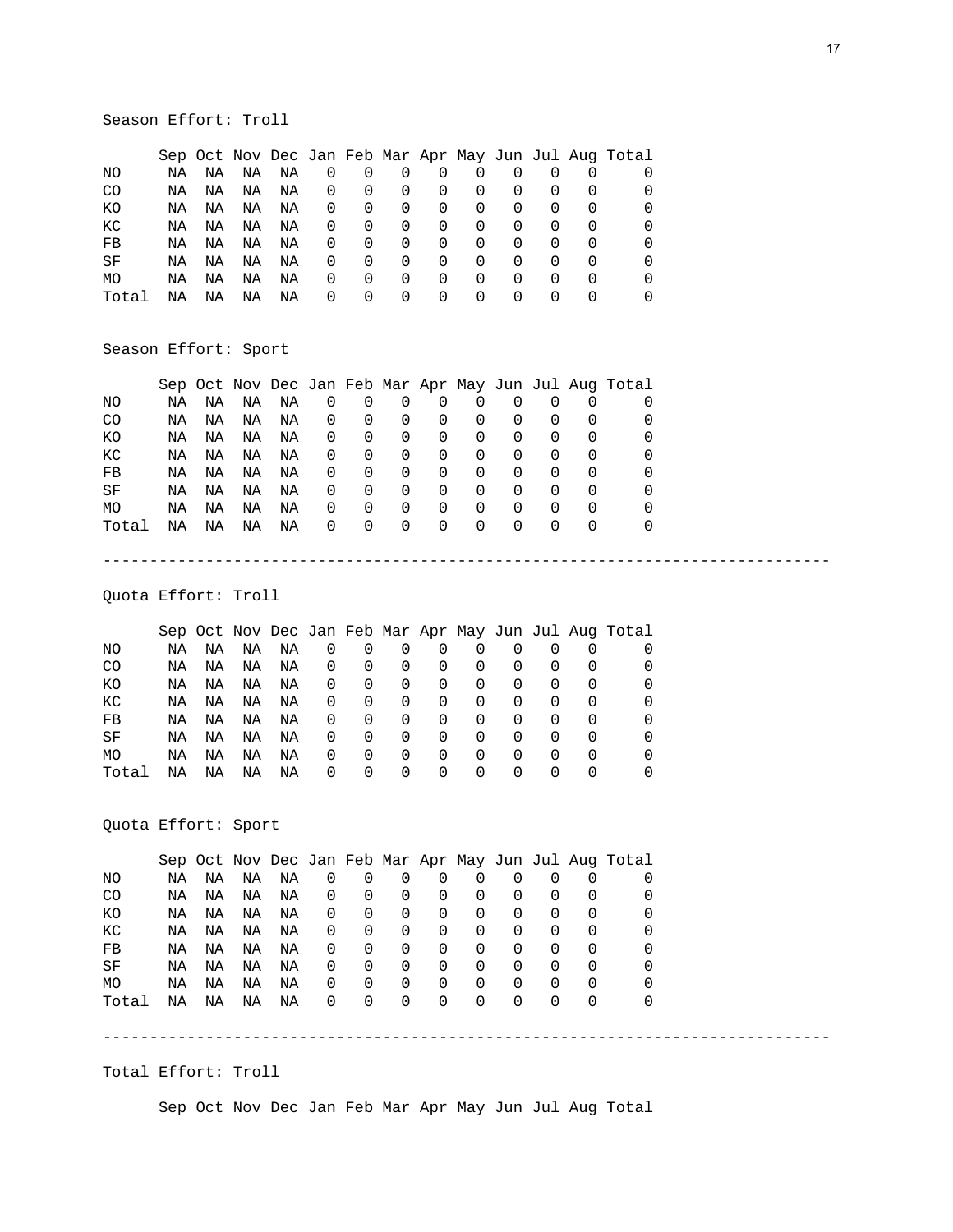| NO    | NA | NA | NA | ΝA | O        | 0        | O        | $\Omega$ | O                | O                |                  |              |  |
|-------|----|----|----|----|----------|----------|----------|----------|------------------|------------------|------------------|--------------|--|
| CO    | ΝA | ΝA | ΝA | ΝA | O        | 0        | 0        | $\Omega$ | $\Omega$         | $\Omega$         | $\Omega$         | $\Omega$     |  |
| КO    | ΝA | ΝA | ΝA | NA | $\Omega$ | $\Omega$ | $\Omega$ | $\Omega$ | $\Omega$         | $\Omega$         | O                | $\left($     |  |
| КC    | ΝA | NA | ΝA | ΝA | O        | 0        | 0        | 0        | $\Omega$         | 0                | 0                | <sup>0</sup> |  |
| FB    | ΝA | ΝA | ΝA | ΝA | 0        | 0        | 0        | 0        | 0                | 0                | $\Omega$         | $\left($     |  |
| SF    | ΝA | ΝA | NA | ΝA | $\Omega$ | 0        | 0        | 0        | $\Omega$         | $\Omega$         | O                | $\left($     |  |
| MO    | ΝA | ΝA | ΝA | ΝA | U        | $\Omega$ | $\Omega$ | $\Omega$ | $\Omega$         | $\Omega$         | O                | $\left($     |  |
| Total | ΝA | ΝA | ΝA | ΝA | O        | $\Omega$ | $\left($ | $\Omega$ | $\left( \right)$ | $\left( \right)$ | $\left( \right)$ | $\left($     |  |

Total Effort: Sport

|           |    |    |    |    |          |        |                  |          |                  |                  |                  |                  | Sep Oct Nov Dec Jan Feb Mar Apr May Jun Jul Aug Total |
|-----------|----|----|----|----|----------|--------|------------------|----------|------------------|------------------|------------------|------------------|-------------------------------------------------------|
| ΝO        | ΝA | ΝA | ΝA | ΝA |          |        | O                | 0        | $\Omega$         |                  | $\Omega$         |                  |                                                       |
| CO.       | ΝA | ΝA | ΝA | ΝA |          | 0      | $\Omega$         | 0        | $\Omega$         | 0                | $\left( \right)$ |                  |                                                       |
| КO        | ΝA | ΝA | ΝA | ΝA |          | 0      | $\Omega$         | 0        | 0                | 0                | $\left( \right)$ | $\left( \right)$ |                                                       |
| КC        | ΝA | ΝA | ΝA | ΝA |          | 0      | $\Omega$         | 0        | 0                | 0                | <sup>0</sup>     | $\Omega$         |                                                       |
| FB        | ΝA | ΝA | ΝA | ΝA |          | 0      | $\Omega$         | 0        | 0                | 0                | <sup>0</sup>     | $\Omega$         |                                                       |
| SF        | ΝA | ΝA | ΝA | ΝA | O        | 0      | 0                | 0        | 0                | 0                | <sup>0</sup>     | <sup>0</sup>     |                                                       |
| <b>MO</b> | ΝA | ΝA | ΝA | ΝA | $\left($ | 0      | $\Omega$         | 0        | $\left( \right)$ | 0                | <sup>0</sup>     | $\left( \right)$ |                                                       |
| Total     | ΝA | ΝA | ΝA | ΝA |          | $\cup$ | $\left( \right)$ | $\left($ | $\left( \right)$ | $\left( \right)$ | $\left( \right)$ |                  |                                                       |

------------------------------------------------------------------------------

# Days open: ocean troll, type 0

|     |    |    | Sep Oct Nov Dec Jan Feb Mar Apr May Jun Jul Aug |    |          |          |                  |          |                  |                  |  |
|-----|----|----|-------------------------------------------------|----|----------|----------|------------------|----------|------------------|------------------|--|
| NO. | ΝA | NA | NA                                              | NA | 0        | $\Omega$ | $\Omega$         | O        |                  |                  |  |
| CO  | NА | NA | NA                                              | NA | $\Omega$ | $\Omega$ | O                | O        |                  | $\left( \right)$ |  |
| KΟ  | ΝA | NA | NA                                              | NA | 0        | $\Omega$ | $\Omega$         | $\Omega$ |                  |                  |  |
| KC. | NA | NA | NA                                              | NA | 0        | $\Omega$ | $\left( \right)$ | $\Omega$ |                  | $\Omega$         |  |
| FB  | NА | ΝA | NA                                              | NA | 0        | $\Omega$ | $\left( \right)$ | O        |                  | $\left( \right)$ |  |
| SF  | ΝA | ΝA | ΝA                                              | NA | $\Omega$ | $\Omega$ | $\left( \right)$ | $\Omega$ | $\left( \right)$ | $\left( \right)$ |  |
| МO  | ΝA | ΝA | ΝA                                              | NA | 0        | $\Omega$ | 0                | $\Omega$ |                  |                  |  |

#### Days open: ocean troll, type 1

|     |    |    | Sep Oct Nov Dec Jan Feb Mar Apr May Jun Jul Aug |    |          |                  |                  |                  |          |                  |                  |  |
|-----|----|----|-------------------------------------------------|----|----------|------------------|------------------|------------------|----------|------------------|------------------|--|
| NO. | ΝA | NA | NA                                              | NA | 0        | $\Omega$         | $\Omega$         | $\Omega$         |          |                  |                  |  |
| CO  | NA | NA | NA                                              | NA | 0        | $\Omega$         | O                | $\Omega$         | $\Omega$ |                  |                  |  |
| KO. | NA | NA | NA                                              | NA | 0        | $\Omega$         | $\Omega$         | $\Omega$         |          |                  | $\left( \right)$ |  |
| KC. | NA | NA | NA                                              | NA | 0        | $\Omega$         | $\Omega$         | $\Omega$         | $\Omega$ | $\left( \right)$ | $\Omega$         |  |
| FB  | ΝA | NA | NA                                              | ΝA | 0        | $\Omega$         | $\left( \right)$ | $\Omega$         |          |                  | $\Omega$         |  |
| SF  | ΝA | NA | NA                                              | NA | 0        | $\Omega$         | $\left( \right)$ | O                | $\cup$   | $\left( \right)$ | $\left( \right)$ |  |
| MO. | ΝA | ΝA | NA                                              | NA | $\Omega$ | $\left( \right)$ | $\left( \right)$ | $\left( \right)$ |          |                  |                  |  |
|     |    |    |                                                 |    |          |                  |                  |                  |          |                  |                  |  |

#### Days open: ocean troll, type 2 Sep Oct Nov Dec Jan Feb Mar Apr May Jun Jul Aug

|  |  |  |  |  | $0 \quad 0$                                                                                                                                                                                                              |
|--|--|--|--|--|--------------------------------------------------------------------------------------------------------------------------------------------------------------------------------------------------------------------------|
|  |  |  |  |  | NO NA  NA  NA  NA  O  O  O  O  O  O  O  O  O  O<br>KONANANANA 000000000<br>KC NA NA NA NA 000000000<br>FB NA NA NA NA 000000000<br>SF NA  NA  NA  NA $0\quad 0\quad 0\quad 0\quad 0\quad 0\quad 0$<br>MONANANANA 0000000 |

#### Days open: ocean sport, type 0 Sep Oct Nov Dec Jan Feb Mar Apr May Jun Jul Aug NO NA NA NA NA 0 0 0 0 0 0 0 0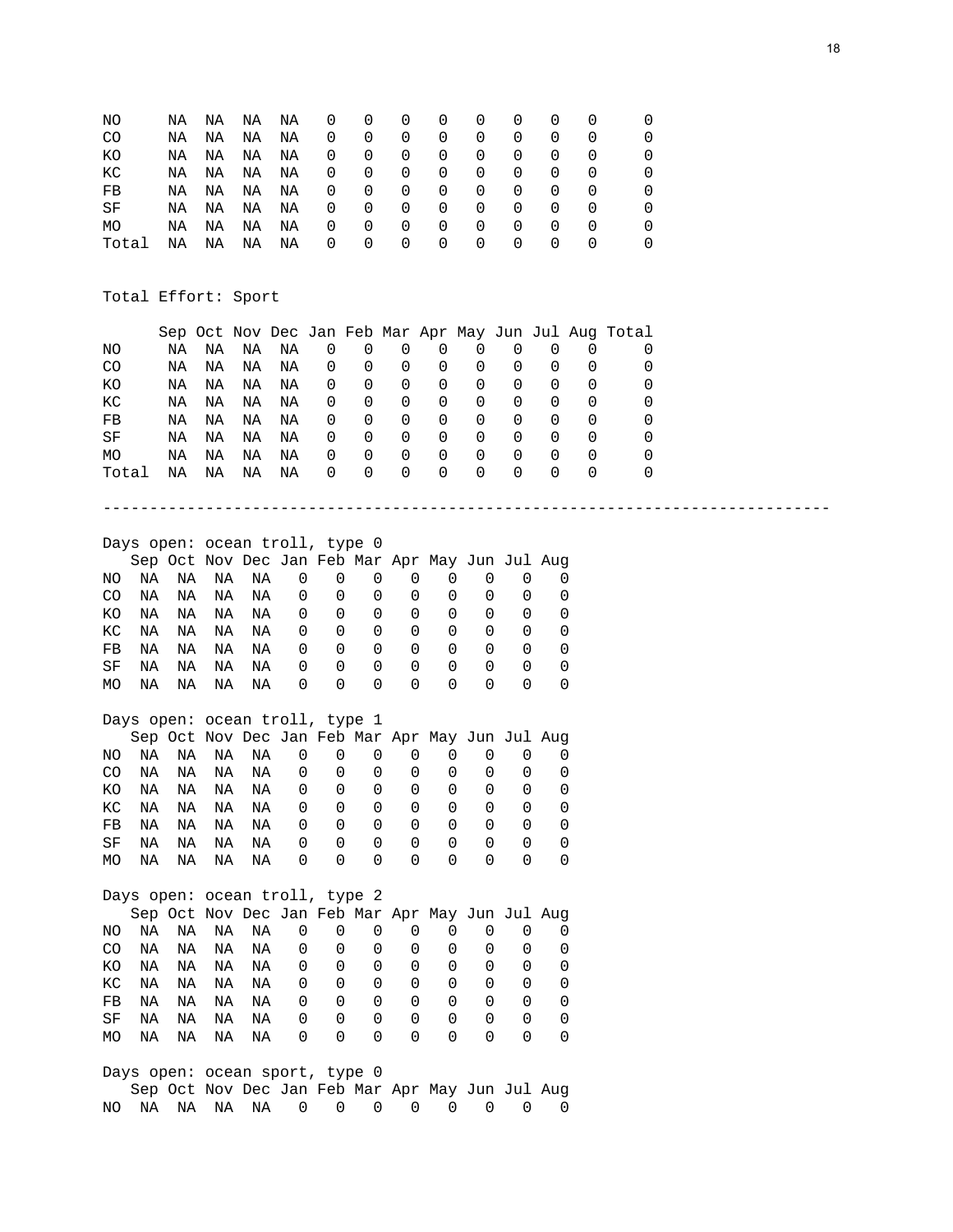| CO  | ΝA                 | ΝA | ΝA | ΝA                    | 0       | 0                                               | 0     | 0  | 0  | 0  | 0  | 0  |  |
|-----|--------------------|----|----|-----------------------|---------|-------------------------------------------------|-------|----|----|----|----|----|--|
| ΚO  | ΝA                 | ΝA | ΝA | ΝA                    | 0       | 0                                               | 0     | 0  | 0  | 0  | 0  | 0  |  |
| КC  | ΝA                 | ΝA | ΝA | ΝA                    | 0       | 0                                               | 0     | 0  | 0  | 0  | 0  | 0  |  |
| FB  | ΝA                 | ΝA | ΝA | ΝA                    | 0       | 0                                               | 0     | 0  | 0  | 0  | 0  | 0  |  |
| SF  | ΝA                 | ΝA | ΝA | ΝA                    | 0       | 0                                               | 0     | 0  | 0  | 0  | 0  | 0  |  |
| МO  | ΝA                 | ΝA | ΝA | ΝA                    | 0       | 0                                               | 0     | 0  | 0  | 0  | 0  | 0  |  |
|     |                    |    |    |                       |         |                                                 |       |    |    |    |    |    |  |
|     |                    |    |    |                       |         | Days open: ocean sport, type 1                  |       |    |    |    |    |    |  |
|     |                    |    |    |                       |         | Sep Oct Nov Dec Jan Feb Mar Apr May Jun Jul Aug |       |    |    |    |    |    |  |
| ΝO  | ΝA                 | ΝA | ΝA | ΝA                    | 0       | 0                                               | 0     | 0  | 0  | 0  | 0  | 0  |  |
| CO  | ΝA                 | ΝA | ΝA | ΝA                    | 0       | 0                                               | 0     | 0  | 0  | 0  | 0  | 0  |  |
| ΚO  | ΝA                 | ΝA | ΝA | ΝA                    | 0       | 0                                               | 0     | 0  | 0  | 0  | 0  | 0  |  |
| КC  | ΝA                 | ΝA | ΝA | ΝA                    | 0       | 0                                               | 0     | 0  | 0  | 0  | 0  | 0  |  |
|     |                    |    |    |                       |         | 0                                               | 0     |    |    | 0  |    |    |  |
| FB  | ΝA                 | ΝA | ΝA | ΝA                    | 0       |                                                 |       | 0  | 0  |    | 0  | 0  |  |
| SF  | ΝA                 | ΝA | ΝA | ΝA                    | 0       | 0                                               | 0     | 0  | 0  | 0  | 0  | 0  |  |
| МO  | ΝA                 | ΝA | ΝA | ΝA                    | 0       | 0                                               | 0     | 0  | 0  | 0  | 0  | 0  |  |
|     |                    |    |    |                       |         |                                                 |       |    |    |    |    |    |  |
|     |                    |    |    |                       |         |                                                 |       |    |    |    |    |    |  |
|     |                    |    |    |                       |         | Chinook Quotas (All Stocks): ocean troll        |       |    |    |    |    |    |  |
|     |                    |    |    |                       |         | Sep Oct Nov Dec Jan Feb Mar Apr May Jun Jul Aug |       |    |    |    |    |    |  |
| NO. | ΝA                 | ΝA | ΝA | ΝA                    | ΝA      | ΝA                                              | ΝA    | ΝA | ΝA | ΝA | ΝA | ΝA |  |
| CO  | ΝA                 | ΝA | ΝA | ΝA                    | NA      | ΝA                                              | ΝA    | ΝA | ΝA | ΝA | ΝA | ΝA |  |
| ΚO  | ΝA                 | ΝA | ΝA | ΝA                    | ΝA      | ΝA                                              | ΝA    | ΝA | ΝA | ΝA | ΝA | ΝA |  |
|     |                    | ΝA | ΝA | ΝA                    | ΝA      |                                                 |       |    |    |    |    | ΝA |  |
| КC  | ΝA                 |    |    |                       |         | ΝA                                              | ΝA    | ΝA | ΝA | ΝA | ΝA |    |  |
| FB  | ΝA                 | ΝA | ΝA | ΝA                    | ΝA      | ΝA                                              | ΝA    | ΝA | ΝA | ΝA | ΝA | ΝA |  |
| SF  | ΝA                 | ΝA | ΝA | ΝA                    | ΝA      | ΝA                                              | ΝA    | ΝA | ΝA | ΝA | ΝA | ΝA |  |
| МO  | ΝA                 | ΝA | ΝA | ΝA                    | ΝA      | ΝA                                              | ΝA    | ΝA | ΝA | ΝA | ΝA | ΝA |  |
|     |                    |    |    |                       |         | Chinook Quotas (All Stocks): ocean sport        |       |    |    |    |    |    |  |
|     |                    |    |    |                       |         | Sep Oct Nov Dec Jan Feb Mar Apr May Jun Jul Aug |       |    |    |    |    |    |  |
| NO. | ΝA                 | ΝA | ΝA | ΝA                    | ΝA      | ΝA                                              | ΝA    | ΝA | ΝA | ΝA | ΝA | ΝA |  |
|     |                    |    |    |                       |         |                                                 |       |    |    |    |    |    |  |
| CO  | ΝA                 | ΝA | ΝA | ΝA                    | ΝA      | ΝA                                              | ΝA    | ΝA | ΝA | ΝA | ΝA | ΝA |  |
| ΚO  | ΝA                 | ΝA | ΝA | ΝA                    | ΝA      | ΝA                                              | ΝA    | ΝA | ΝA | ΝA | ΝA | ΝA |  |
| КC  | ΝA                 | ΝA | ΝA | ΝA                    | ΝA      | ΝA                                              | ΝA    | ΝA | ΝA | ΝA | ΝA | ΝA |  |
| FB  | ΝA                 | ΝA | ΝA | ΝA                    | ΝA      | ΝA                                              | ΝA    | ΝA | ΝA | ΝA | ΝA | ΝA |  |
| SF  | ΝA                 | ΝA | ΝA | ΝA                    | ΝA      | ΝA                                              | ΝA    | ΝA | ΝA | ΝA | ΝA | ΝA |  |
| МO  | ΝA                 | ΝA | ΝA | ΝA                    | ΝA      | ΝA                                              | ΝA    | ΝA | ΝA | ΝA | ΝA | ΝA |  |
|     |                    |    |    |                       |         |                                                 |       |    |    |    |    |    |  |
|     |                    |    |    |                       |         |                                                 |       |    |    |    |    |    |  |
|     |                    |    |    |                       |         |                                                 |       |    |    |    |    |    |  |
|     | Size limits: ocean |    |    |                       |         |                                                 |       |    |    |    |    |    |  |
|     | [1] fishery month  |    |    |                       | area    |                                                 | limit |    |    |    |    |    |  |
|     |                    |    |    |                       |         | <0 rows> (or 0-length row.names)                |       |    |    |    |    |    |  |
|     |                    |    |    |                       |         |                                                 |       |    |    |    |    |    |  |
|     |                    |    |    |                       |         |                                                 |       |    |    |    |    |    |  |
|     |                    |    |    | Allocation objective: |         |                                                 |       |    |    |    |    |    |  |
|     |                    |    |    |                       | Tribes: | $\Omega$                                        |       |    |    |    |    |    |  |
|     |                    |    |    | River Recreational: 0 |         |                                                 |       |    |    |    |    |    |  |
|     |                    |    |    |                       |         |                                                 |       |    |    |    |    |    |  |
|     |                    |    |    |                       |         |                                                 |       |    |    |    |    |    |  |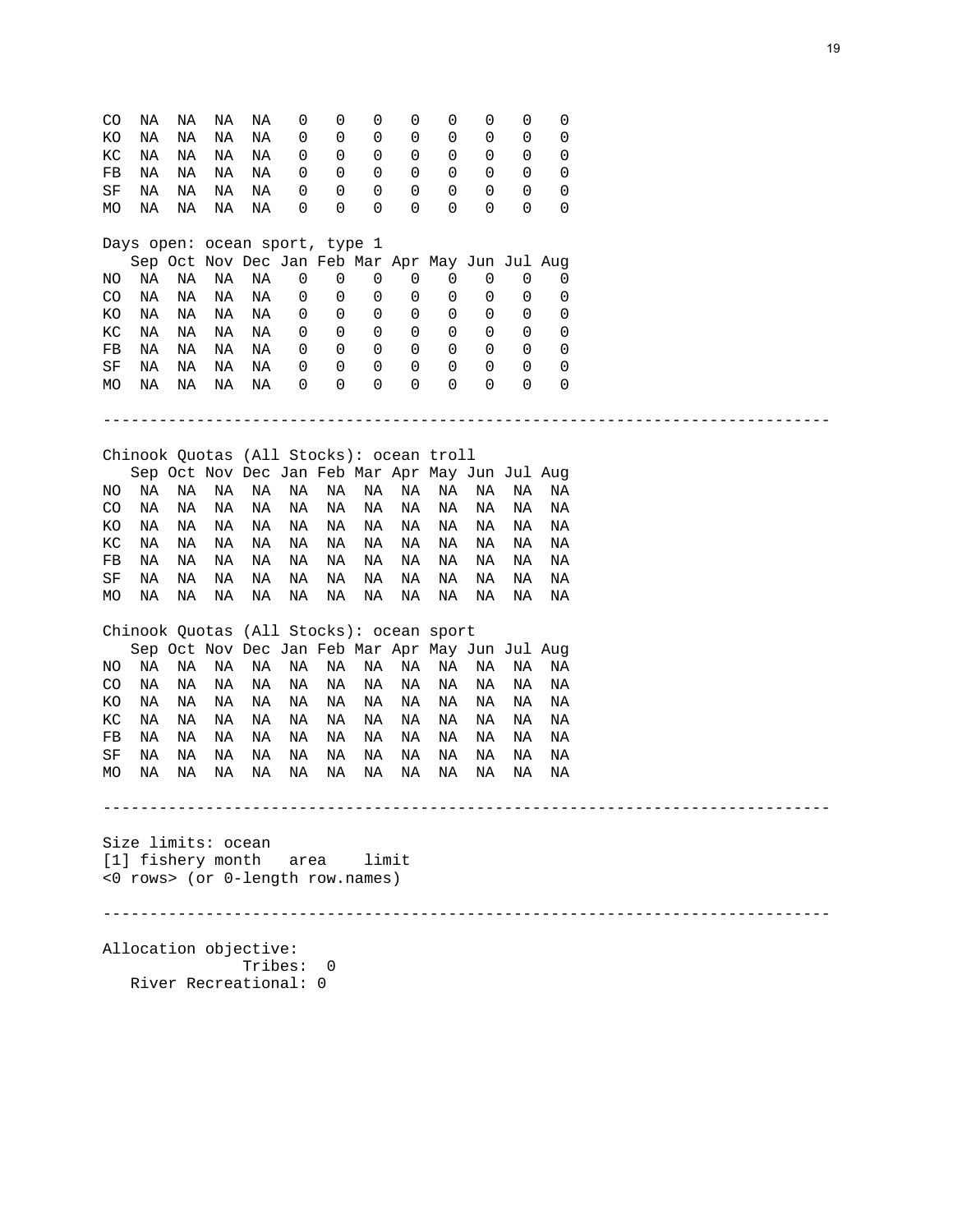------------------------------------------------------------------------------ Appendix B. KOHM: Summary Output. Thu Feb 19 13:19:31 2009 2009 Stock Projections; 2008 regulations. ------------------------------------------------------------------------------ Klamath Escapement Absent fishing: 130451 Hatcheries: 48847 Natural areas: 81604 With fishing Mature adults: 131046 Strays: 751 Klamath Basin: 130295 Spawners: 82928<br>Hatcheries: 31140 Hatcheries: 31140 Natural areas: 51788 Reduction rate: 0.365 Klamath Harvest Total: 44954 River: 44954 Ocean: 0 Tribal: 22477 0.500 (objective: 0.500) Non-tribal: n-tribal: 22477<br>River: 22477 1.000 (objective: 22477) Ocean troll: 0<br>CA / OR: NaN NaN / NaN Ocean sport: KMZ: 0 NaN Age-four o.harv.rate: 0.000 (objective: <= 0.16) ------------------------------------------------------------------------------ Klamath Harvest: ocean troll Sep Oct Nov Dec Jan Feb Mar Apr May Jun Jul Aug Total %CA NO 0 0 0 0 0 0 0 0 0 0 0 0 0 NA CO 0 0 0 0 0 0 0 0 0 0 0 0 0 NA KO 0 0 0 0 0 0 0 0 0 0 0 0 0 NA KC 0 0 0 0 0 0 0 0 0 0 0 0 0 NaN FB 0 0 0 0 0 0 0 0 0 0 0 0 0 NaN SF 0 0 0 0 0 0 0 0 0 0 0 0 0 NaN MO 0 0 0 0 0 0 0 0 0 0 0 0 0 NaN Total 0 0 0 0 0 0 0 0 0 0 0 0 0 NA Klamath Harvest: ocean sport Sep Oct Nov Dec Jan Feb Mar Apr May Jun Jul Aug Total %CA %CA.rec NO 0 0 0 0 0 0 0 0 0 0 0 0 0 NA NA CO 0 0 0 0 0 0 0 0 0 0 0 0 0 NA NA KO 0 0 0 0 0 0 0 0 0 0 0 0 0 NA NA KC 0 0 0 0 0 0 0 0 0 0 0 0 0 NaN NaN FB 0 0 0 0 0 0 0 0 0 0 0 0 0 NaN NaN SF 0 0 0 0 0 0 0 0 0 0 0 0 0 NaN NaN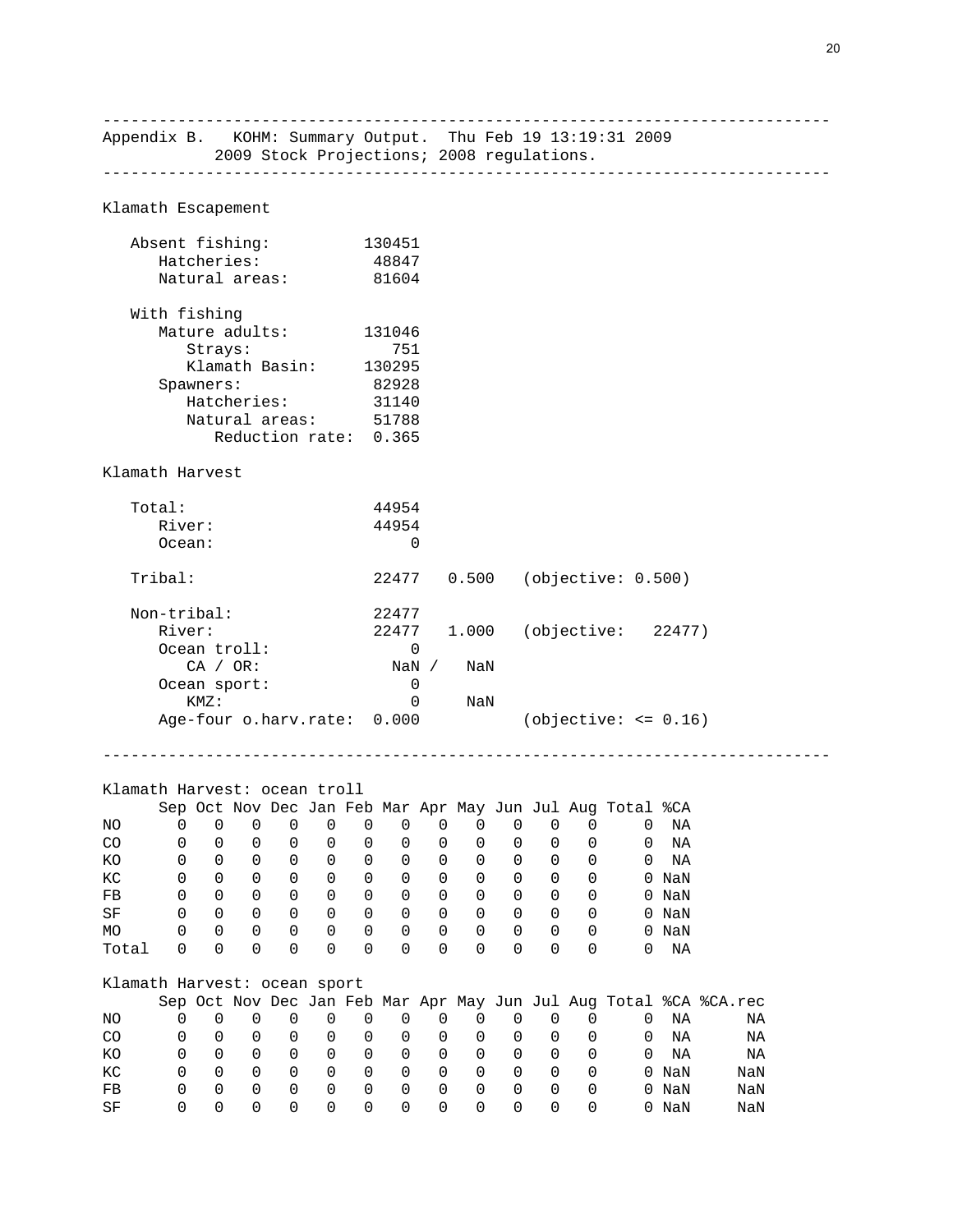| Total 0 0 0 0 0 0 0 0 0 0 0 0 0 0 NA NA |  |  |  |  |  |  |  |  |
|-----------------------------------------|--|--|--|--|--|--|--|--|
|                                         |  |  |  |  |  |  |  |  |

------------------------------------------------------------------------------

------------------------------------------------------------------------------

Chinook Harvest (All Stocks): Troll

|                   |     |        |    |    |    |    |            |          |   |              |                  |              | Sep Oct Nov Dec Jan Feb Mar Apr May Jun Jul Aug Total |
|-------------------|-----|--------|----|----|----|----|------------|----------|---|--------------|------------------|--------------|-------------------------------------------------------|
| NO.               | 100 | 10     | NA | NA | NA | NA | 0          | 0        | 0 |              | $\Omega$         |              | 110                                                   |
| CO.               | NA  | NA 200 |    | NA | NA | NA | 0          | 0        | 0 | <sup>0</sup> | $\left( \right)$ | <sup>0</sup> | 200                                                   |
| ΚO                |     | NA 200 | ΝA | NA | NA |    | NA NaN NaN |          | 0 | 0            | $\left( \right)$ | <sup>0</sup> | 200                                                   |
| КC                | NA  | ΝA     | ΝA | NA | NA | NA | NA         | NA       | 0 | 0            | $\left( \right)$ | <sup>0</sup> |                                                       |
| FB                | ΝA  | ΝA     | ΝA | ΝA | NA | NA | ΝA         | $\Omega$ | 0 | 0            | 0                | <sup>0</sup> |                                                       |
| SF                | NA  | NA     | ΝA | NA | NA | NA |            | NA NaN   | 0 | $\Omega$     | $\left( \right)$ | $\left($     |                                                       |
| <b>MO</b>         | NA  | ΝA     | ΝA | ΝA | ΝA | ΝA |            | NA NaN   | 0 | 0            | $\left( \right)$ | O            |                                                       |
| Total 100 210 200 |     |        |    | ΝA | ΝA | ΝA | 0          | $\Omega$ | 0 | <sup>0</sup> | $\left( \right)$ | O            | 510                                                   |

Chinook Harvest (All Stocks): Sport

|               |         |        |    |    |    |            |            |          |                  |              |                  |                  | Sep Oct Nov Dec Jan Feb Mar Apr May Jun Jul Aug Total |
|---------------|---------|--------|----|----|----|------------|------------|----------|------------------|--------------|------------------|------------------|-------------------------------------------------------|
| NO.           | 300 200 |        | ΝA | NA | NA |            | NA NaN NaN |          | 0                |              |                  |                  | 500                                                   |
| CO.           | NA      | NA     | 0  | NA | NA |            | NA NaN NaN |          | $\Omega$         | 0            | $\left( \right)$ | $\left( \right)$ |                                                       |
| КO            |         | NA 300 | NA | NA | NA | NA         | NA         | ΝA       | 0                | 0            | $\left( \right)$ | <sup>0</sup>     | 300                                                   |
| КC            | NA      | ΝA     | ΝA | NA | NA | NA         |            | NA NaN   | 0                | $\Omega$     | <sup>0</sup>     | <sup>0</sup>     |                                                       |
| FB            | ΝA      | ΝA     | ΝA | NA |    | NA NaN NaN |            | 0        | <sup>0</sup>     | 0            | $\left($         | <sup>0</sup>     |                                                       |
| SF            | NA      | NA     | NA | NA | ΝA | $\Omega$   | 0          | 0        | <sup>0</sup>     | 0            | $\Omega$         |                  |                                                       |
| MO            | ΝA      | ΝA     | ΝA | NA |    | NA NaN     | 0          | $\Omega$ | <sup>0</sup>     | 0            | <sup>0</sup>     | <sup>0</sup>     |                                                       |
| Total 300 500 |         |        | 0  | ΝA | ΝA | $\Omega$   | 0          | 0        | $\left( \right)$ | <sup>0</sup> | $\left( \right)$ | $\Omega$         | 800                                                   |

Klamath Contribution Rates: Troll

 Sep Oct Nov Dec Jan Feb Mar Apr May Jun Jul Aug NO 0 0 NA NA NA NA 0.158 0.023 0.045 0.036 0.119 0.200 CO NA NA 0 NA NA NA 0.057 0.067 0.051 0.097 0.247 0.348 KO NA 0 NA NA NA NA 0.000 0.000 0.108 0.267 0.374 0.386 KC NA NA NA NA NA NA NA NA 0.547 0.570 0.590 0.499 FB NA NA NA NA NA NA 0.115 0.115 0.256 0.479 0.447 0.223 SF NA NA NA NA NA NA NA 0.000 0.160 0.230 0.244 0.138 MO NA NA NA NA NA NA NA 0.000 0.051 0.058 0.114 0.007

Klamath Contribution Rates: Sport

 Sep Oct Nov Dec Jan Feb Mar Apr May Jun Jul Aug NO 0 0 NA NA NA NA 0.000 0.000 0.018 0.010 0.105 0.136 CO NA NA NaN NA NA NA 0.000 0.000 0.043 0.140 0.135 0.083 KO NA 0 NA NA NA NA NA NA 0.038 0.139 0.299 0.353 KC NA NA NA NA NA NA NA 0.000 0.270 0.345 0.274 0.321 FB NA NA NA NA NA 0.000 0.000 0.014 0.047 0.135 0.201 0.091 SF NA NA NA NA NA 0.002 0.023 0.066 0.041 0.058 0.059 0.016 MO NA NA NA NA NA 0.000 0.016 0.017 0.011 0.012 0.008 0.003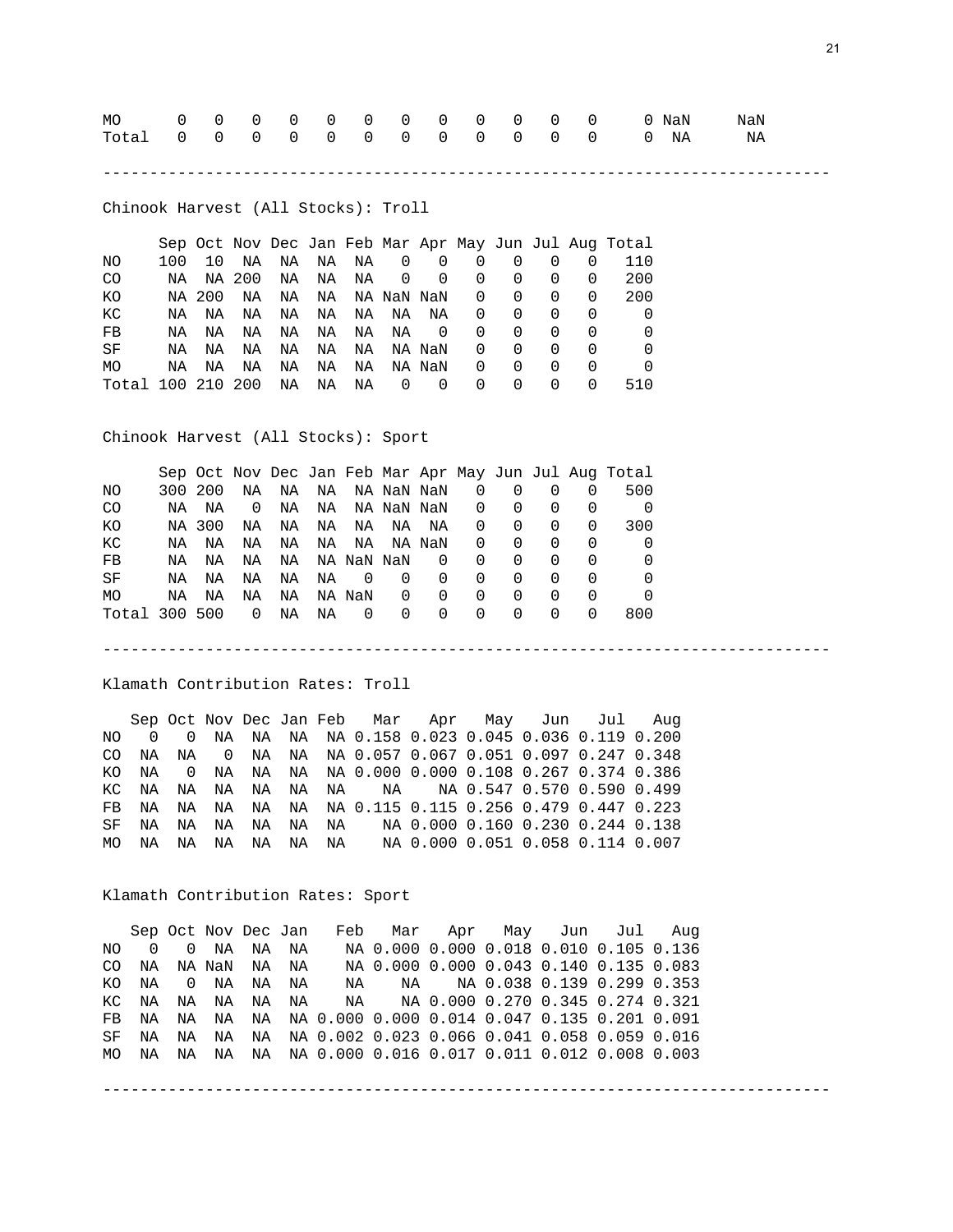# Season Effort: Troll

|           |    |    |    |    |          |          |          |          |          |                  |          |                  | Sep Oct Nov Dec Jan Feb Mar Apr May Jun Jul Aug Total |
|-----------|----|----|----|----|----------|----------|----------|----------|----------|------------------|----------|------------------|-------------------------------------------------------|
| NO.       | ΝA | ΝA | ΝA | ΝA | U        |          |          | O        | O        |                  |          |                  |                                                       |
| CO        | NA | ΝA | ΝA | ΝA | $\Omega$ | $\Omega$ | $\Omega$ | $\Omega$ | O        | $\Omega$         |          |                  |                                                       |
| ΚO        | ΝA | ΝA | ΝA | ΝA | $\Omega$ | $\Omega$ | $\Omega$ | $\Omega$ | 0        | $\Omega$         |          | $\left( \right)$ |                                                       |
| КC        | ΝA | ΝA | ΝA | ΝA | 0        | 0        | 0        | 0        | 0        | 0                | 0        | $\Omega$         |                                                       |
| FB        | ΝA | ΝA | ΝA | ΝA | $\Omega$ | 0        | $\Omega$ | 0        | 0        | 0                | 0        |                  |                                                       |
| SF        | ΝA | ΝA | ΝA | ΝA | $\Omega$ | 0        | $\Omega$ | 0        | $\Omega$ | $\left( \right)$ | $\left($ | <sup>0</sup>     |                                                       |
| <b>MO</b> | ΝA | ΝA | ΝA | ΝA | $\Omega$ | 0        | 0        | 0        | 0        | $\left( \right)$ | O        | $\left( \right)$ |                                                       |
| Total     | ΝA | ΝA | ΝA | ΝA | 0        | $\Omega$ | $\Omega$ | 0        | $\Omega$ | $\left( \right)$ |          | $\Omega$         |                                                       |

# Season Effort: Sport

|       |    |    |    |    |                |                         |                |                |          |          |          | Sep Oct Nov Dec Jan Feb Mar Apr May Jun Jul Aug Total |                  |  |
|-------|----|----|----|----|----------------|-------------------------|----------------|----------------|----------|----------|----------|-------------------------------------------------------|------------------|--|
| NO.   | NA | NA | ΝA | ΝA | $\Omega$       | $\Omega$                | $\Omega$       | $\overline{0}$ |          |          |          | 0 3536 18565 19901 42002                              |                  |  |
| CO.   | NA | ΝA | ΝA | ΝA | $\overline{0}$ | $\overline{0}$          | $\overline{0}$ | $\overline{0}$ |          |          |          | 0 2869 14139 11328 28337                              |                  |  |
| КO    | NA | NA | ΝA | ΝA | $\overline{0}$ | $\overline{\mathbf{0}}$ | $\overline{0}$ | $\overline{0}$ |          | 0 1262   |          | 8666 7669 17597                                       |                  |  |
| КC    | NA | ΝA | ΝA | ΝA | $\overline{0}$ | $\Omega$                | $\Omega$       | $\Omega$       | 0        | 0        | $\left($ |                                                       | $\left( \right)$ |  |
| FB    | NA | ΝA | ΝA | ΝA |                | 0 175 475               |                | $\Omega$       | $\Omega$ | $\Omega$ | 0        | $\Omega$                                              | 650              |  |
| SF    | NA | ΝA | ΝA | ΝA | $\Omega$       | $\Omega$                | $\Omega$       | $\Omega$       | $\Omega$ | $\Omega$ | $\Omega$ |                                                       | $\left( \right)$ |  |
| MO.   | NA | ΝA | ΝA | ΝA | $\Omega$       | $\Omega$                | $\Omega$       | $\Omega$       | $\Omega$ | $\Omega$ | 0        |                                                       | $\left( \right)$ |  |
| Total | NA | ΝA | ΝA | ΝA |                | 0 175 475               |                | $\Omega$       |          |          |          | 0 7668 41369 38899 88586                              |                  |  |

------------------------------------------------------------------------------

Quota Effort: Troll

|       |    |    |    |    |          |          |                  |          |                  |                  |                  |                  | Sep Oct Nov Dec Jan Feb Mar Apr May Jun Jul Aug Total |
|-------|----|----|----|----|----------|----------|------------------|----------|------------------|------------------|------------------|------------------|-------------------------------------------------------|
| ΝO    | ΝA | NA | ΝA | ΝA | O        | O        | O                | 0        | 0                |                  |                  |                  |                                                       |
| CO    | ΝA | NA | ΝA | ΝA | O        | 0        | O                | $\Omega$ | $\Omega$         | $\Omega$         | $\cup$           |                  |                                                       |
| ΚO    | ΝA | ΝA | ΝA | ΝA | O        | $\Omega$ | $\Omega$         | $\Omega$ | $\Omega$         | $\Omega$         | $\left($         | $\left( \right)$ |                                                       |
| КC    | ΝA | ΝA | ΝA | ΝA | $\Omega$ | 0        | $\Omega$         | 0        | $\Omega$         | $\Omega$         | $\left($         |                  |                                                       |
| FB    | ΝA | ΝA | ΝA | ΝA | O        | 0        | 0                | 0        | $\Omega$         | 0                | $\Omega$         |                  |                                                       |
| SF    | ΝA | ΝA | ΝA | ΝA | O        | 0        | $\Omega$         | 0        | $\Omega$         | $\Omega$         | $\left( \right)$ | $\left($         |                                                       |
| MO    | ΝA | ΝA | ΝA | ΝA | $\cup$   | 0        | $\left( \right)$ | 0        | $\left( \right)$ | $\left( \right)$ | $\left($         | $\left( \right)$ |                                                       |
| Total | ΝA | ΝA | ΝA | ΝA | $\Omega$ | $\Omega$ | $\Omega$         | 0        | $\Omega$         | $\Omega$         | $\left( \right)$ |                  |                                                       |

Quota Effort: Sport

|       |    |    |    |    |                  |                  |          |          |          |          |          |          | Sep Oct Nov Dec Jan Feb Mar Apr May Jun Jul Aug Total |
|-------|----|----|----|----|------------------|------------------|----------|----------|----------|----------|----------|----------|-------------------------------------------------------|
| NΟ    | ΝA | ΝA | ΝA | ΝA | O                | 0                |          | 0        | 0        | $\Omega$ | $\Omega$ |          |                                                       |
| CO    | ΝA | ΝA | ΝA | ΝA | O                | 0                |          | 0        | $\Omega$ | 0        | $\Omega$ |          |                                                       |
| КO    | ΝA | ΝA | ΝA | ΝA | O                | 0                | 0        | 0        | $\Omega$ | 0        | 0        |          |                                                       |
| КC    | ΝA | ΝA | ΝA | ΝA | O                | 0                | $\Omega$ | 0        | $\Omega$ | 0        | O        | O        |                                                       |
| FB    | ΝA | ΝA | ΝA | ΝA | O                | 0                | $\Omega$ | 0        | $\Omega$ | 0        | O        | O        |                                                       |
| SF    | ΝA | ΝA | ΝA | ΝA | O                | 0                | $\Omega$ | 0        | $\Omega$ | 0        | $\left($ | O        |                                                       |
| MO    | ΝA | ΝA | ΝA | ΝA | O                | 0                | $\Omega$ | 0        | $\Omega$ | $\Omega$ | $\left($ | $\left($ | $\left( \right)$                                      |
| Total | ΝA | ΝA | ΝA | ΝA | $\left( \right)$ | $\left( \right)$ | $\left($ | $\Omega$ | $\left($ | $\Omega$ | $\left($ |          | $\left( \right)$                                      |
|       |    |    |    |    |                  |                  |          |          |          |          |          |          |                                                       |

Total Effort: Troll

Sep Oct Nov Dec Jan Feb Mar Apr May Jun Jul Aug Total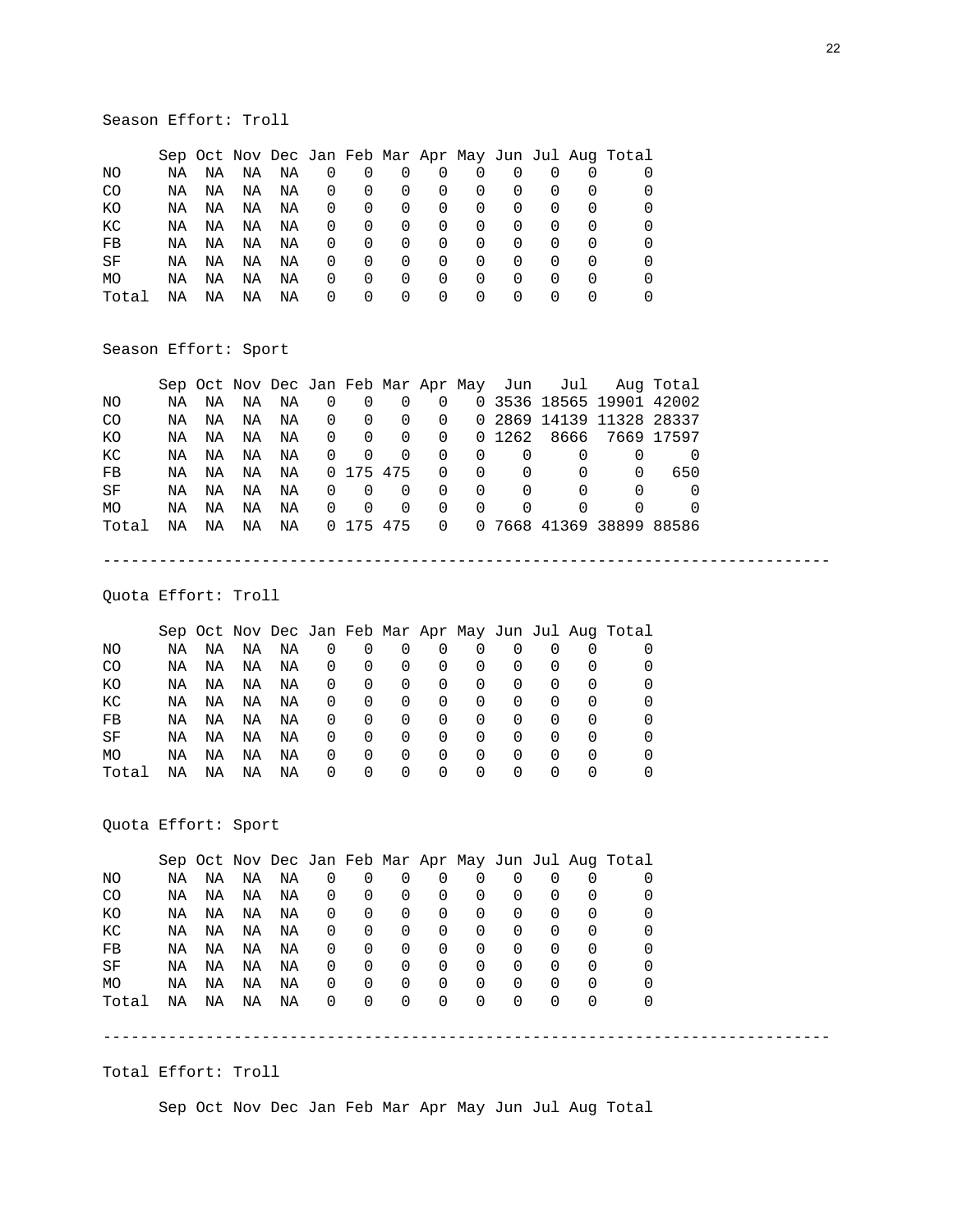| ΝO        | NA | NA | NA | NA | U | $\Omega$ | O        | $\Omega$         | O                | O                | O                |                  |  |
|-----------|----|----|----|----|---|----------|----------|------------------|------------------|------------------|------------------|------------------|--|
| CO        | ΝA | ΝA | ΝA | ΝA | 0 | $\Omega$ | 0        | 0                | $\Omega$         | $\Omega$         | $\Omega$         | $\left( \right)$ |  |
| КO        | NA | NA | ΝA | ΝA | 0 | $\Omega$ | $\Omega$ | $\Omega$         | $\Omega$         | $\Omega$         | $\Omega$         | $\left( \right)$ |  |
| КC        | NA | NA | NA | ΝA | 0 | $\Omega$ | 0        | $\Omega$         | $\Omega$         | 0                | $\Omega$         | $\left($         |  |
| FB        | ΝA | NA | ΝA | ΝA | 0 | $\Omega$ | 0        | $\Omega$         | $\Omega$         | 0                | $\Omega$         | $\left($         |  |
| SF        | NA | NA | ΝA | NA | 0 | 0        | 0        | 0                | $\Omega$         | $\Omega$         | $\Omega$         | $\left($         |  |
| <b>MO</b> | NA | ΝA | ΝA | ΝA | 0 | $\Omega$ | $\Omega$ | $\Omega$         | $\Omega$         | $\Omega$         | O                | $\left( \right)$ |  |
| Total     | ΝA | ΝA | ΝA | ΝA | 0 | $\Omega$ | O        | $\left( \right)$ | $\left( \right)$ | $\left( \right)$ | $\left( \right)$ | $\left( \right)$ |  |

Total Effort: Sport

|       |                            |      |    |    |                                |             |             |             |   |               |                                                 | Sep Oct Nov Dec Jan Feb Mar Apr May Jun Jul |                          | Aug Total        |
|-------|----------------------------|------|----|----|--------------------------------|-------------|-------------|-------------|---|---------------|-------------------------------------------------|---------------------------------------------|--------------------------|------------------|
| ΝO    |                            | NA   | ΝA | ΝA | ΝA                             | 0           | 0           | 0           | 0 |               |                                                 |                                             | 0 3536 18565 19901 42002 |                  |
| CO    |                            | ΝA   | ΝA | NA | NA                             | $\Omega$    | 0           | $\mathbf 0$ | 0 |               |                                                 |                                             | 0 2869 14139 11328 28337 |                  |
| ΚO    |                            | ΝA   | ΝA | NA | NA                             | $\Omega$    | $\Omega$    | $\Omega$    | 0 |               | 0 1262                                          | 8666                                        |                          | 7669 17597       |
| КC    |                            | ΝA   | ΝA | ΝA | NA                             | $\Omega$    | $\Omega$    | $\Omega$    | 0 | 0             | $\Omega$                                        | $\Omega$                                    | $\Omega$                 | 0                |
| FB    |                            | ΝA   | ΝA | ΝA | NA                             | 0           | 175 475     |             | 0 | $\mathbf 0$   | 0                                               | $\Omega$                                    | 0                        | 650              |
| SF    |                            | ΝA   | ΝA | ΝA | NA                             | 0           | 0           | $\mathbf 0$ | 0 | $\Omega$      | $\Omega$                                        | $\Omega$                                    | 0                        | 0                |
| МO    |                            | ΝA   | ΝA | ΝA | NA                             | $\Omega$    | $\Omega$    | $\Omega$    | 0 | $\Omega$      | 0                                               | 0                                           | 0                        | $\left( \right)$ |
| Total |                            | ΝA   | ΝA | ΝA | ΝA                             |             | 0 175 475   |             | 0 |               |                                                 |                                             | 0 7668 41369 38899 88586 |                  |
|       |                            |      |    |    |                                |             |             |             |   |               |                                                 |                                             |                          |                  |
|       |                            |      |    |    |                                |             |             |             |   |               |                                                 |                                             |                          |                  |
|       |                            |      |    |    |                                |             |             |             |   |               |                                                 |                                             |                          |                  |
|       |                            |      |    |    | Days open: ocean troll, type 0 |             |             |             |   |               |                                                 |                                             |                          |                  |
|       |                            |      |    |    |                                |             |             |             |   |               | Sep Oct Nov Dec Jan Feb Mar Apr May Jun Jul Aug |                                             |                          |                  |
| NO.   | ΝA                         | ΝA   | ΝA | ΝA | 0                              | 0           | 0           | $\Omega$    |   | 0<br>0        | 0                                               | 0                                           |                          |                  |
| CO.   | ΝA                         | ΝA   | ΝA | ΝA | 0                              | 0           | 0           | 0           |   | 0<br>0        | 0                                               | 0                                           |                          |                  |
| КO    | ΝA                         | ΝA   | ΝA | NA | 0                              | 0           | $\mathbf 0$ | 0           |   | 0<br>0        | $\Omega$                                        | 0                                           |                          |                  |
| КC    | NA                         | ΝA   | ΝA | NA | 0                              | 0           | 0           | $\mathbf 0$ |   | 0<br>0        | $\Omega$                                        | 0                                           |                          |                  |
| FB    | ΝA                         | ΝA   | ΝA | ΝA | 0                              | $\mathbf 0$ | $\mathbf 0$ | $\mathbf 0$ |   | 0<br>0        | 0                                               | 0                                           |                          |                  |
| SF    | ΝA                         | ΝA   | ΝA | NA | 0                              | $\mathbf 0$ | $\Omega$    | $\Omega$    |   | 0<br>$\Omega$ | $\Omega$                                        | 0                                           |                          |                  |
| MO.   | ΝA                         | ΝA   | ΝA | ΝA | 0                              | $\Omega$    | 0           |             | 0 | $\Omega$<br>0 | 0                                               | 0                                           |                          |                  |
|       |                            |      |    |    |                                |             |             |             |   |               |                                                 |                                             |                          |                  |
|       |                            |      |    |    | Days open: ocean troll, type 1 |             |             |             |   |               |                                                 |                                             |                          |                  |
|       |                            |      |    |    |                                |             |             |             |   |               | Sep Oct Nov Dec Jan Feb Mar Apr May Jun Jul Aug |                                             |                          |                  |
| NO.   | NA                         | NA   | NA | ΝA | $\Omega$                       | 0           | 0           | $\Omega$    |   | 0<br>$\Omega$ | 0                                               | $\Omega$                                    |                          |                  |
|       | $\cap$ $\cap$ $\mathbb{N}$ | NT 7 |    |    | ח חות מותנות אזור              |             |             |             |   |               | $\cap$                                          | $\cap$                                      |                          |                  |

|  |  | CO NA NA NA NA 0 0 0 0 0 0 0 0 0 |  |  |  |  |
|--|--|----------------------------------|--|--|--|--|
|  |  | KONANANANA 00000000              |  |  |  |  |
|  |  | KC NA NA NA NA 000000000         |  |  |  |  |
|  |  | FB NA NA NA NA 000000000         |  |  |  |  |
|  |  | SF NANANANA OOOOOOOOO            |  |  |  |  |
|  |  | MONANANANA 0000000               |  |  |  |  |

|     |    |    |    | Days open: ocean troll, type 2 |   |          |              |   |   |              |                  |                                                 |
|-----|----|----|----|--------------------------------|---|----------|--------------|---|---|--------------|------------------|-------------------------------------------------|
|     |    |    |    |                                |   |          |              |   |   |              |                  | Sep Oct Nov Dec Jan Feb Mar Apr May Jun Jul Aug |
| NO. | NA | NA |    | NA NA                          | 0 | 0        | $\Omega$     | 0 |   |              |                  |                                                 |
| CO  | NA | NA | NA | NA                             | 0 | 0        | 0            | 0 | 0 |              | $\left( \right)$ |                                                 |
| КO  | NA | NA | NA | NA                             | 0 | 0        | 0            | 0 | 0 | 0            | 0                |                                                 |
| КC  | ΝA | ΝA | NA | ΝA                             | 0 | 0        | 0            | 0 | 0 |              | 0                | $\Omega$                                        |
| FB  | ΝA | ΝA | NA | ΝA                             | 0 | 0        | <sup>0</sup> | 0 | 0 | $\Omega$     | 0                | $\left( \right)$                                |
| SF  | ΝA | ΝA | ΝA | ΝA                             | 0 | 0        | <sup>0</sup> | 0 | 0 | <sup>0</sup> | <sup>0</sup>     |                                                 |
| МO  | ΝA | ΝA | ΝA | ΝA                             | 0 | $\Omega$ | 0            | 0 |   |              |                  |                                                 |

|  | Days open: ocean sport, type 0 |  |  |  |  |                                                 |
|--|--------------------------------|--|--|--|--|-------------------------------------------------|
|  |                                |  |  |  |  | Sep Oct Nov Dec Jan Feb Mar Apr May Jun Jul Aug |
|  |                                |  |  |  |  | NO NA  NA  NA  NA  O  O  O  O  O  O  O  O  O  O |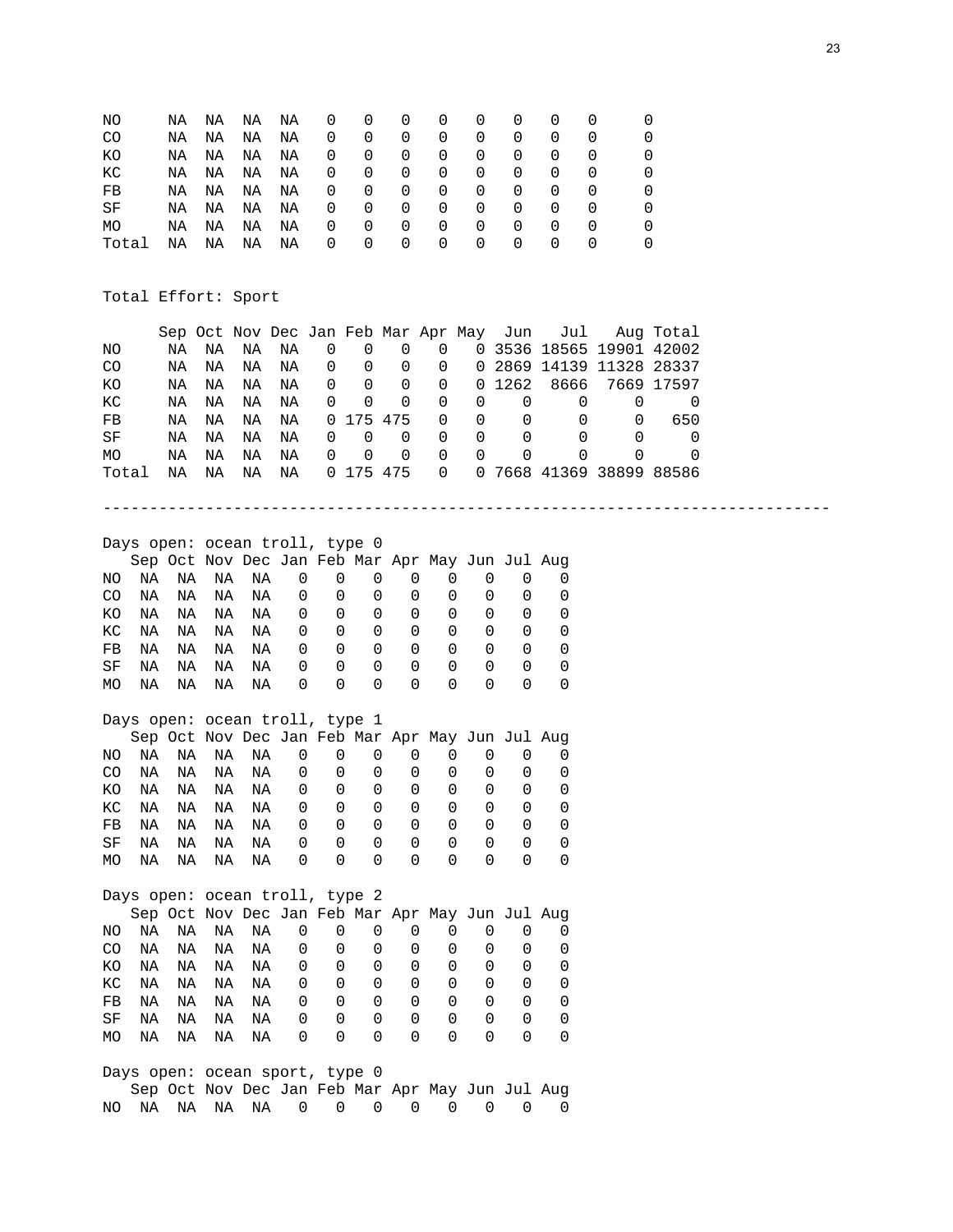| CO          | ΝA                 | ΝA | ΝA | ΝA                                              | 0           | 0   | 0  | 0           | 0  | 0           | 0  | 0  |  |
|-------------|--------------------|----|----|-------------------------------------------------|-------------|-----|----|-------------|----|-------------|----|----|--|
| ΚO          | ΝA                 | ΝA | ΝA | ΝA                                              | 0           | 0   | 0  | 0           | 0  | 9           | 31 | 31 |  |
| КC          | ΝA                 | ΝA | ΝA | ΝA                                              | 0           | 0   | 0  | 0           | 0  | 0           | 0  | 0  |  |
| FB          | ΝA                 | ΝA | ΝA | ΝA                                              | 0           | 14  | 31 | 0           | 0  | 0           | 0  | 0  |  |
| SF          | ΝA                 | ΝA | ΝA | ΝA                                              | 0           | 0   | 0  | 0           | 0  | 0           | 0  | 0  |  |
| МO          | ΝA                 | ΝA | ΝA | ΝA                                              | 0           | 0   | 0  | 0           | 0  | $\Omega$    | 0  | 0  |  |
|             |                    |    |    | Days open: ocean sport, type 1                  |             |     |    |             |    |             |    |    |  |
|             |                    |    |    | Sep Oct Nov Dec Jan Feb Mar Apr May Jun Jul Aug |             |     |    |             |    |             |    |    |  |
| ΝO          | ΝA                 | ΝA | ΝA | ΝA                                              | 0           | 0   | 0  | 0           | 0  | 9           | 31 | 31 |  |
| CO.         | ΝA                 | ΝA | ΝA | ΝA                                              | 0           | 0   | 0  | 0           | 0  | 9           | 31 | 31 |  |
| ΚO          | ΝA                 | ΝA | ΝA | ΝA                                              | 0           | 0   | 0  | $\mathbf 0$ | 0  | 0           | 0  | 0  |  |
| КC          | ΝA                 | ΝA | ΝA | ΝA                                              | 0           | 0   | 0  | 0           | 0  | 0           | 0  | 0  |  |
| FB          | ΝA                 | ΝA | ΝA | ΝA                                              | 0           | 0   | 0  | 0           | 0  | 0           | 0  | 0  |  |
| SF          | ΝA                 | ΝA | ΝA | ΝA                                              | 0           | 0   | 0  | 0           | 0  | $\mathbf 0$ | 0  | 0  |  |
|             |                    | ΝA | ΝA | ΝA                                              | 0           | 0   | 0  | 0           | 0  | $\mathbf 0$ | 0  | 0  |  |
| МO          | ΝA                 |    |    |                                                 |             |     |    |             |    |             |    |    |  |
|             |                    |    |    |                                                 |             |     |    |             |    |             |    |    |  |
|             |                    |    |    | Chinook Quotas (All Stocks): ocean troll        |             |     |    |             |    |             |    |    |  |
|             |                    |    |    | Sep Oct Nov Dec Jan Feb Mar Apr May Jun Jul Aug |             |     |    |             |    |             |    |    |  |
| ΝO          | ΝA                 | ΝA | ΝA | ΝA                                              | ΝA          | ΝA  | ΝA | ΝA          | ΝA | ΝA          | ΝA | ΝA |  |
| CO          | ΝA                 | ΝA | ΝA | ΝA                                              | ΝA          | ΝA  | ΝA | ΝA          | ΝA | ΝA          | ΝA | ΝA |  |
| ΚO          | ΝA                 | ΝA | ΝA | ΝA                                              | ΝA          | ΝA  | ΝA | ΝA          | ΝA | ΝA          | ΝA | ΝA |  |
| КC          | ΝA                 | ΝA | ΝA | ΝA                                              | ΝA          | ΝA  | ΝA | ΝA          | ΝA | ΝA          | ΝA | ΝA |  |
| FB          | ΝA                 | ΝA | ΝA | ΝA                                              | ΝA          | ΝA  | ΝA | ΝA          | ΝA | ΝA          | ΝA | ΝA |  |
| SF          | ΝA                 | ΝA | ΝA | ΝA                                              | ΝA          | ΝA  | ΝA | ΝA          | ΝA | ΝA          | ΝA | ΝA |  |
| MO          | ΝA                 | ΝA | ΝA | ΝA                                              | ΝA          | ΝA  | ΝA | ΝA          | ΝA | ΝA          | ΝA | ΝA |  |
|             |                    |    |    |                                                 |             |     |    |             |    |             |    |    |  |
|             |                    |    |    | Chinook Quotas (All Stocks): ocean sport        |             |     |    |             |    |             |    |    |  |
|             |                    |    |    | Sep Oct Nov Dec Jan Feb Mar Apr May Jun Jul Aug |             |     |    |             |    |             |    |    |  |
| NO.         | ΝA                 | ΝA | ΝA | ΝA                                              | ΝA          | ΝA  | ΝA | ΝA          | ΝA | ΝA          | ΝA | ΝA |  |
| CO.         | ΝA                 | ΝA | ΝA | ΝA                                              | ΝA          | ΝA  | ΝA | ΝA          | ΝA | ΝA          | ΝA | ΝA |  |
| КO          | ΝA                 | ΝA | ΝA | ΝA                                              | ΝA          | ΝA  | ΝA | ΝA          | ΝA | ΝA          | ΝA | ΝA |  |
| КC          | ΝA                 | ΝA | ΝA | ΝA                                              | ΝA          | ΝA  | ΝA | ΝA          | ΝA | ΝA          | ΝA | ΝA |  |
| ${\rm FB}$  | NA                 | ΝA | ΝA | ΝA                                              | ΝA          | ΝA  | ΝA | ΝA          | ΝA | ΝA          | ΝA | ΝA |  |
| SF          | ΝA                 | ΝA | ΝA | ΝA                                              | ΝA          | ΝA  | ΝA | ΝA          | ΝA | ΝA          | ΝA | ΝA |  |
|             |                    |    |    |                                                 |             |     |    |             |    |             |    |    |  |
| МO          | ΝA                 | ΝA | ΝA | ΝA                                              | ΝA          | ΝA  | ΝA | ΝA          | ΝA | ΝA          | ΝA | ΝA |  |
|             |                    |    |    |                                                 |             |     |    |             |    |             |    |    |  |
|             | Size limits: ocean |    |    |                                                 |             |     |    |             |    |             |    |    |  |
|             |                    |    |    | fishery month area limit                        |             |     |    |             |    |             |    |    |  |
|             |                    | 40 |    | 6                                               | NO.         | 100 |    |             |    |             |    |    |  |
| $\mathbf 1$ |                    | 40 |    | 7                                               | NO          | 100 |    |             |    |             |    |    |  |
| 2           |                    |    |    |                                                 | NO          | 100 |    |             |    |             |    |    |  |
| 3           |                    | 40 | 8  |                                                 |             |     |    |             |    |             |    |    |  |
|             |                    |    | 6  |                                                 | CO          |     |    |             |    |             |    |    |  |
| 4           |                    | 40 |    |                                                 |             | 100 |    |             |    |             |    |    |  |
| 5           |                    | 40 |    | 7                                               | CO          | 100 |    |             |    |             |    |    |  |
| 6           |                    | 40 |    | 8                                               | $_{\rm CO}$ | 100 |    |             |    |             |    |    |  |
| 7           |                    | 40 |    | 6                                               | KO          | 100 |    |             |    |             |    |    |  |
| 8           |                    | 40 |    | 7                                               | KO          | 100 |    |             |    |             |    |    |  |
| 9           |                    | 40 |    | 8                                               | KO          | 100 |    |             |    |             |    |    |  |

Allocation objective: Tribes: 0.5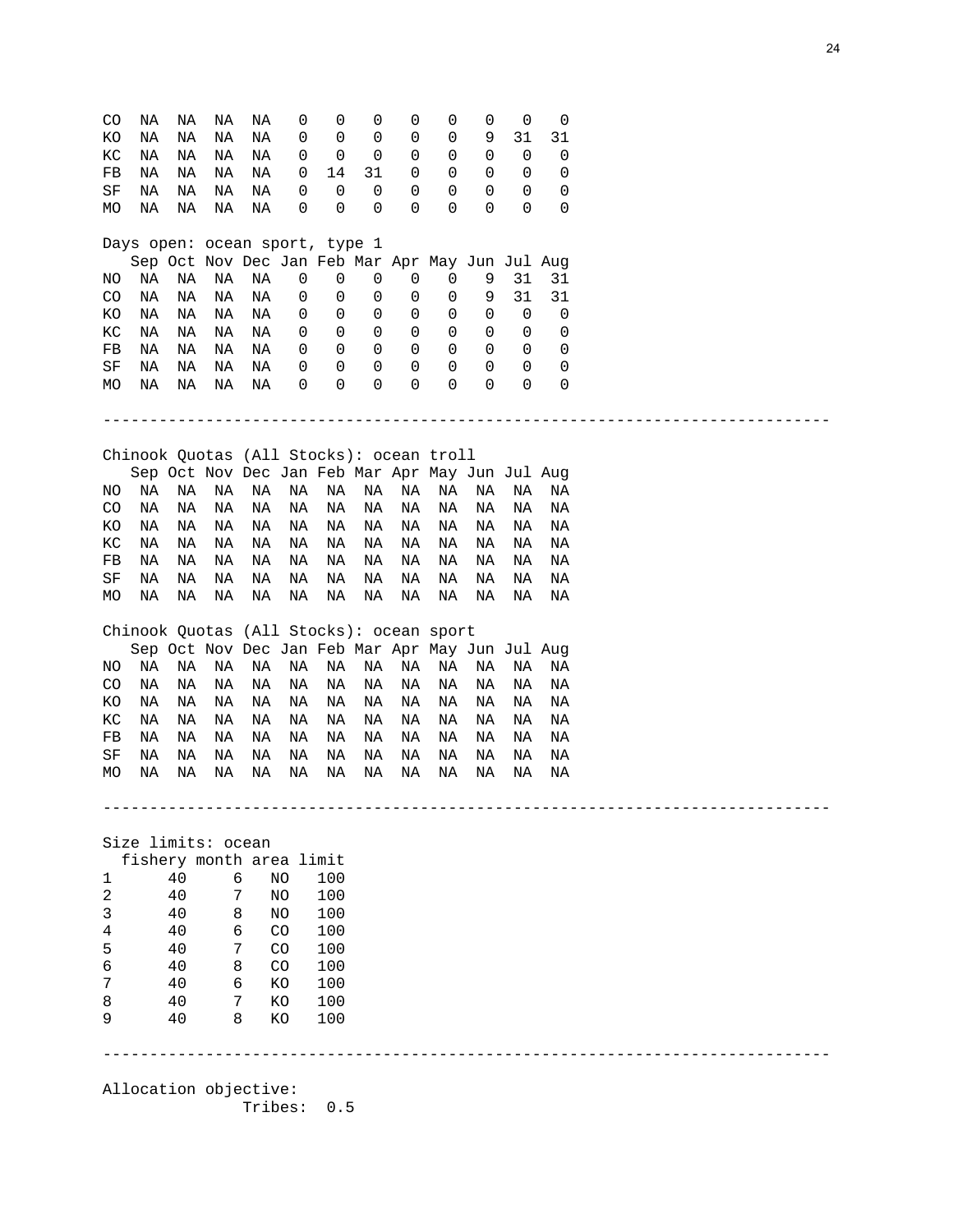River Recreational: 22477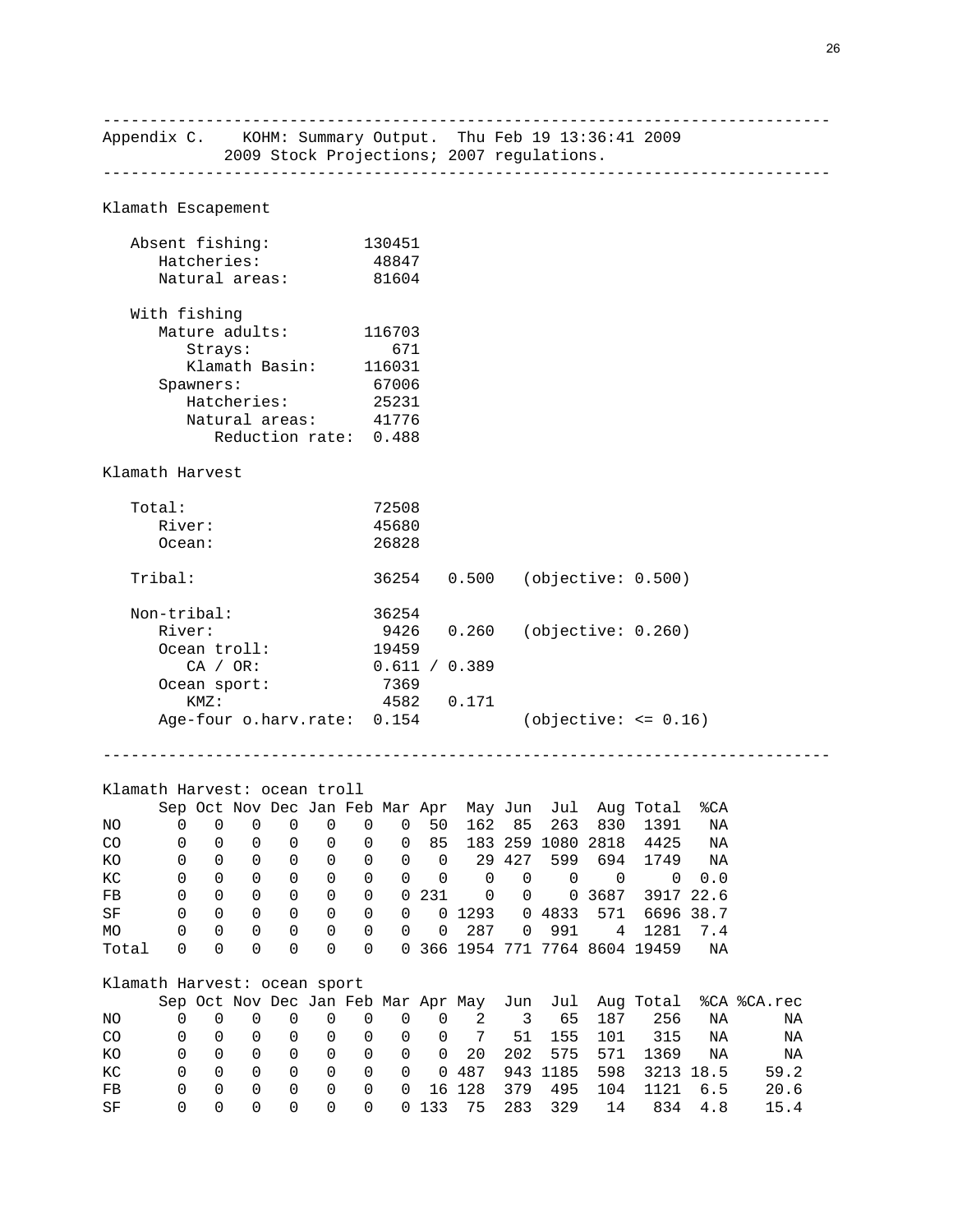| Total 0 0 0 0 0 0 0 236 741 1905 2900 1588 7369 NA NA |  |  |  |  |  |  |  |  |
|-------------------------------------------------------|--|--|--|--|--|--|--|--|

------------------------------------------------------------------------------

Chinook Harvest (All Stocks): Troll

 Sep Oct Nov Dec Jan Feb Mar Apr May Jun Jul Aug Total NO 100 10 NA NA NA NA 0 2230 3573 2345 2201 4149 14607 CO NA NA 200 NA NA NA 0 1265 3597 2659 4363 8092 20177 KO NA 200 NA NA NA NA NaN NaN 269 1600 1600 1800 5469 KC NA NA NA NA NA NA NA NA 0 0 0 0 0 0<br>FB NA NA NA NA NA NA NA 2000 0 0 0 16525 18525 FB NA NA NA NA NA NA NA 2000 0 0 0 16525 18525 SF NA NA NA NA NA NA NA NaN 8066 0 19789 4136 31991 MO NA NA NA NA NA NA NA NaN 5626 0 8677 570 14872 Total 100 210 200 NA NA NA 0 5495 21131 6603 36630 35271 105641

Chinook Harvest (All Stocks): Sport

|               |       |         |          |    |  |             | Sep Oct Nov Dec Jan Feb Mar Apr May |         |                              | Jun Jul Aug Total                                         |           |
|---------------|-------|---------|----------|----|--|-------------|-------------------------------------|---------|------------------------------|-----------------------------------------------------------|-----------|
| NO.           |       | 300 200 | NA       |    |  | NA NA NANAN |                                     | NaN 91  |                              | 274 614 1376 2855                                         |           |
| <b>CO</b>     |       | NA NA   | $\Omega$ |    |  | NA NA NANAN |                                     | NaN 162 |                              | 364 1153 1227 2906                                        |           |
| КO            |       | NA 300  | NA       |    |  |             |                                     |         | NA NA NA NA NA 524 1459 1926 |                                                           | 1615 5824 |
| КC            |       | NA NA   | NA       |    |  |             |                                     |         |                              | NA NA NA NA NAN 1805 2737 4325 1865 10732                 |           |
| FB            |       | NA NA   |          |    |  |             |                                     |         |                              | NA  NA  NA  NaN  NaN  1177  2687  2806  2465  1142  10276 |           |
| SF            | NA NA |         | NA       |    |  |             |                                     |         |                              | NA NA 0 020261805 4864 5559 84715101                      |           |
| MO            | NA    | ΝA      | NA       |    |  |             |                                     |         |                              | NA NA NaN 0 5100 2071 3665 12198 3948 26982               |           |
| Total 300 500 |       |         | $\Omega$ | NA |  |             |                                     |         |                              | NA 0 0 8302 9145 16169 28239 12021 74676                  |           |

------------------------------------------------------------------------------

Klamath Contribution Rates: Troll

 Sep Oct Nov Dec Jan Feb Mar Apr May Jun Jul Aug NO 0 0 NA NA NA NA 0.158 0.023 0.045 0.036 0.119 0.200 CO NA NA 0 NA NA NA 0.057 0.067 0.051 0.097 0.247 0.348 KO NA 0 NA NA NA NA 0.000 0.000 0.108 0.267 0.374 0.386 KC NA NA NA NA NA NA NA NA 0.547 0.570 0.590 0.499 FB NA NA NA NA NA NA 0.115 0.115 0.256 0.479 0.447 0.223 SF NA NA NA NA NA NA NA 0.000 0.160 0.230 0.244 0.138 MO NA NA NA NA NA NA NA 0.000 0.051 0.058 0.114 0.007

Klamath Contribution Rates: Sport

 Sep Oct Nov Dec Jan Feb Mar Apr May Jun Jul Aug NO 0 0 NA NA NA NA 0.000 0.000 0.018 0.010 0.105 0.136 CO NA NA NaN NA NA NA 0.000 0.000 0.043 0.140 0.135 0.083 KO NA 0 NA NA NA NA NA NA 0.038 0.139 0.299 0.353 NA NA 0.000 0.270 0.345 0.274 0.321 FB NA NA NA NA NA 0.000 0.000 0.014 0.047 0.135 0.201 0.091 SF NA NA NA NA NA 0.002 0.023 0.066 0.041 0.058 0.059 0.016 MO NA NA NA NA NA 0.000 0.016 0.017 0.011 0.012 0.008 0.003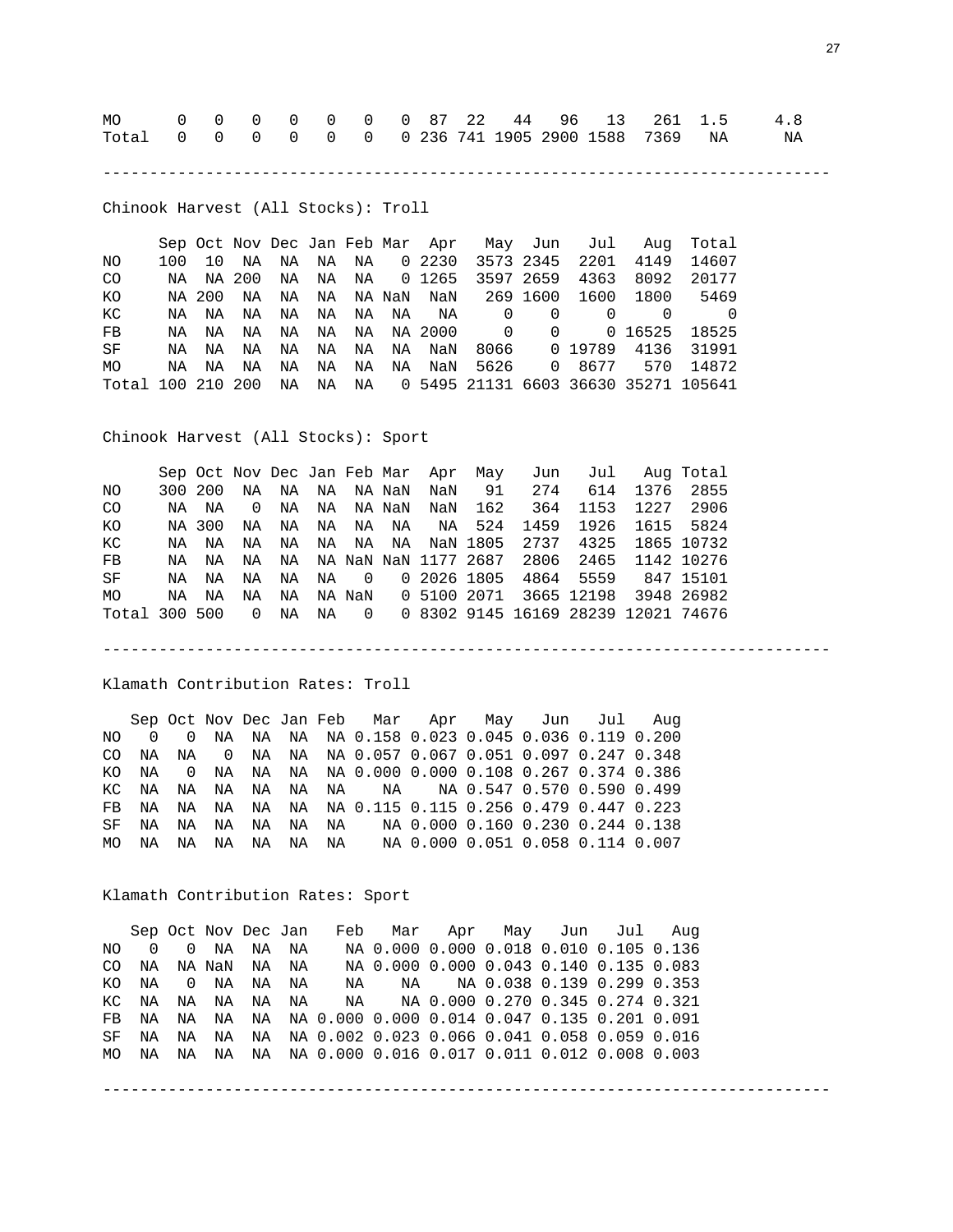# Season Effort: Troll

|       |    |    |    |    |                         |          |           |          |                 |                    |          |        | Sep Oct Nov Dec Jan Feb Mar Apr May Jun Jul Aug Total |
|-------|----|----|----|----|-------------------------|----------|-----------|----------|-----------------|--------------------|----------|--------|-------------------------------------------------------|
| NO.   | NA | ΝA | NA | NA | $\overline{\mathbf{0}}$ | 0        |           |          | 0 318 1107 1079 |                    | 938      | 986    | 4427                                                  |
| CO.   | NA | ΝA | NA | NA | $\overline{0}$          |          | 0 0 3 2 6 |          | 601             | 701                | 606      | 687    | 2921                                                  |
| КO    | NA | ΝA | NA | NA | $\overline{0}$          | $\Omega$ | $\Omega$  | - 10     | 51              | $\Omega$           | $\Omega$ | - 0    | -61                                                   |
| КC    | NA | NA | NA | ΝA | $\overline{0}$          | $\Omega$ | $\Omega$  | - 0      | $\Omega$        | $\Omega$           | $\Omega$ | 0      |                                                       |
| FB    | NA | ΝA | NA | ΝA | $\overline{0}$          | $\Omega$ | $\Omega$  | $\Omega$ | $\Omega$        | $\Omega$           |          | 0 1598 | 1598                                                  |
| SF    | NA | NA | NA | ΝA | $\overline{0}$          | $\Omega$ | $\Omega$  |          |                 | 0 1841 0 2903 1145 |          |        | 5889                                                  |
| MO.   | NA | ΝA | NA | ΝA | $\overline{0}$          | $\Omega$ | $\Omega$  |          | 0 3400          |                    | 0 1924   | 291    | 5615                                                  |
| Total | ΝA | ΝA | ΝA | ΝA | $\overline{0}$          | $\Omega$ |           |          |                 |                    |          |        | 0 654 7001 1780 6370 4707 20511                       |

## Season Effort: Sport

|       |    |    |    |    |          |                | Sep Oct Nov Dec Jan Feb Mar | Apr      | Mav  | Jun       |                                                 | Jul Aug     | Total |
|-------|----|----|----|----|----------|----------------|-----------------------------|----------|------|-----------|-------------------------------------------------|-------------|-------|
| NO.   | NA | ΝA | NA | ΝA | $\Omega$ | $\Omega$       | 40                          | 82       | 657  | 3561      |                                                 | 18565 19901 | 42806 |
| CO.   | NA | ΝA | NA | ΝA | $\Omega$ | $\Omega$       | 22                          | 57       | 396  | 3423      | 14139 11328                                     |             | 29365 |
| КO    | NA | ΝA | ΝA | ΝA | $\Omega$ | $\Omega$       | $\Omega$                    | $\Omega$ | 2956 | 4207      | 8666                                            | 7669        | 23498 |
| КC    | NA | ΝA | ΝA | ΝA | $\Omega$ | $\Omega$       | $\Omega$                    | . വ      | 5072 | 7857      | 14227                                           | 8380        | 35537 |
| FB    | NA | ΝA | ΝA | ΝA |          |                | 0 150 475                   | 944      | 2424 | 6666      | 10080                                           | 5175        | 25914 |
| SF    | NA | ΝA | ΝA | ΝA | $\Omega$ | $\Omega$       | $\Omega$                    | 6464     |      |           | 9253 12526 26105 15588                          |             | 69936 |
| MO.   | NA | ΝA | ΝA | ΝA | $\Omega$ | $\overline{0}$ |                             | 0 13447  |      | 9829 9271 | 11100                                           | 2939        | 46586 |
| Total | NA | ΝA | ΝA | ΝA |          |                |                             |          |      |           | 0 150 537 20994 30587 47510 102881 70982 273642 |             |       |

------------------------------------------------------------------------------

Quota Effort: Troll

|       |    |    |    |    |          |          |          |              |          |               |          |              | Sep Oct Nov Dec Jan Feb Mar Apr May Jun Jul Aug Total |
|-------|----|----|----|----|----------|----------|----------|--------------|----------|---------------|----------|--------------|-------------------------------------------------------|
| NO.   | ΝA | ΝA | NA | ΝA | 0        | 0        | 0        | 0            |          |               | $\Omega$ |              |                                                       |
| CO    | NA | ΝA | NA | ΝA | 0        | 0        | 0        | $\Omega$     | 0        | 0             | 0        |              |                                                       |
| ΚO    | ΝA | ΝA | ΝA | ΝA | $\Omega$ | 0        | $\Omega$ | $\Omega$     |          | 0 180 163 150 |          |              | 492                                                   |
| КC    | ΝA | ΝA | ΝA | ΝA | 0        | 0        | $\Omega$ | $\Omega$     | $\Omega$ |               | $\Omega$ |              |                                                       |
| FB    | ΝA | ΝA | NA | ΝA | 0        | $\Omega$ |          | 0 1278       | $\Omega$ | $\Omega$      | $\Omega$ | 0            | 1278                                                  |
| SF    | ΝA | ΝA | NA | ΝA | 0        | $\Omega$ | $\Omega$ | $\Omega$     | $\Omega$ | 0             | 0        | <sup>0</sup> |                                                       |
| MO    | ΝA | ΝA | ΝA | ΝA | 0        | 0        | $\Omega$ | <sup>0</sup> | 0        | $\Omega$      | $\Omega$ | <sup>0</sup> |                                                       |
| Total | ΝA | ΝA | ΝA | ΝA | 0        | 0        |          | 0 1278       |          | 0 180 163 150 |          |              | 1771                                                  |

Quota Effort: Sport

|           |    |    |    |    |          |              |   |                  |   |                  |   |                  | Sep Oct Nov Dec Jan Feb Mar Apr May Jun Jul Aug Total |
|-----------|----|----|----|----|----------|--------------|---|------------------|---|------------------|---|------------------|-------------------------------------------------------|
| ΝO        | ΝA | NA | ΝA | ΝA | 0        | $\Omega$     | O | $\Omega$         |   | O                |   |                  |                                                       |
| CO        | ΝA | NA | ΝA | ΝA | 0        | 0            | 0 | 0                | 0 | O                |   | $\Omega$         |                                                       |
| ΚO        | ΝA | ΝA | ΝA | ΝA | $\Omega$ | 0            | 0 | $\Omega$         | 0 | $\Omega$         | 0 | $\Omega$         |                                                       |
| КC        | NA | NA | NA | ΝA | $\Omega$ | 0            | 0 | $\Omega$         | 0 | $\left($         | 0 | $\Omega$         |                                                       |
| FB        | ΝA | ΝA | ΝA | ΝA | $\Omega$ | 0            | 0 | $\Omega$         | 0 | $\left($         |   | $\left( \right)$ |                                                       |
| SF        | ΝA | ΝA | ΝA | ΝA | 0        | 0            | 0 | $\left( \right)$ | 0 | O                |   | $\left( \right)$ |                                                       |
| <b>MO</b> | ΝA | ΝA | ΝA | ΝA | 0        | 0            | 0 | <sup>0</sup>     | 0 | 0                |   | <sup>0</sup>     |                                                       |
| Total     | ΝA | ΝA | ΝA | ΝA | $\Omega$ | <sup>0</sup> | 0 | $\left( \right)$ |   | $\left( \right)$ |   |                  |                                                       |

------------------------------------------------------------------------------

Total Effort: Troll

Sep Oct Nov Dec Jan Feb Mar Apr May Jun Jul Aug Total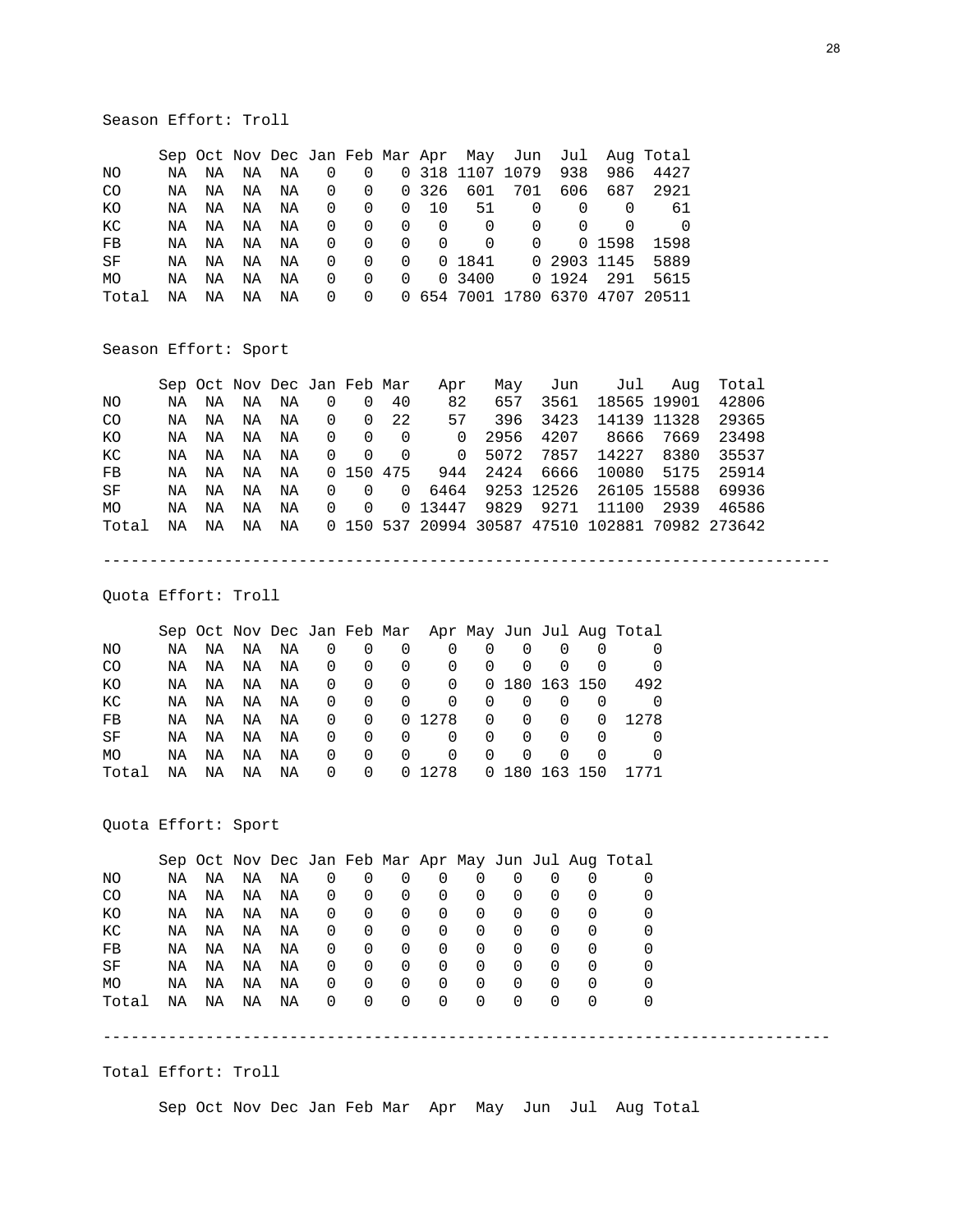| NO                                                     |  |  |  |  |  |  | NA NA NA NA 000 0318 1107 1079 938 986 4427 |
|--------------------------------------------------------|--|--|--|--|--|--|---------------------------------------------|
| CO.                                                    |  |  |  |  |  |  | NA NA NA NA 00003266017016066872921         |
| KO                                                     |  |  |  |  |  |  | NA NA NA NA 0 0 0 10 51 180 163 150 554     |
| KC                                                     |  |  |  |  |  |  |                                             |
| FB                                                     |  |  |  |  |  |  | NA NA NA NA 00001278 000015982876           |
| SF                                                     |  |  |  |  |  |  | NA NA NA NA 0000018410290311455889          |
| MO                                                     |  |  |  |  |  |  | NA NA NA NA 0000034000019242915615          |
| Total NA NA NA NA 0 0 0 1932 7001 1960 6532 4857 22282 |  |  |  |  |  |  |                                             |

Total Effort: Sport

|       |    |    |    | Sep Oct Nov Dec Jan Feb Mar    |    |              |                  |          | Apr                                             |    | May  | Jun        | Jul                                             | Aug   | Total |  |
|-------|----|----|----|--------------------------------|----|--------------|------------------|----------|-------------------------------------------------|----|------|------------|-------------------------------------------------|-------|-------|--|
| NO.   |    | NA | NA | NA                             | ΝA | 0            | $\Omega$         | 40       | 82                                              |    | 657  | 3561       | 18565 19901                                     |       | 42806 |  |
| CO.   |    | NA | NA | NA                             | ΝA | $\Omega$     | $\Omega$         | 22       | 57                                              |    | 396  | 3423       | 14139                                           | 11328 | 29365 |  |
| КO    |    | ΝA | NA | NA                             | ΝA | $\mathbf 0$  | $\mathbf 0$      | $\Omega$ | 0                                               |    | 2956 | 4207       | 8666                                            | 7669  | 23498 |  |
| КC    |    | NA | NA | NA                             | ΝA | $\mathbf 0$  | $\mathbf 0$      | 0        | 0                                               |    | 5072 | 7857       | 14227                                           | 8380  | 35537 |  |
| FB    |    | ΝA | NA | NA                             | ΝA | $\mathbf{0}$ | 150 475          |          | 944                                             |    | 2424 | 6666       | 10080                                           | 5175  | 25914 |  |
| SF    |    | ΝA | NA | ΝA                             | ΝA | $\Omega$     | $\Omega$         | $\Omega$ | 6464                                            |    |      | 9253 12526 | 26105 15588                                     |       | 69936 |  |
| MO    |    | NA | ΝA | NA                             | ΝA | $\Omega$     | $\Omega$         |          | 0 13447                                         |    | 9829 | 9271       | 11100                                           | 2939  | 46586 |  |
| Total |    | NA | ΝA | ΝA                             | ΝA |              |                  |          |                                                 |    |      |            | 0 150 537 20994 30587 47510 102881 70982 273642 |       |       |  |
|       |    |    |    |                                |    |              |                  |          |                                                 |    |      |            |                                                 |       |       |  |
|       |    |    |    | Days open: ocean troll, type 0 |    |              |                  |          |                                                 |    |      |            |                                                 |       |       |  |
|       |    |    |    |                                |    |              |                  |          | Sep Oct Nov Dec Jan Feb Mar Apr May Jun Jul Aug |    |      |            |                                                 |       |       |  |
| NO.   | NA | ΝA | ΝA | ΝA                             | 0  | 0            | $\Omega$         | 20       | 31                                              | 30 | 20   | 25         |                                                 |       |       |  |
| CO.   | ΝA | ΝA | ΝA | ΝA                             | 0  | $\mathbf 0$  | $\Omega$         | 20       | 31                                              | 30 | 20   | 25         |                                                 |       |       |  |
| KO.   | ΝA | ΝA | ΝA | ΝA                             | 0  |              | 0<br>$\mathbf 0$ | 20       | 31                                              | 0  | 0    | 0          |                                                 |       |       |  |
|       |    |    |    |                                |    |              |                  |          |                                                 |    |      |            |                                                 |       |       |  |

|  |  | KC NA NA NA NA 000000000   |  |  |  |  |
|--|--|----------------------------|--|--|--|--|
|  |  | FB NA NA NA NA 000000000   |  |  |  |  |
|  |  | SF NA NA NA NA 00000230310 |  |  |  |  |
|  |  | MONANANANA 00000230310     |  |  |  |  |

# Days open: ocean troll, type 1

|     |    |    |    |    |          |          |                  |          | Sep Oct Nov Dec Jan Feb Mar Apr May Jun Jul Aug |                  |                  |    |
|-----|----|----|----|----|----------|----------|------------------|----------|-------------------------------------------------|------------------|------------------|----|
| NO. | NA | NA | NA | NA | 0        | $\Omega$ | 0                | $\Omega$ |                                                 |                  |                  |    |
| CO. | NA | NA | NA | NA | 0        | $\Omega$ | $\Omega$         | O        | 0                                               |                  | $\left( \right)$ |    |
| KO. | ΝA | NA | NA | NA | $\Omega$ | 0        | 0                | 0        | $\Omega$                                        |                  |                  |    |
| KC  | NA | NA | NA | NA | 0        | 0        | 0                | 0        | $\Omega$                                        |                  | $\Omega$         |    |
| FB. | NA | NA | NA | NA | 0        | $\Omega$ | $\left( \right)$ | $\Omega$ | $\Omega$                                        | $\left( \right)$ | 0                | 29 |
| SF  | ΝA | NA | NA | NA | 0        | $\Omega$ | 0                | $\Omega$ | $\Omega$                                        | $\left( \right)$ | 0                | 29 |
| MO. | ΝA | NA | NA | NA | 0        | $\Omega$ | 0                | 0        |                                                 |                  |                  | 29 |

|     |    |    |    | Days open: ocean troll, type 2                  |   |   |   |              |              |              |                  |          |
|-----|----|----|----|-------------------------------------------------|---|---|---|--------------|--------------|--------------|------------------|----------|
|     |    |    |    | Sep Oct Nov Dec Jan Feb Mar Apr May Jun Jul Aug |   |   |   |              |              |              |                  |          |
| NO. | NA | NA | NA | NA                                              | 0 | 0 | 0 | 0            | 0            |              |                  |          |
| CO. | ΝA | ΝA | NA | ΝA                                              | 0 | 0 | 0 | 0            | 0            |              |                  |          |
| KO. | NA | ΝA | ΝA | ΝA                                              | 0 | 0 | 0 | 0            | 0            | 0            | 0                | $\Omega$ |
| КC  | NA | ΝA | NA | ΝA                                              | 0 | 0 | 0 | 0            | <sup>0</sup> | 0            | $\Omega$         | $\left($ |
| FB  | ΝA | ΝA | ΝA | ΝA                                              | 0 | 0 | 0 | <sup>0</sup> | 0            | 0            | $\left( \right)$ | $\left($ |
| SF  | ΝA | ΝA | ΝA | ΝA                                              | 0 | 0 | 0 | 0            | <sup>0</sup> | <sup>0</sup> | <sup>0</sup>     |          |
| МO  | ΝA | ΝA | ΝA | ΝA                                              | 0 | 0 | 0 | 0            | 8            |              |                  |          |

Days open: ocean sport, type 0 Sep Oct Nov Dec Jan Feb Mar Apr May Jun Jul Aug NO NA NA NA NA 0 0 17 30 31 22 0 0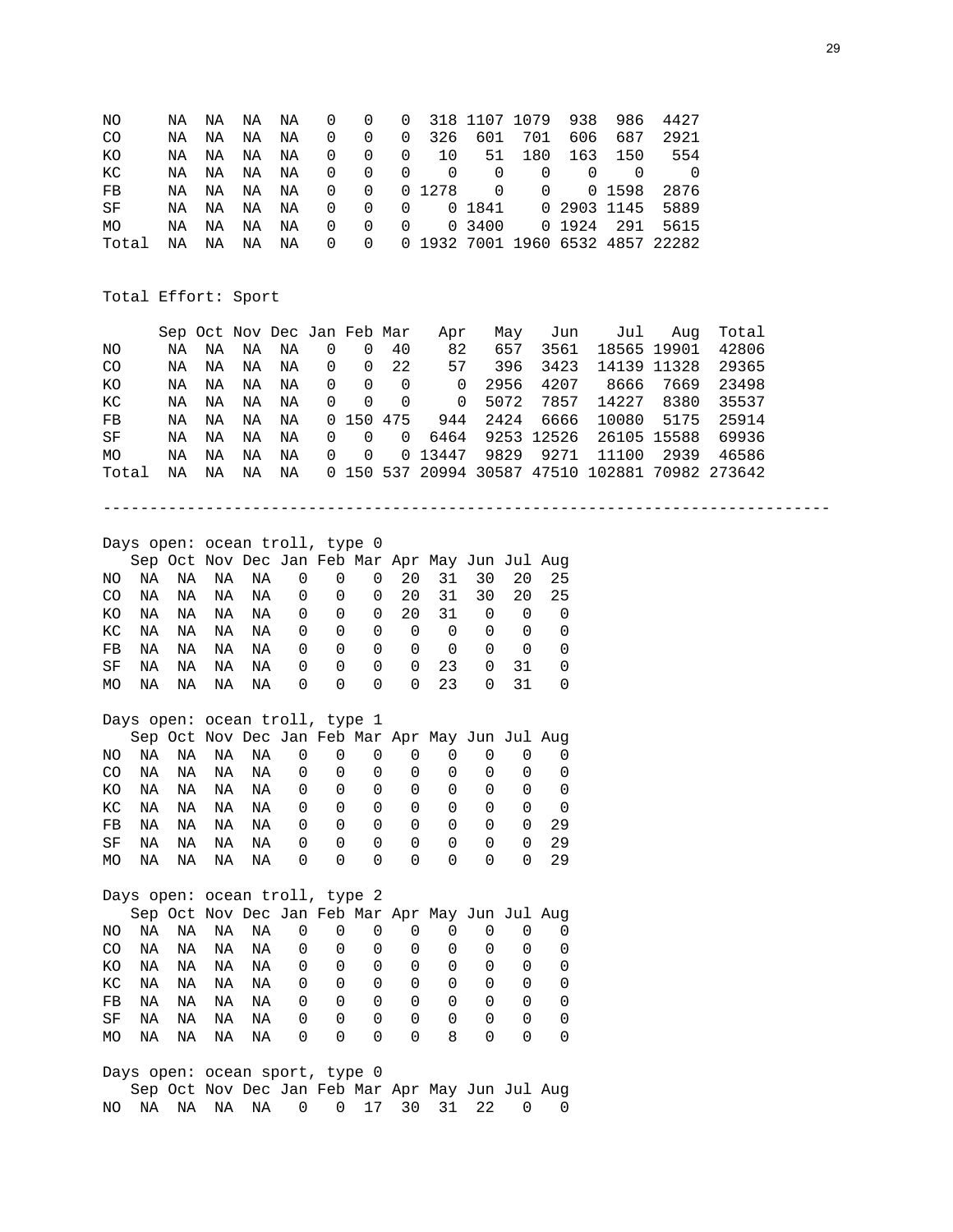| CO<br>ΚO<br>КC | ΝA<br>ΝA<br>ΝA | ΝA<br>ΝA<br>ΝA | ΝA<br>ΝA<br>ΝA     | ΝA<br>ΝA<br>ΝA | 0<br>0<br>0     | 0<br>0<br>0                    | 17<br>0<br>0 | 30<br>0<br>0                                    | 31<br>27<br>27 | 22<br>30<br>30 | 0<br>31<br>31 | 0<br>31<br>31     |     |  |  |  |  |
|----------------|----------------|----------------|--------------------|----------------|-----------------|--------------------------------|--------------|-------------------------------------------------|----------------|----------------|---------------|-------------------|-----|--|--|--|--|
| FB             | ΝA             | ΝA             | ΝA                 | NA             | 0               | 12                             | 31           | 30                                              | 31             | 30             | 31            | 31                |     |  |  |  |  |
| $\rm SF$       | ΝA             | ΝA             | ΝA                 | ΝA             | 0               | 0                              | 0            | 24                                              | 31             | 30             | 31            | 31                |     |  |  |  |  |
| МO             | ΝA             | ΝA             | ΝA                 | ΝA             | 0               | 0                              | 0            | 24                                              | 31             | 30             | 31            | 31                |     |  |  |  |  |
|                |                |                |                    |                |                 |                                |              |                                                 |                |                |               |                   |     |  |  |  |  |
|                |                |                |                    |                |                 | Days open: ocean sport, type 1 |              |                                                 |                |                |               |                   |     |  |  |  |  |
|                |                |                |                    |                |                 |                                |              | Sep Oct Nov Dec Jan Feb Mar Apr May Jun Jul Aug |                |                |               |                   |     |  |  |  |  |
| ΝO             | ΝA             | ΝA             | ΝA                 | ΝA             | 0               | 0                              | 0            | 0                                               | 0              | 8              | 31            | 31                |     |  |  |  |  |
| CO             | ΝA             | ΝA             | ΝA                 | ΝA             | 0               | 0                              | 0            | 0                                               | 0              | 8              | 31            | 31                |     |  |  |  |  |
| ΚO             | ΝA             | ΝA             | ΝA                 | ΝA             | 0               | 0                              | 0            | 0                                               | 0              | 0              | 0             | 0                 |     |  |  |  |  |
| КC             | ΝA             | ΝA             | ΝA                 | NA             | 0               | 0                              | 0            | 0                                               | 0              | 0              | 0             | 0                 |     |  |  |  |  |
| FB             | ΝA             | ΝA             | ΝA                 | ΝA             | 0               | 0                              | 0            | 0                                               | 0              | 0              | 0             | 0                 |     |  |  |  |  |
| SF             | ΝA             | ΝA             | ΝA                 | ΝA             | 0               | 0                              | 0            | 0                                               | 0              | 0              | 0             | 0                 |     |  |  |  |  |
| МO             | ΝA             | ΝA             | ΝA                 | ΝA             | 0               | $\mathbf 0$                    | 0            | $\overline{0}$                                  | 0              | 0              | $\Omega$      | $\mathbf 0$       |     |  |  |  |  |
|                |                |                |                    |                |                 |                                |              |                                                 |                |                |               |                   |     |  |  |  |  |
|                |                |                |                    |                |                 |                                |              |                                                 |                |                |               |                   |     |  |  |  |  |
|                |                |                |                    |                |                 |                                |              |                                                 |                |                |               |                   |     |  |  |  |  |
|                |                |                |                    |                |                 |                                |              | Chinook Quotas (All Stocks): ocean troll        |                |                |               |                   |     |  |  |  |  |
|                |                |                |                    |                |                 | Sep Oct Nov Dec Jan Feb Mar    |              |                                                 | Apr May        |                | Jun           | Jul               | Aug |  |  |  |  |
| NO.            | ΝA             | ΝA             | ΝA                 | ΝA             | ΝA              | ΝA                             | ΝA           | ΝA                                              | ΝA             |                | ΝA            | ΝA                | ΝA  |  |  |  |  |
| CO             | ΝA             | ΝA             | ΝA                 | ΝA             | ΝA              | ΝA                             | ΝA           | ΝA                                              | ΝA             |                | ΝA            | ΝA                | ΝA  |  |  |  |  |
| ΚO             | ΝA             | ΝA             | ΝA                 | ΝA             | ΝA              | ΝA                             | ΝA           | ΝA                                              |                |                |               | NA 1600 1600 1800 |     |  |  |  |  |
| КC             | ΝA             | ΝA             | ΝA                 | ΝA             | ΝA              | ΝA                             | ΝA           | ΝA                                              | ΝA             |                | ΝA            | ΝA                | ΝA  |  |  |  |  |
| FB             | ΝA             | ΝA             | ΝA                 | ΝA             | ΝA              | ΝA                             |              | NA 2000                                         | ΝA             |                | ΝA            | ΝA                | ΝA  |  |  |  |  |
| SF             | ΝA             | ΝA             | ΝA                 | ΝA             | ΝA              | ΝA                             | ΝA           | ΝA                                              | ΝA             |                | ΝA            | ΝA                | ΝA  |  |  |  |  |
| MO             | ΝA             | ΝA             | ΝA                 | ΝA             | ΝA              | ΝA                             | ΝA           | ΝA                                              | ΝA             |                | ΝA            | ΝA                | ΝA  |  |  |  |  |
|                |                |                |                    |                |                 |                                |              |                                                 |                |                |               |                   |     |  |  |  |  |
|                |                |                |                    |                |                 |                                |              | Chinook Quotas (All Stocks): ocean sport        |                |                |               |                   |     |  |  |  |  |
|                |                |                |                    |                |                 |                                |              | Sep Oct Nov Dec Jan Feb Mar Apr May Jun Jul Aug |                |                |               |                   |     |  |  |  |  |
| ΝO             | ΝA             | ΝA             | ΝA                 | ΝA             | ΝA              | ΝA                             | ΝA           | ΝA                                              | ΝA             | ΝA             | ΝA            | ΝA                |     |  |  |  |  |
| CO             | ΝA             | ΝA             | ΝA                 | ΝA             | ΝA              | ΝA                             | ΝA           | ΝA                                              | ΝA             | ΝA             | ΝA            | ΝA                |     |  |  |  |  |
| ΚO             | ΝA             | ΝA             | ΝA                 | ΝA             | ΝA              | ΝA                             | ΝA           | ΝA                                              | ΝA             | ΝA             | ΝA            | ΝA                |     |  |  |  |  |
| КC             | ΝA             | ΝA             | ΝA                 | ΝA             | ΝA              | ΝA                             | ΝA           | ΝA                                              | ΝA             | ΝA             | ΝA            | ΝA                |     |  |  |  |  |
| FB             | ΝA             | ΝA             | ΝA                 | ΝA             | ΝA              | ΝA                             | ΝA           | ΝA                                              | ΝA             | ΝA             | ΝA            | ΝA                |     |  |  |  |  |
| SF             | ΝA             | ΝA             | ΝA                 | ΝA             | ΝA              | ΝA                             | ΝA           | ΝA                                              | ΝA             | ΝA             | ΝA            | ΝA                |     |  |  |  |  |
| МO             | ΝA             | ΝA             | ΝA                 | ΝA             | ΝA              | ΝA                             | ΝA           | ΝA                                              | ΝA             | ΝA             | ΝA            | ΝA                |     |  |  |  |  |
|                |                |                |                    |                |                 |                                |              |                                                 |                |                |               |                   |     |  |  |  |  |
|                |                |                |                    |                |                 |                                |              |                                                 |                |                |               |                   |     |  |  |  |  |
|                |                |                |                    |                |                 |                                |              |                                                 |                |                |               |                   |     |  |  |  |  |
|                |                |                | Size limits: ocean |                |                 |                                |              |                                                 |                |                |               |                   |     |  |  |  |  |
|                |                |                |                    |                |                 | fishery month area limit       |              |                                                 |                |                |               |                   |     |  |  |  |  |
| 1              |                | 10             |                    | 4              | NO              | 28                             |              |                                                 |                |                |               |                   |     |  |  |  |  |
| $\sqrt{2}$     |                | 10             |                    | 5              | NO              | 28                             |              |                                                 |                |                |               |                   |     |  |  |  |  |
| 3              |                | 10             |                    | 6              | NO              | 28                             |              |                                                 |                |                |               |                   |     |  |  |  |  |
| 4              |                | 10             |                    | 7              | NO.             | 28                             |              |                                                 |                |                |               |                   |     |  |  |  |  |
| E              |                | 1 <sub>0</sub> |                    | $\Omega$       | NT <sub>O</sub> | 29                             |              |                                                 |                |                |               |                   |     |  |  |  |  |

| 4  | 10 | 7 | NO | 28 |
|----|----|---|----|----|
| 5  | 10 | 8 | NO | 28 |
| 6  | 10 | 4 | CO | 28 |
| 7  | 10 | 5 | CO | 28 |
| 8  | 10 | 6 | CO | 28 |
| 9  | 10 | 7 | CO | 28 |
| 10 | 10 | 8 | CO | 28 |
| 11 | 10 | 4 | KΟ | 28 |
| 12 | 10 | 5 | KΟ | 28 |
| 13 | 10 | 6 | KΟ | 28 |
| 14 | 10 | 7 | KΟ | 28 |
|    |    |   |    |    |